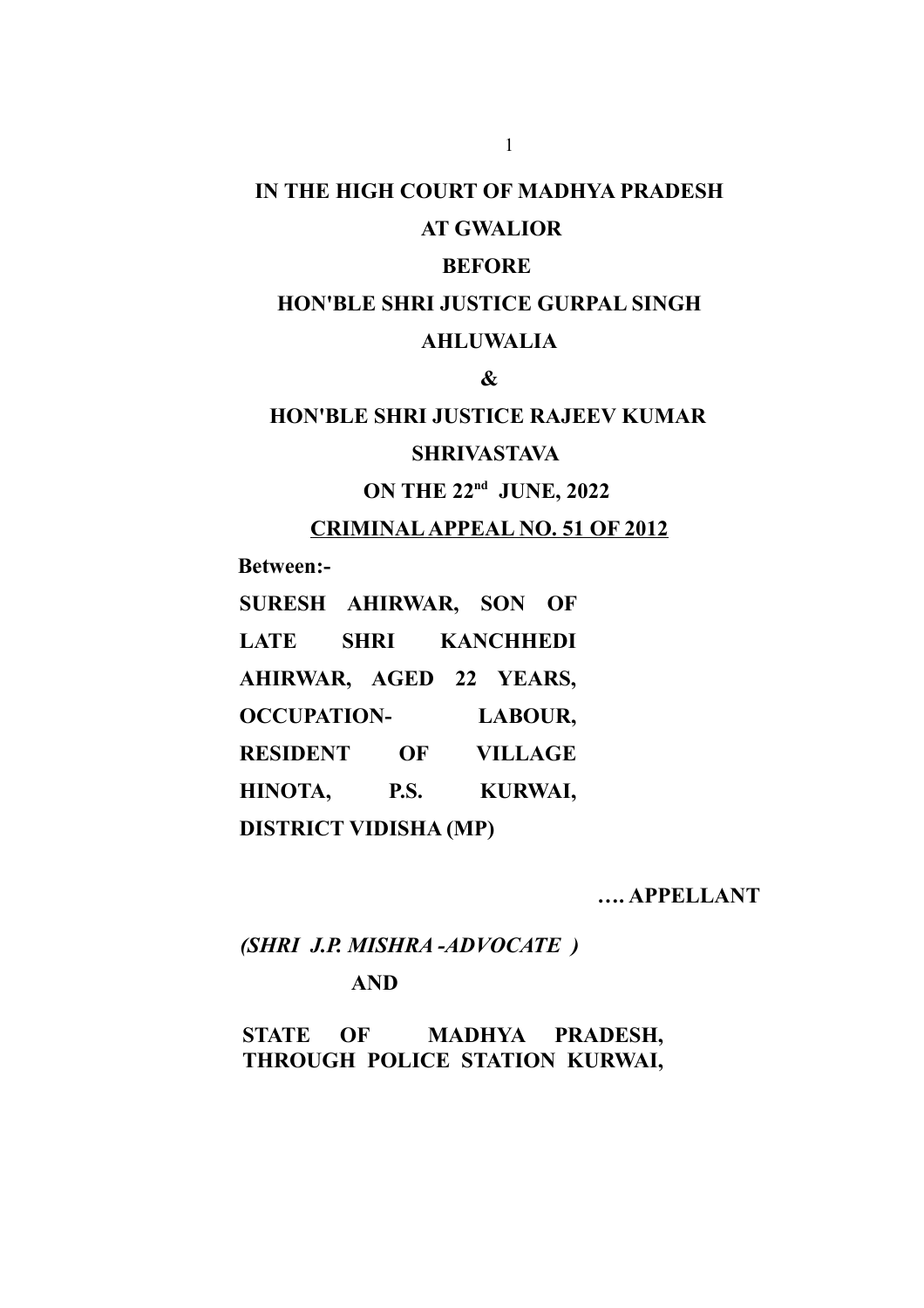#### **DISTRICT VIDISHA (MP)**

**….RESPONDENT**

*(BY SHRI RAJEEV UPADHYAY, PUBLIC PROSECUTOR)*

| Reserved on  | 15TH JUNE, 2022      |  |
|--------------|----------------------|--|
| Delivered on | $22nd$ OF JUNE, 2022 |  |

*This appeal coming on for final hearing, Hon'ble Shri*

*Justice Rajeev Kumar Shrivastava, passed the following:*

#### *JUDGMENT*

The present appeal has been preferred by appellant challenging the judgment of conviction and sentence dated 30- 11-2011 passed by Second Additional Sessions Judge, Vidisha (MP) in Sessions Trial No.333 of 2010, whereby appellant has been convicted u/S 302 of IPC and sentenced to undergo rigorous life imprisonment with fine of Rs.1,000/-, with default stipulation.

(2) Prosecution case, in short, is that complainant Jitendra Kumar (PW1) lodged a report at Police Station Kurwai, District Vidisha on 25-08-2010 at around 23:30 hours stating therein that a previous enmity was going on with co-accused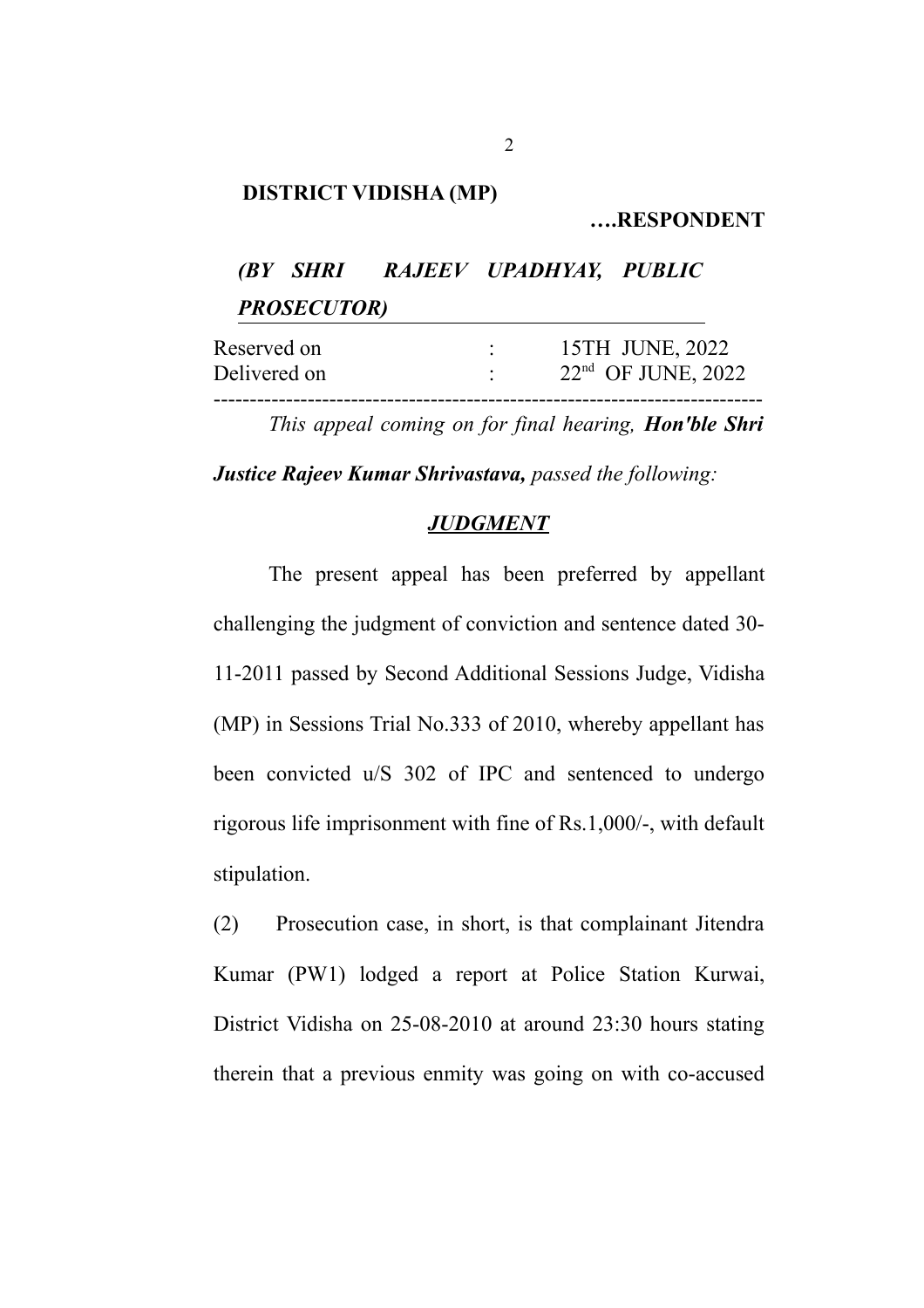persons Parma, Asharam, Gulab and appellant Suresh in regard to murder of Kanchhedi Lal, father of appellantaccused Suresh and usually, a threat was given to him and his father Jamuna. On the date of alleged incident, appellant accused along with other co-accused persons started assaulting his father Jamuna by means of lathi and axe and an information was given by Makhan Singh (PW2) and thereafter, the complainant along with her mother & other persons, namely, Veer Singh, Makhan and Preetam reached the spot where they saw that all accused persons were assaulting his father Jamuna by means of axe and lathi. On seeing them, all the accused persons fled away from the spot and after the incident, when they rushed towards the field of one Lallu Malli, they saw that near the canal of road side, his father Jamuna was found in unconscious and found dead. Thereafter, Hari, the bother of Lallu Malli and Dinesh reached there and brought Jamuna to the hospital where, after examining, doctor found him dead. On the basis of information of complainant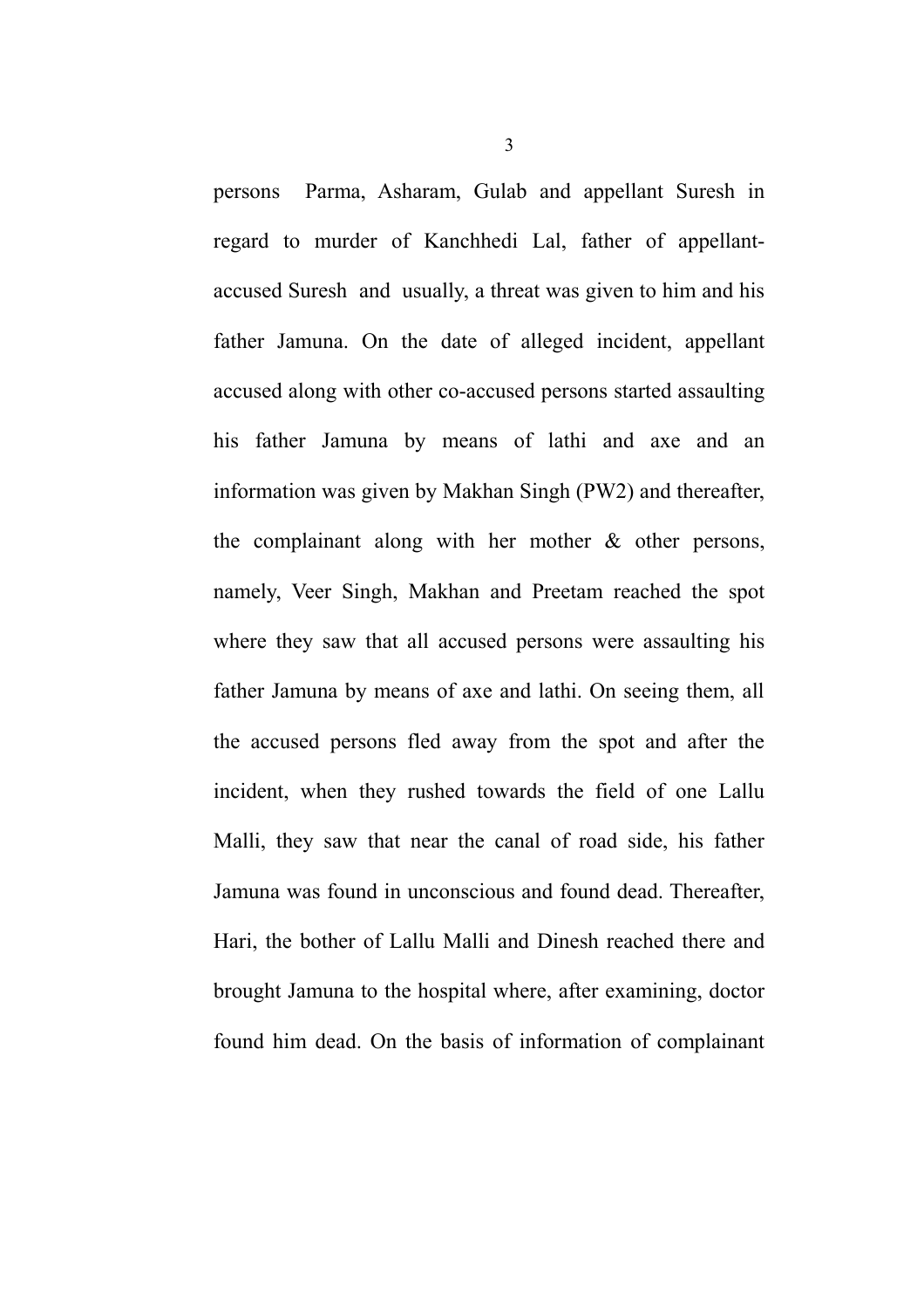Jitendra, a *Merg* No. 47 of 2010 was got recorded and the matter was investigated and the statements of the witnesses were recorded by Police and an FIR was got registered vide Crime No.282 of 2010 at Police Station Kurwai, District Vidisha for offence u/S 302 read with Section 34 of IPC. During investigation, after preparation of seizure memo, memorandum, *Panchnama* of the dead body of deceased, spot map and postmortem of deceased and after sending all incriminating materials to the FSL Sagar for examination as well as other formalities, the police filed a charge sheet before the Court of JMFC, Kurwai, from where case was committed to the Sessions Court for its trial.

(3) The statements of accused were recorded under Section 313 of CrPC, who denied the charges. The appellant accused in his plea stated that he has been falsely implicated in the case due to previous enmity with deceased Jamuna along with other co-accused persons, namely, Gudda and Hari, who had killed father of accused Suresh. The appellant accused abjured his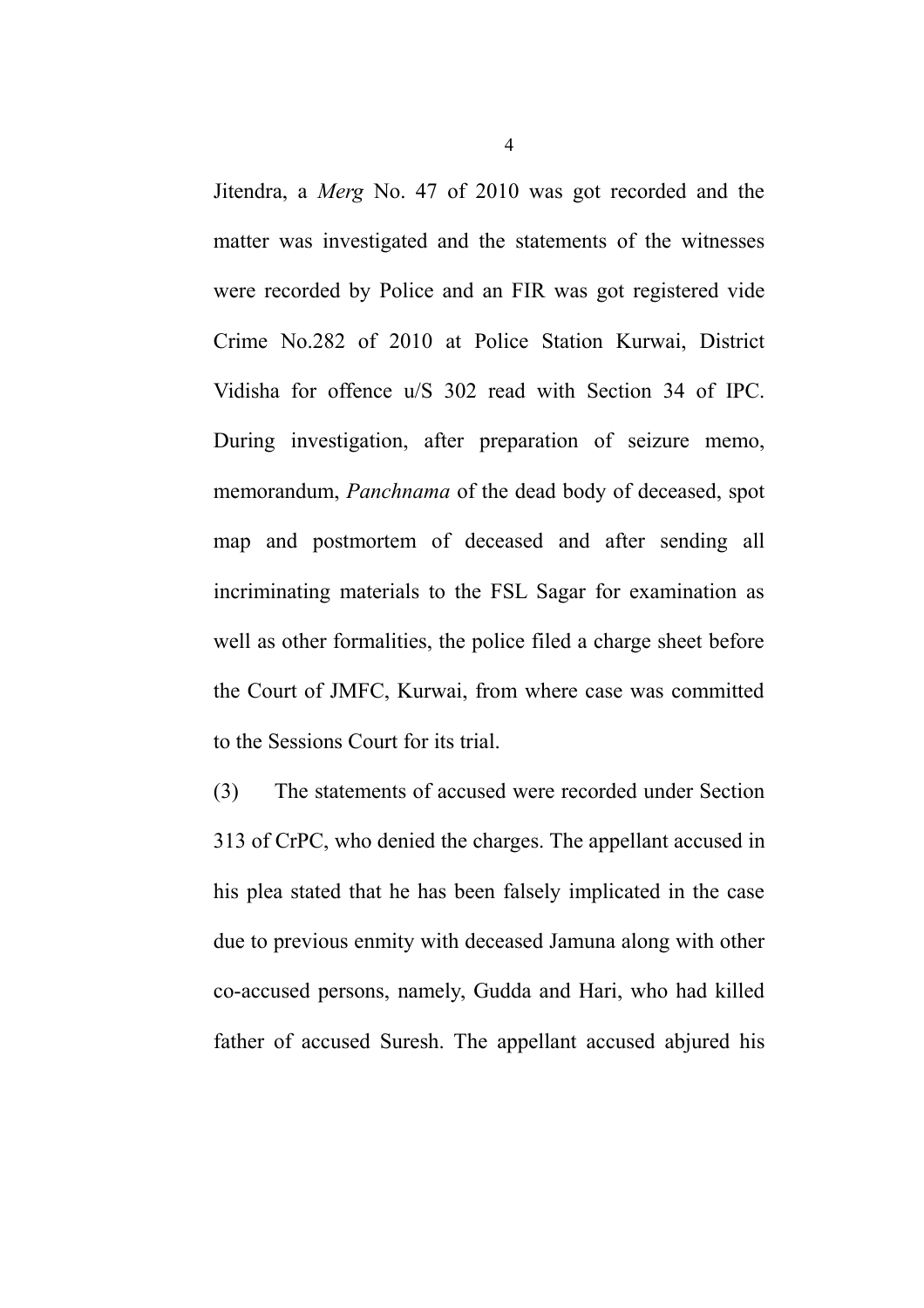guilt and pleaded his complete innocence. It is further pleaded on behalf of appellant accused that the mother of complainant and Makhan Singh (PW2) came to the house of complainant and pressurized him to compromise the matter. Co-accused Parma and Gulab are neighbours of complainant and coaccused Asharam is the brother-in-law of the complainant. In support of his defence, the appellant-accused has examined Ramswaroop, Bhag Chandra, accused Suresh and Parikshit as DW1, DW2, DW3 & DW4 respectively. Similarly, prosecution in support of its case, has examined as many as nine prosecution witnesses and produced relevant documents i.e. *merg* intimation, FIR, *Safina Forms*, Spot Map, Postmortem Report, seizure memo as well as arrest memo and FSL report etc. etc.

(4) The learned Trial Judge, after appreciating the entire evidence led by the Prosecution and relying on the same, found charges against appellant as proved and accordingly, convicted and sentenced him for offence as mentioned above in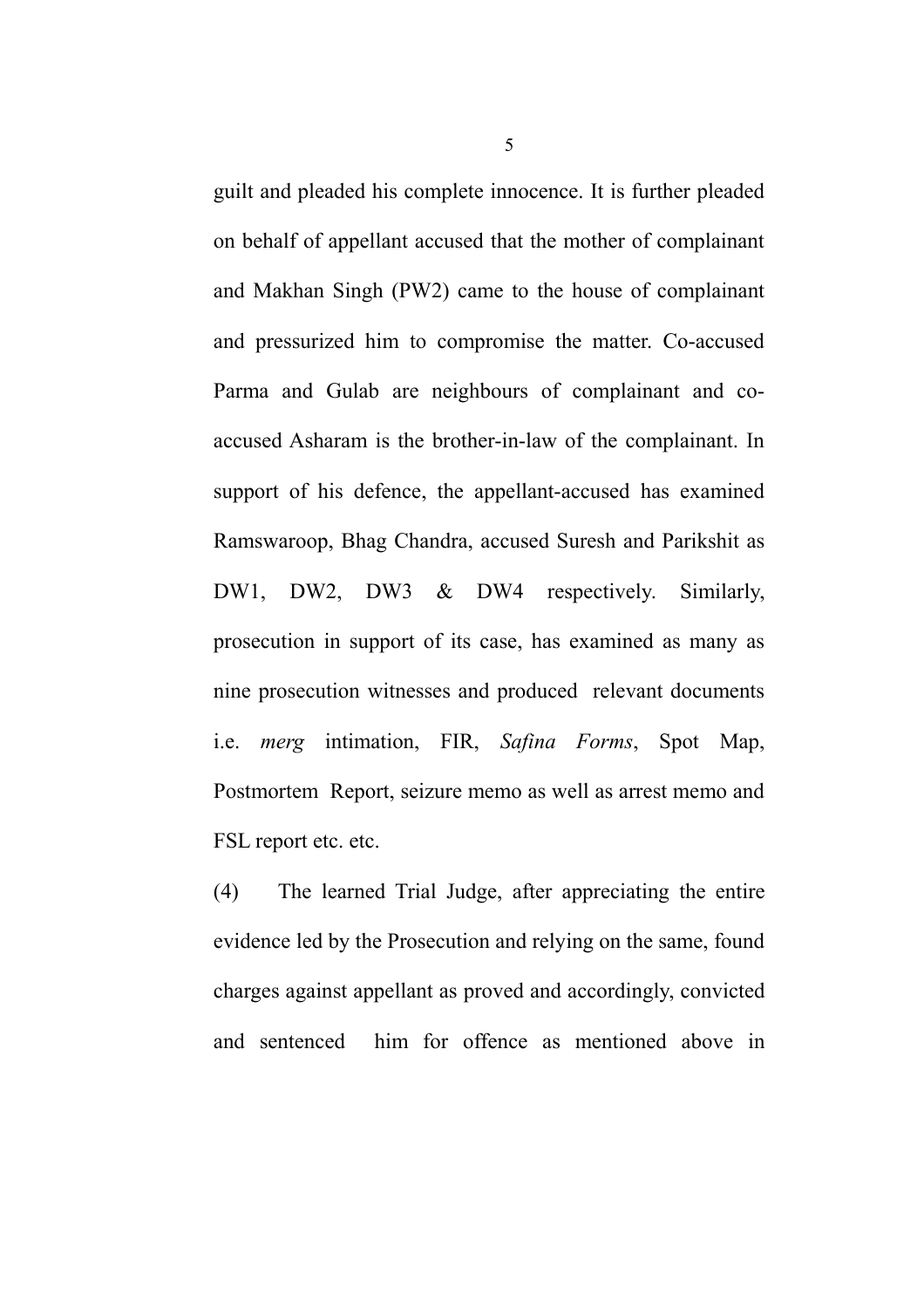paragraph (1) of this judgment and acquitted co-accused, namely, Parma, Gulab and Asharam of charges levelled against them.

(5) It is the say of Shri Mishra, counsel for the appellant that the learned trial Court has committed an error in convicting and sentencing the appellant as there is some contradiction and omissions in the statements of complainant Jitendra (PW1), Makhan Singh (PW2), Veersingh (PW3) and the mother of complainant Kunwar Bai (PW4). It is further contended that Jitendra (PW1) and Makhan (PW2) who are stated to be eye-witness of the incident, have not fully supported the prosecution case and the learned trial Court without considering this aspect, has passed the impugned judgment which is not sustainable in the eyes of law. It is further contended that the present appellant has been convicted only on the basis of previous enmity and there is no direct or indirect evidence available against him, moreover, other circumstantial evidence are available for proving the alleged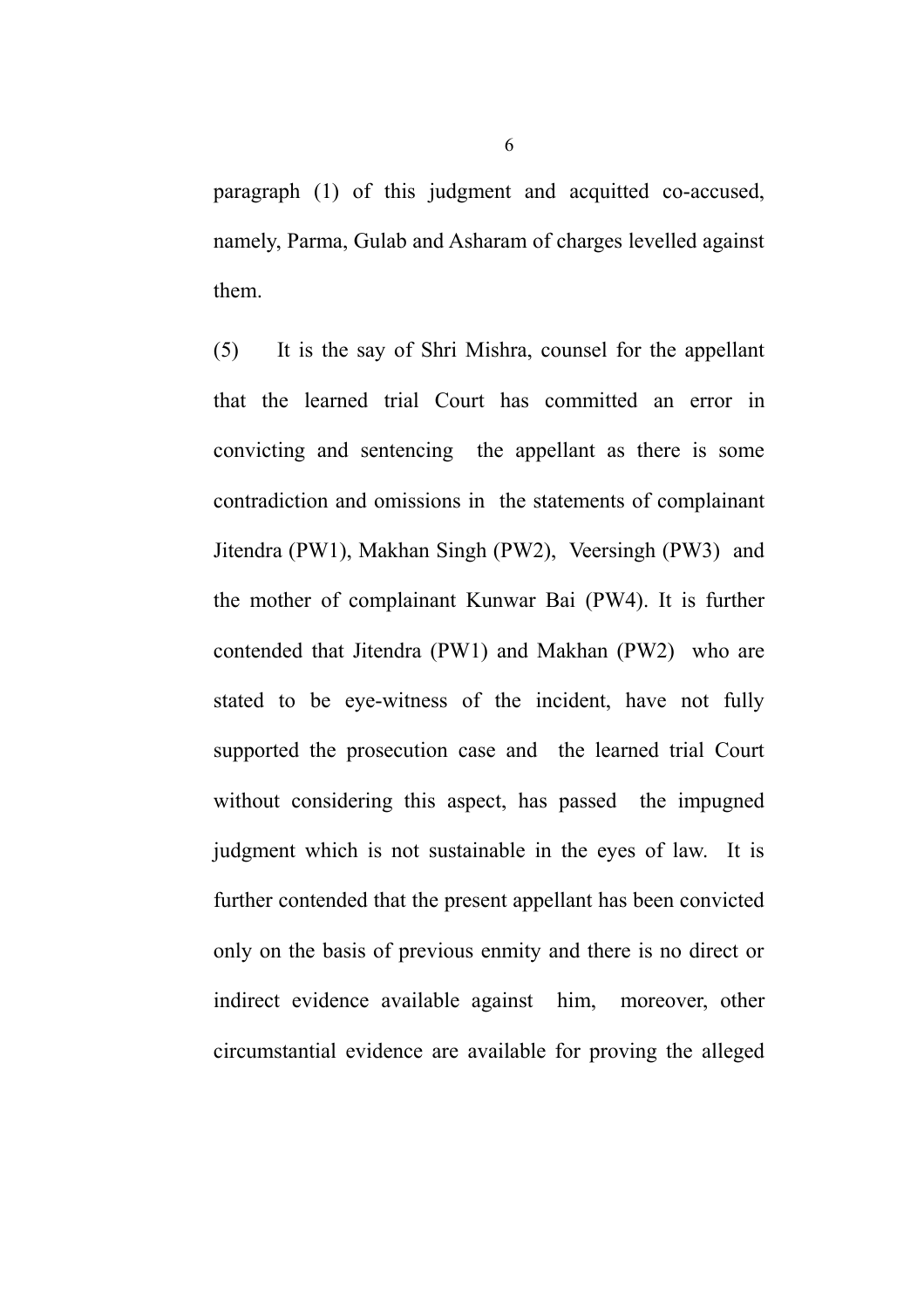offence. Both the alleged aforesaid eye-witnesses, namely, Jitendra and Makhan Singh, who in their Court statements, have specifically stated that they had not seen the incident. Even other witnesses, namely, Veersingh (PW4) and Kunwar Bai PW-5 (wife of the deceased) have not supported the prosecution version. As per the *merg* intimation, the incident took place on 25-08-2010 at around 09:00 pm and information was received at 11:35 pm. On the one hand, as per evidence of Makhan Singh, the incident was happened at around 08:00 pm, as per evidence of Veer Singh, the incident was happened at around 09:30 pm and as per evidence of Kunwar Bai (PW5), the mother of the complainant, the incident was happened at around 07:00-08:00 pm and, therefore, there is some contradiction and omission in regard to time and place of incident and prosecution story rests upon suspicious by which appellant has been falsely implicated and the same is not sustainable in the eyes of law. Veersingh (PW4) is not the eye-witness of incident and he is a hearsay witness. Therefore,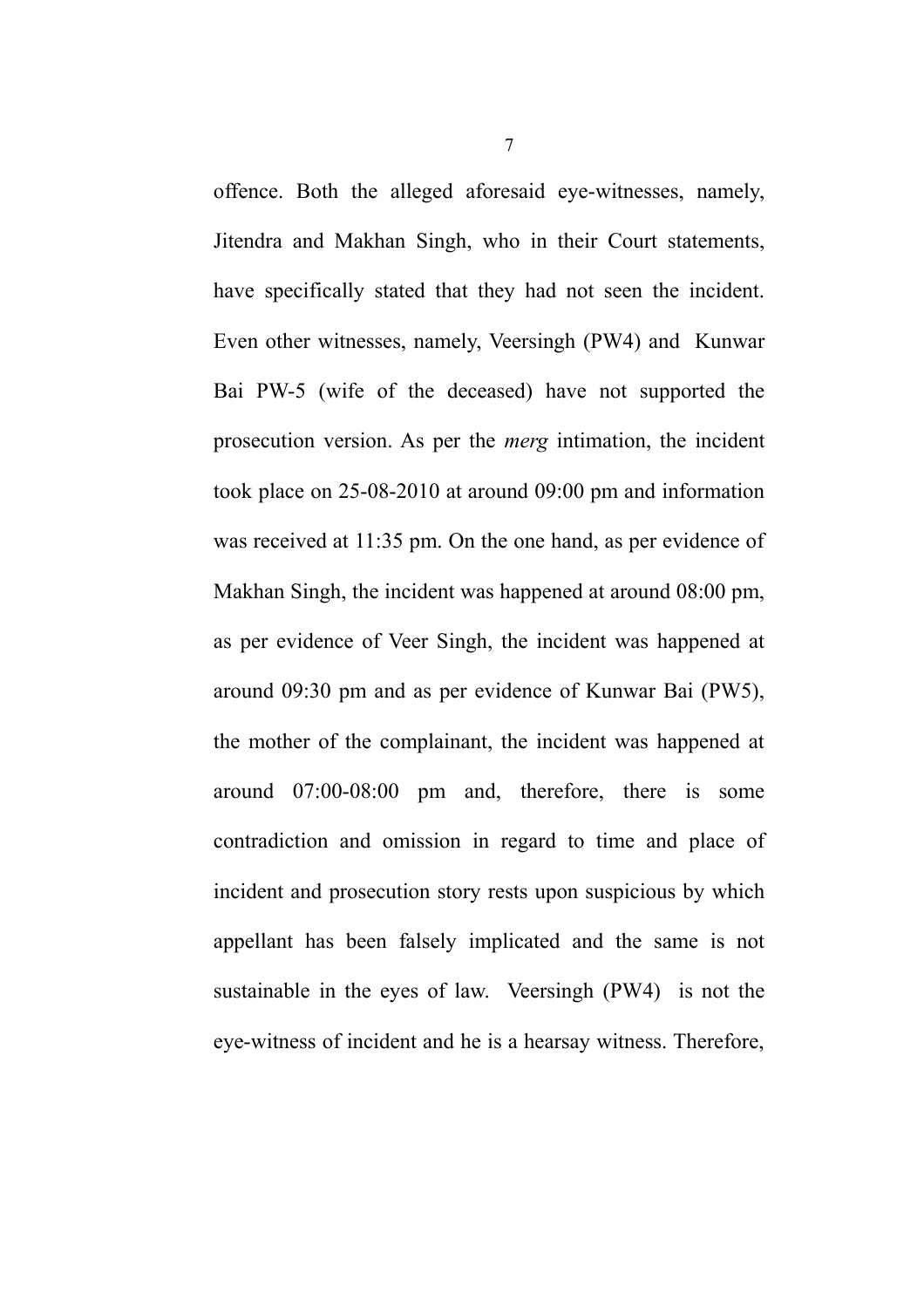without considering the evidence of above-said witnesses, the learned trial Court has given its findings in para 61 of the judgment holding the appellant guilty of alleged offence, which is totally perverse and contrary to law. Hence, it is prayed that appellant deserves acquittal and impugned judgment deserves to be set aside.

(6) In support of his contention, it is contended by Shri Mishra, learned counsel appearing on behalf of the appellant that the conviction of appellant rests only on the oral testimony of complainant Jitendra who is alleged to be eye-witness of murder of deceased and there is no other eye-witness to the incident whereon an appreciation of evidence, the prosecution version is found highly improbable and inconsistent in nature. In support of contention, Shri Mishra, has relied on the judgment dated 12<sup>th</sup> October, 2020 of Hon'ble Supreme Court in the case of **Amar Singh vs. The State (NCT of Delhi)** passed in Criminal Appeal No.335 of 2015. It is further contended that since Jitendra Kumar (PW1) is the relative of

8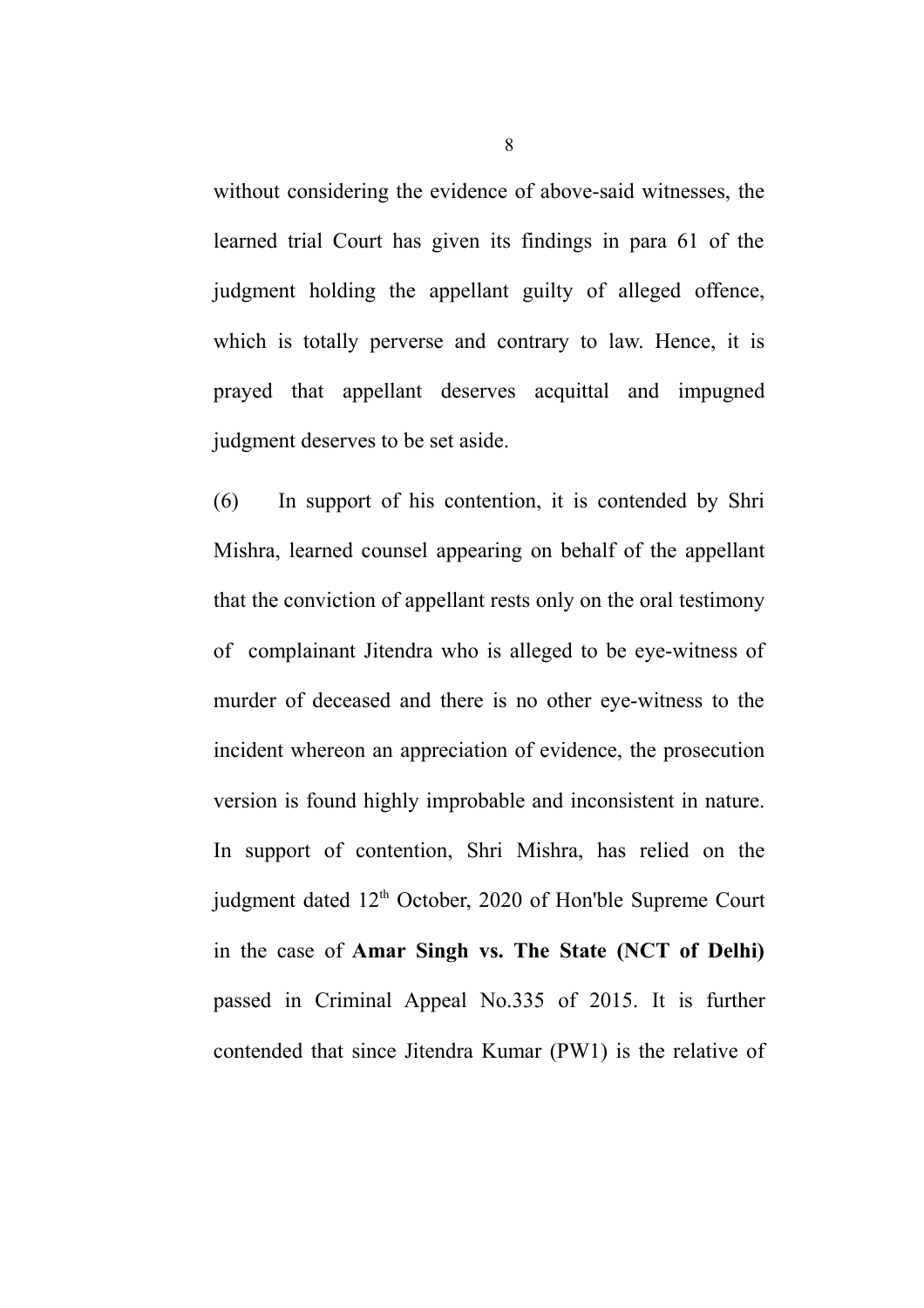deceased as a witness of murder, whose evidence is not acceptable being fraught with great doubts and oddities, therefore, it cannot be acted upon as the basis of conviction of appellant and the appellant accused is entitled for benefit of doubt. In support of contention, Shri Mishra has relied on the judgment of Hon'ble Apex Court in the case of **Kuna alias Sanjay Behera vs. State of Odisha, (2018) 1 SCC 296.** It is further contended that there was a previous enmity between the deceased and the accused persons and the incident took place in the night during darkness and there was no source of light, therefore, it was not possible for the complainant or any other person to see the actual assailant(s) who has/have caused injury to the deceased and the testimony of complainant comes under serious cloud of doubt. Hence, the evidence of sole eyewitness is not reliable and the appellant is entitled for acquittal. In support of contention, Shri Mishra has relied on the judgment of Hon'ble Supreme Court in the case of **State of Rajasthan vs. Bhola Singh & Another, AIR 1994 SC 542** as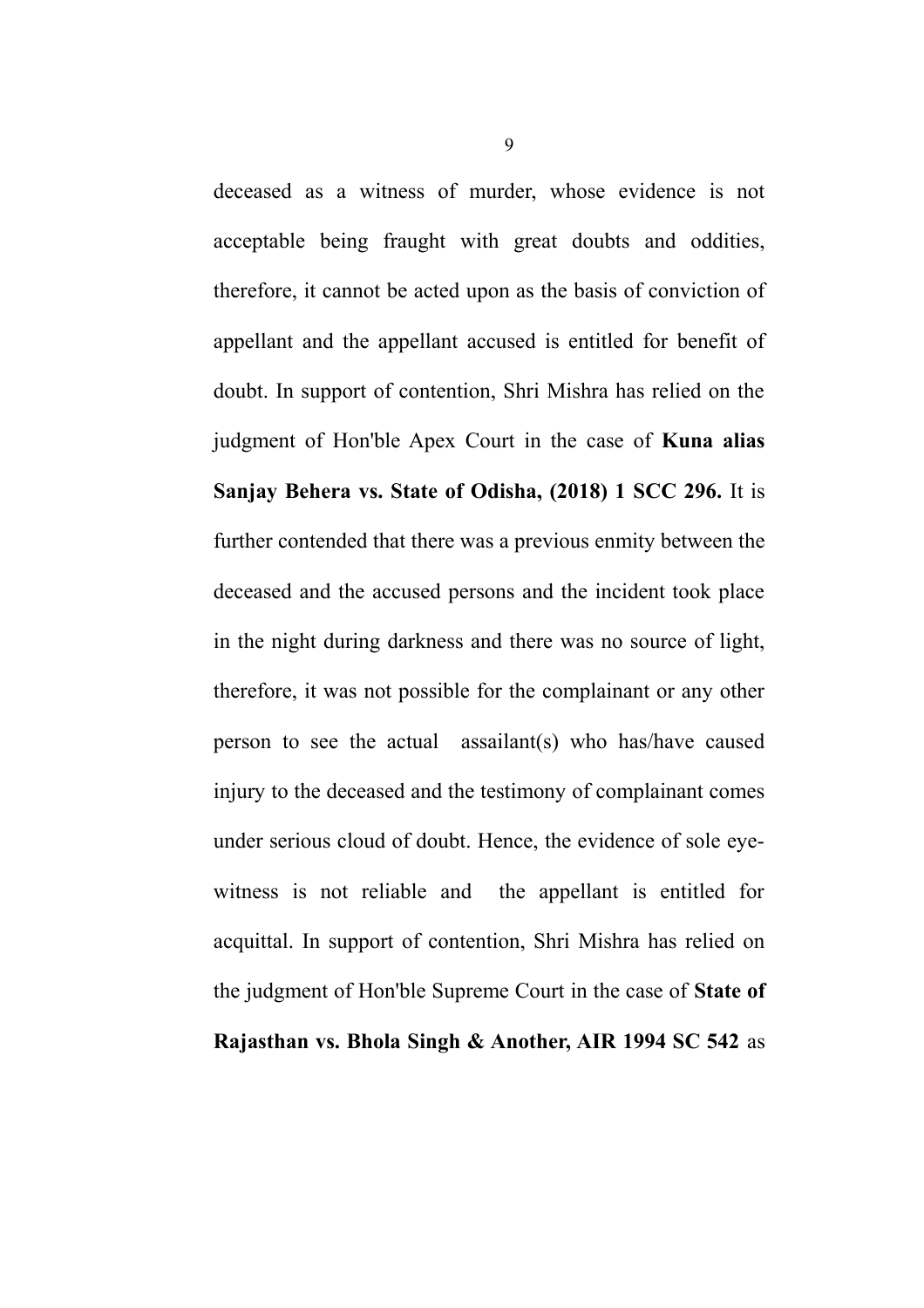well as the judgment of this Court in the case of **Ramadhar alias Pappan Khamparia Vs. State of Madhya Pradesh** passed in Criminal Appeal No. 923 of 2007 on 11<sup>th</sup> Day of October, 2010. It is further contended that trial Court has adopted *''pick and choose method''* while acquitting three coaccused persons and convicting the present appellant. Since the evidence of complainant Jitendra Kumar (PW1) is not reliable, therefore, the appellant also deserves acquittal. In support of contention, Shri Mishra has relied on the judgment of this Court in the matter of **Rewaram vs. State of MP 1997 Volume 1 MPWN 574.** It is further contended that since the testimony of eye-witnesses does not corroborate the medical evidence and there is no premeditation for commission of the alleged offence, therefore, the offence falls under category of either Section 304 Part 1 or Part II of IPC. In support of contention, Shri Mishra has relied on the judgment of Hon'ble Supreme Court in the case of **Stalin vs. State represented by Inspector of Police, AIR 2020 SC 4195.** It is further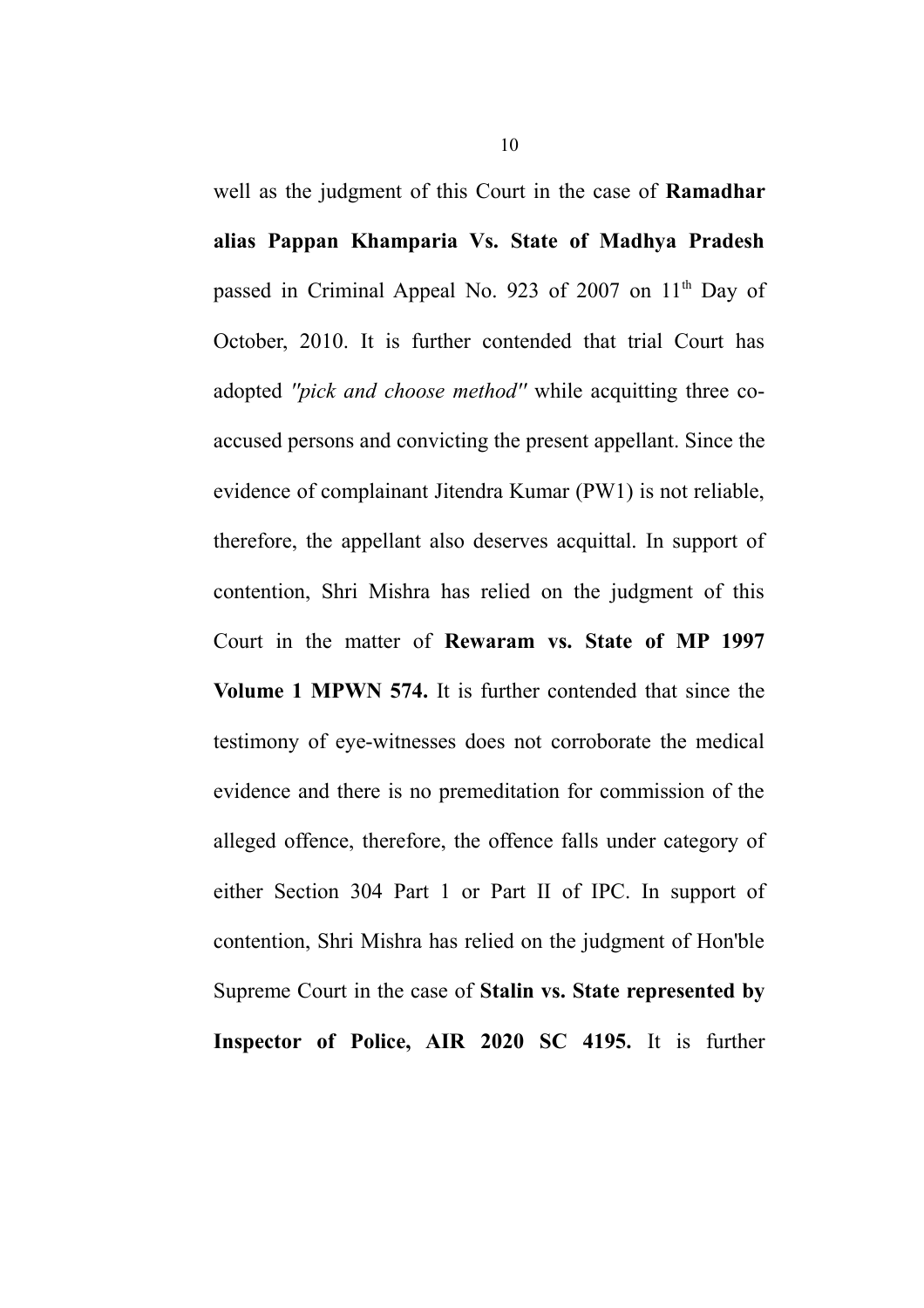contended that there are suppression of material facts by the witnesses and the trial Court did not give any reason for convicting only the present appellant while acquitting other three co-accused persons. There are major contradictions and omissions in the evidence of the material witnesses regarding time and place of incident. The prosecution has utterly failed to prove its case beyond reasonable doubt. The above fact together casts a serious doubt on the credibility of prosecution case. In support of contention, Shri Mishra has also relied on the judgments of the Hon'ble Apex Court in the case of **State of MP vs. Ratan Singh and Others, (2018) 3 Crimes 319 (SC).** 

(7) *Per contra,* counsel for the State supported the impugned judgment and *s*ubmitted that there is no infirmity in the impugned judgment and the learned trial Court has not committed any error in convicting and sentencing the appellant for the offence aforesaid. Hence, prayed for dismissal of this appeal.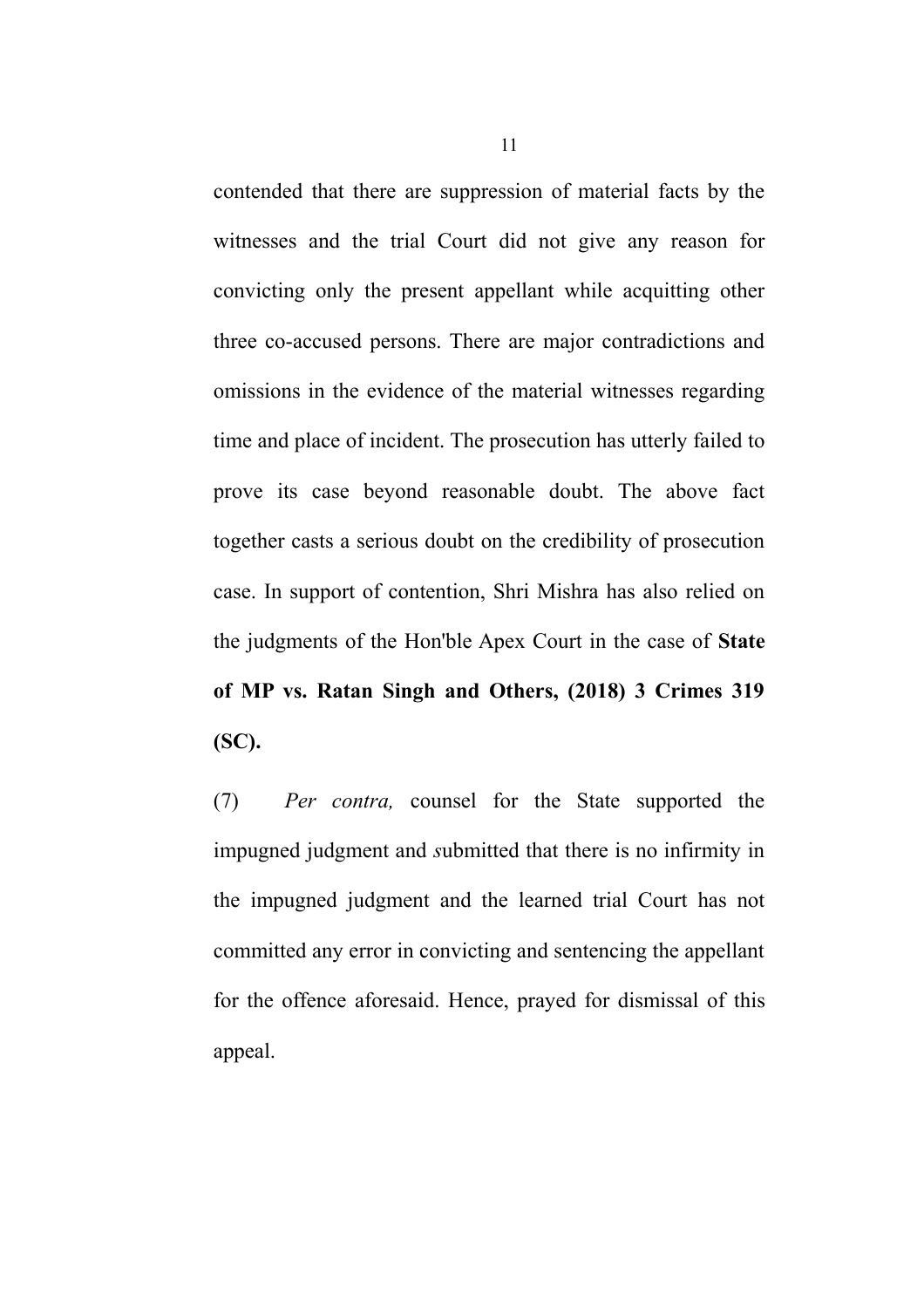(8) Before adverting to the merits of case, it would be necessary to dilate on the questions mentioned under for determination of resent appeal are:-

> (I) As to whether the cause of death of deceased falls within the ambit of homicidal death or not ?

> (II) As to whether there was any intention of appellant for causing the death of deceased or not ?

(9) It would be appropriate to throw light on relevant provisions of Sections 299 and 300 of Indian Penal Code.

 The Law Commission of United Kingdom in its 11th Report proposed the following test :

> "The standard test of 'knowledge' is, Did the person whose conduct is in issue, either knows of the relevant circumstances or has no substantial doubt of their existence?"

 *[See Text Book of Criminal Law by Glanville Wiliams (p.125)]* 

"Therefore, having regard to the me4aning assigned in

criminal law the word "knowledge" occurring in clause Secondly of Section 300 IPC imports some kind of certainty and not merely a probability. Consequently, it cannot be held that the appellant caused the injury with the intention of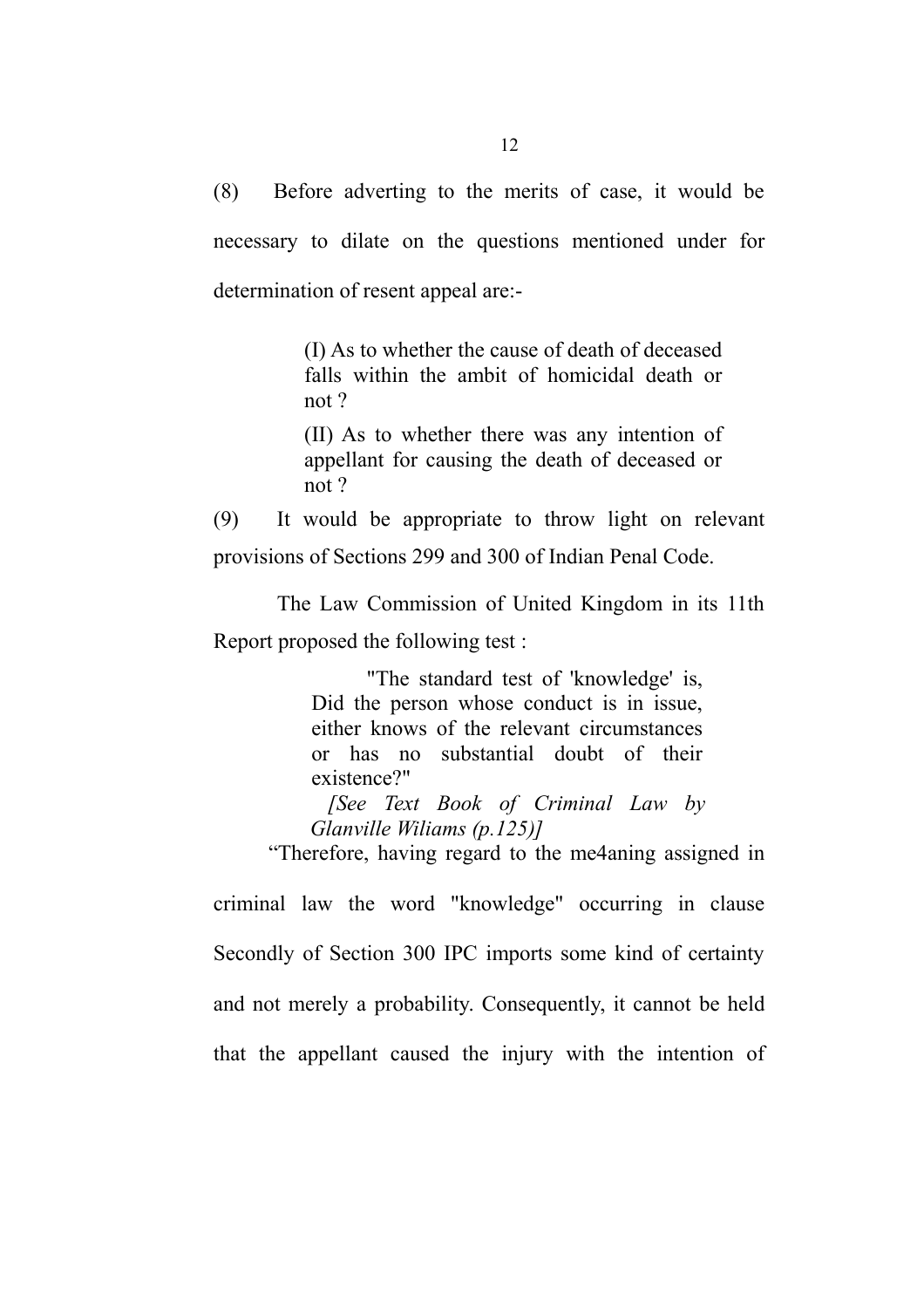causing such bodily injury as the appellant knew to be likely to cause the death of Shivprasad. So, clause Secondly of Section 300 IPC will also not apply."

The enquiry is then limited to the question whether the offence is covered by clause Thirdly of Section 300 IPC. This clause, namely, clause Thirdly of Section 300 IPC reads as under:-

> ''Culpable homicide is murder, if the act by which the death is caused is done with the intention of causing bodily injury to any person and the bodily injury intended to be inflicted is sufficient in the ordinary course of nature to cause death."

The argument that the accused had no intention to cause death is wholly fallacious for judging the scope of clause Thirdly of Section 300 IPC as the words "intention of causing death" occur in clause Firstly and not in clause Thirdly. An offence would still fall within clause Thirdly even though the offender did not intend to cause death so long as the death ensues from the intentional bodily injury and the injuries are sufficient to cause death of the deceased in the ordinary course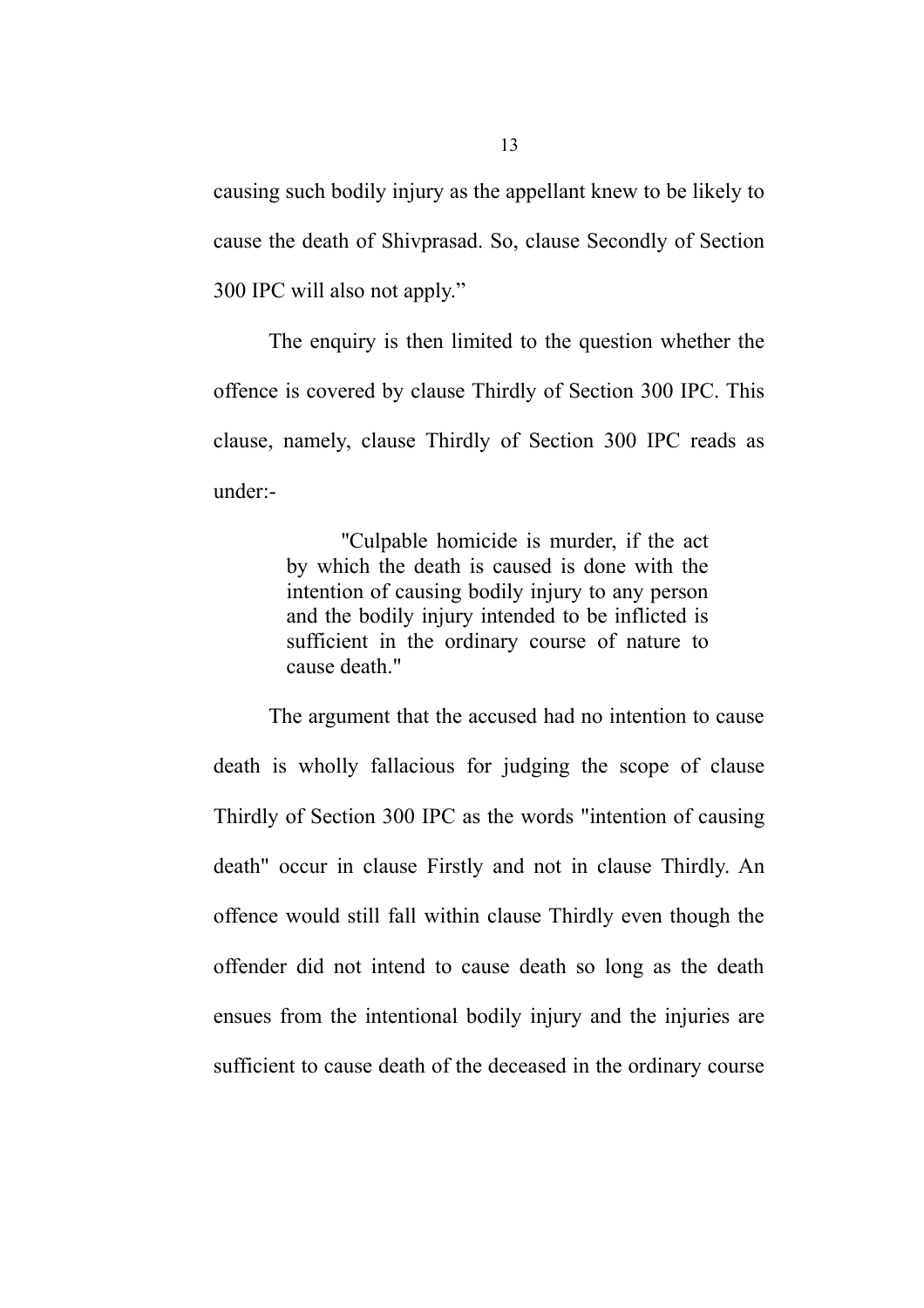of nature. This is also borne out from illustration (c) to Section 300 IPC which is being reproduced below:-

> "(c) A intentionally gives Z a sword-cut or club-wound sufficient to cause the death of a man in the ordinary course of nature. Z dies in consequence. Here A is guilty of murder, although he may not have intended to cause Z's death."

Therefore, the contentions advanced in the present case and which are frequently advanced that the accused had no intention of causing death of deceased is wholly irrelevant for deciding whether the case falls in clause Thirdly of Section 300 IPC.

(10) The scope and ambit of clause Thirdly of Section 300 IPC was considered by the Supreme Court in the decision in **Virsa Singh Vs. State of Punjab, AIR 1958 SC 465** and the principle enunciated therein explains the legal position succinctly. The accused Virsa Singh was alleged to have given a single spear blow and the injury sustained by the deceased was "a punctured wound  $2"x ="$  transverse in direction on the left side of the abdominal wall in the lower part of the iliac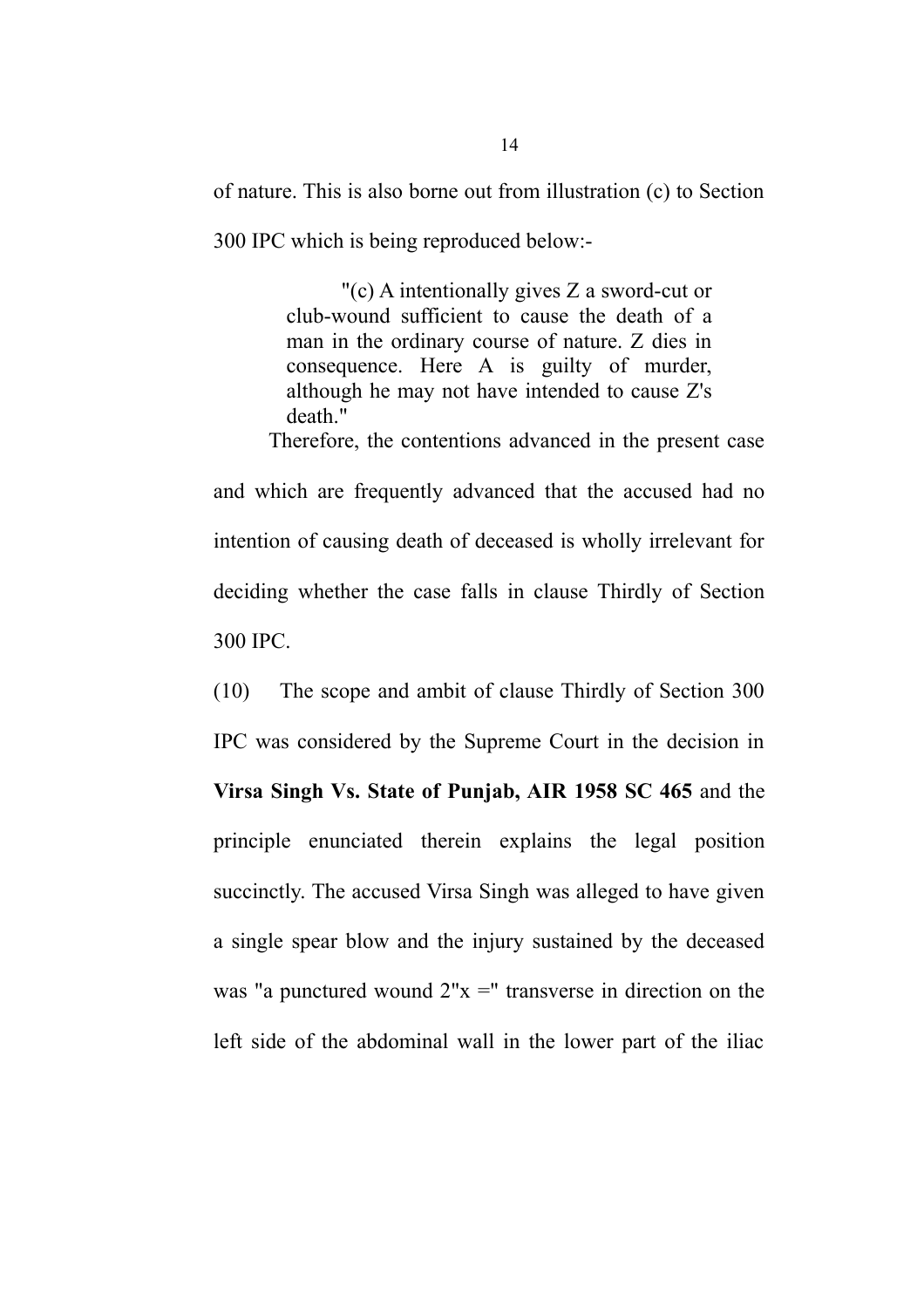region just above the inguinal canal. Three coils of intestines were coming out of the wound." After analysis of the clause Thirdly, it was held: -

> "The prosecution must prove the following facts before it can bring a case under S. 300 "Thirdly"; First, it must establish, quite objectively, that a bodily injury is present; Secondly, the nature of the injury must be proved. These are purely objective investigations. Thirdly, it must be proved that there was an intention to inflict that particular bodily injury, that is to say, that it was not accidental or unintentional, or that some other kind of injury was intended.

> Once these three elements are proved to be present, the enquiry proceeds further and, Fourthly, it must be proved that the injury of the type, just described, made up of the three elements set out above, is sufficient to cause death in the ordinary course of nature. This part of the enquiry is purely objective and inferential and has nothing to do with the intention of the offender. Once these four elements are established by the prosecution (and, of course, the burden is on the prosecution throughout), the offence is murder under S. 300 "Thirdly". It does not matter that there was no intention to cause death, or that there was no intention even to cause an injury of a kind that is sufficient to cause death in the ordinary course of nature (there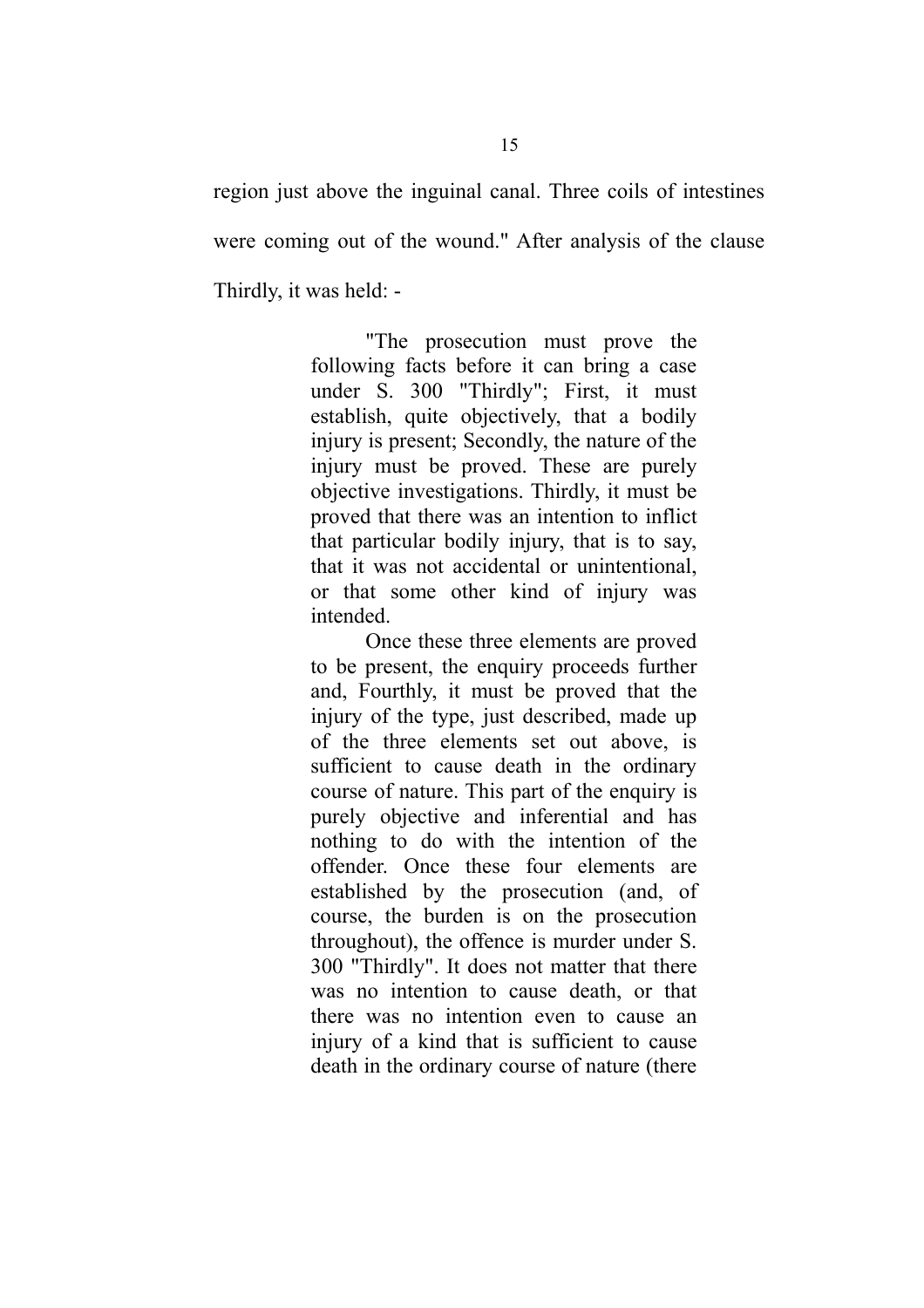is no real distinction between the two), or even that there is no knowledge that an act of that kind will be likely to cause death. Once the intention to cause the bodily injury actually found to be present is proved, the rest of the enquiry is purely objective and the only question is whether, as a matter of purely objective inference, the injury is sufficient in the ordinary course of nature to cause death."

#### (11) In the case of **Arun Nivalaji More vs. State of**

#### **Maharashtra (Case No. Appeal (Cri.) 1078-1079 of 2005)**, it

has been observed as under :-

"**11**. First it has to be seen whether the offence falls within the ambit of Section 299 IPC. If the offence falls under Section 299 IPC, a further enquiry has to be made whether it falls in any of the clauses, namely, clauses 'Firstly' to 'Fourthly' of Section 300 IPC. If the offence falls in any one of these clauses, it will be murder as defined in Section 300IPC, which will be punishable under Section 302 IPC. The offence may fall in any one of the four clauses of Section 300 IPC yet if it is covered by any one of the five exceptions mentioned therein, the culpable homicide committed by the offender would not be murder and the offender would not be liable for conviction under Section 302 IPC. A plain reading of Section 299 IPC will show that it contains three clauses, in two clauses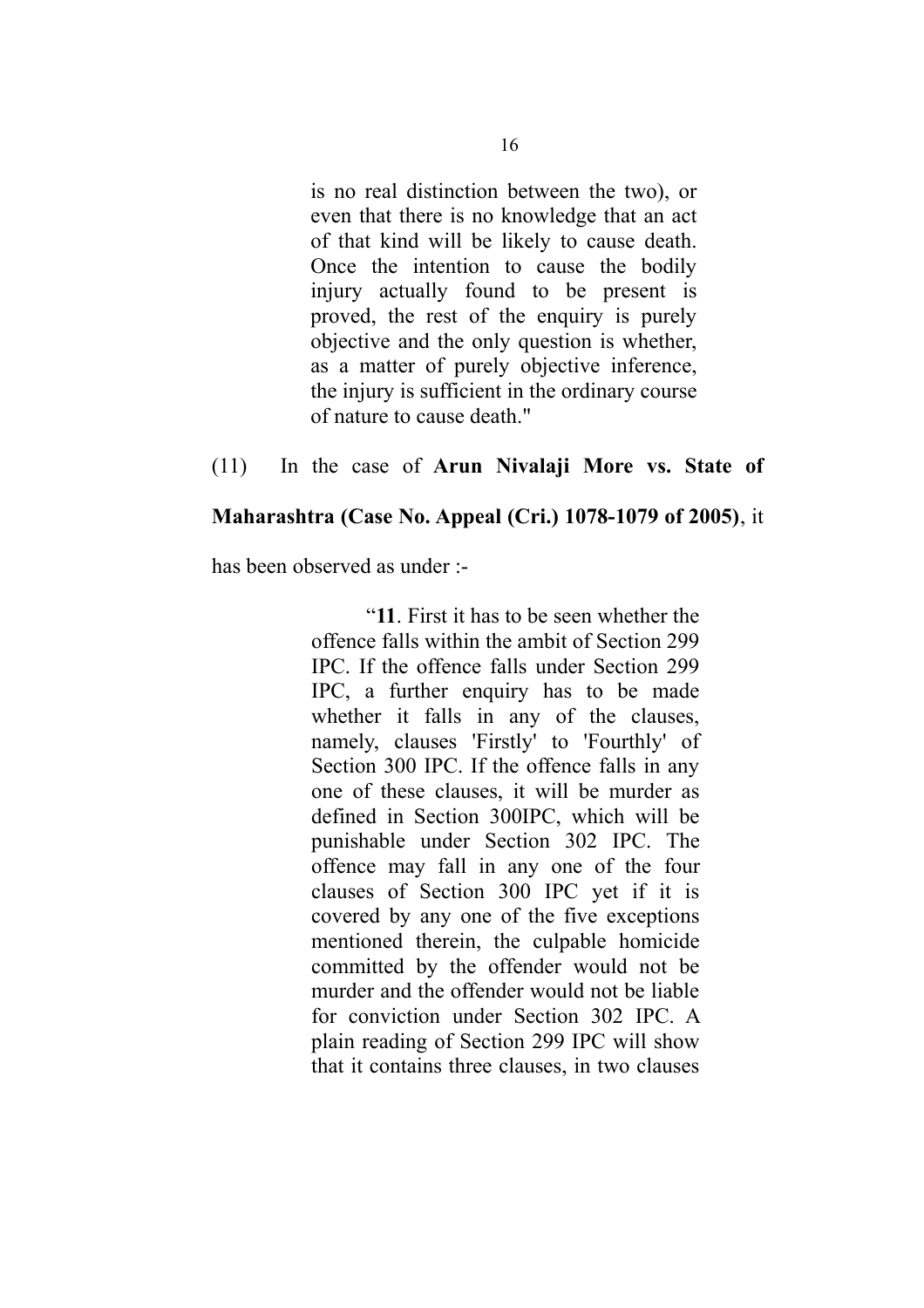it is the intention of the offender which is relevant and is the dominant factor and in the third clause the knowledge of the offender which is relevant and is the dominant factor. Analyzing Section 299 as aforesaid, it becomes clear that a person commits culpable homicide if the act by which the death is caused is done

> (i) with the intention of causing death; or

> (ii) with the intention of causing such bodily injury as is likely to cause death; or

> (iii) with the knowledge that the act is likely to cause death."

If the offence is such which is covered by any one of the clauses enumerated above, but does not fall within the ambit of clauses Firstly to Fourthly of Section 300 IPC, it will not be murder and the offender would not be liable to be convicted under Section 302 IPC. In such a case if the offence is such which is covered by clauses (i) or (ii) mentioned above, the offender would be liable to be convicted under Section 304 Part I IPC as it uses the expression "if the act by which the death is caused is done with the intention of causing death, or of causing such bodily injury as is likely to cause death" where intention is the dominant factor. However, if the offence is such which is covered by clause (iii) mentioned above, the offender would be liable to be convicted under Section 304 Part II IPC because of the use of the expression "if the act is done with the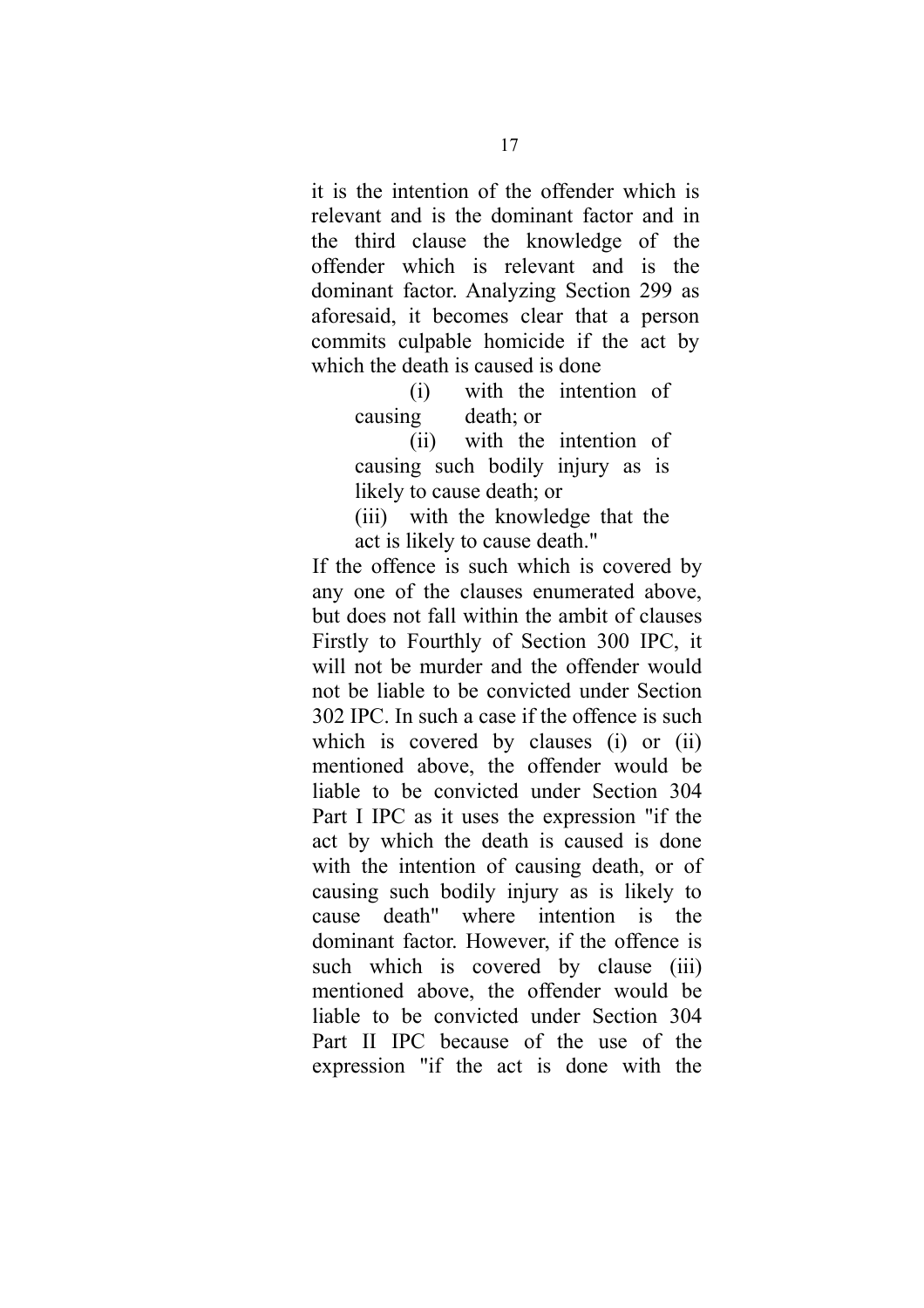knowledge that it is likely to cause death, but without any intention to cause death, or to cause such bodily injury as is likely to cause death" where knowledge is the dominant factor.

12. What is required to be considered here is whether the offence committed by the appellant falls within any of the clauses of Section 300 IPC.

13. Having regard to the facts of the case it can legitimately be urged that clauses Firstly and Fourthly of Section 300 IPC were not attracted. The expression "the offender knows to be likely to cause death" occurring in clause Secondly of Section 300 IPC lays emphasis on knowledge. The dictionary meaning of the word 'knowledge' is the fact or condition of being cognizant, conscious or aware of something; to be assured or being acquainted with. In the context of criminal law the meaning of the word in Black's Law Dictionary is as under: -

> "An awareness or understanding of a fact or circumstances; a state of mind in which a person has no substantial doubt about the existence of a fact. It is necessary ... to distinguish between producing a result intentionally and producing it knowingly. Intention and knowledge commonly go together, for he who intends a result usually knows that it will follow, and he who knows the consequences of his act usually intends them. But there may be intention without knowledge, the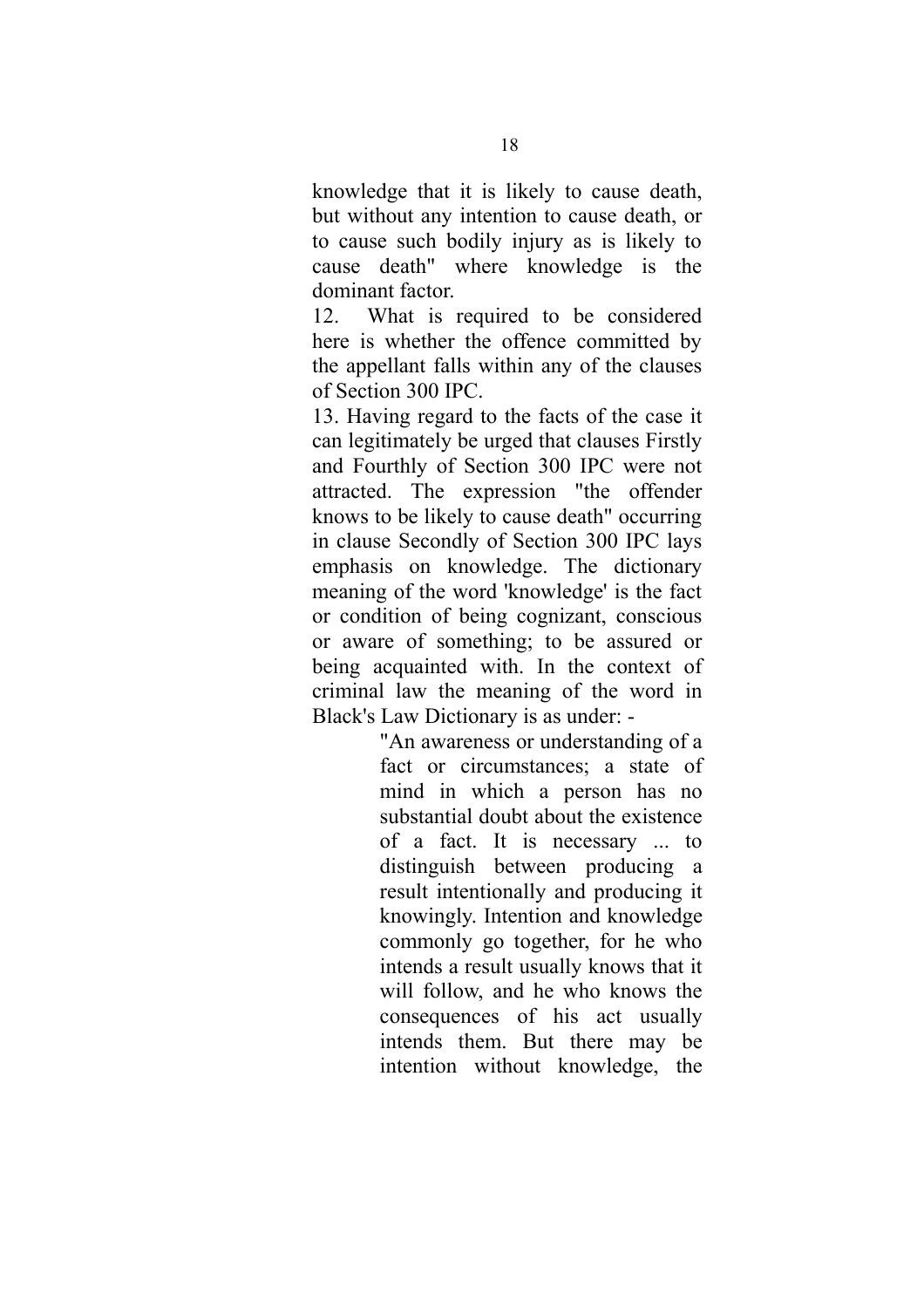consequence being desired but not foreknown as certain or even probable. Conversely, there may be knowledge without intention, the consequence being foreknown as the inevitable concomitant of that which is desired, but being itself an object of repugnance rather than desire, and therefore not intended."

In Blackstone's Criminal Practice the import of the word 'knowledge' has been described as under: -

> 'Knowledge' can be seen in many ways as playing the same role in relation to circumstances as intention plays in relation to consequences. One knows something if one is absolutely sure that it is so although, unlike intention, it is of no relevance whether one wants or desires the thing to be so. Since it is difficult ever to be absolutely certain of anything, it has to be accepted that a person who feels 'virtually certain' about something can equally be regarded as knowing it."

# (12) Section 299 of Indian Penal Code runs as under :-

"**299. Culpable homicide**.-- Wheoever causes death by doing an act with the intention of causing death, or with the intention of causing such bodily injury as is likely to cause death, or with the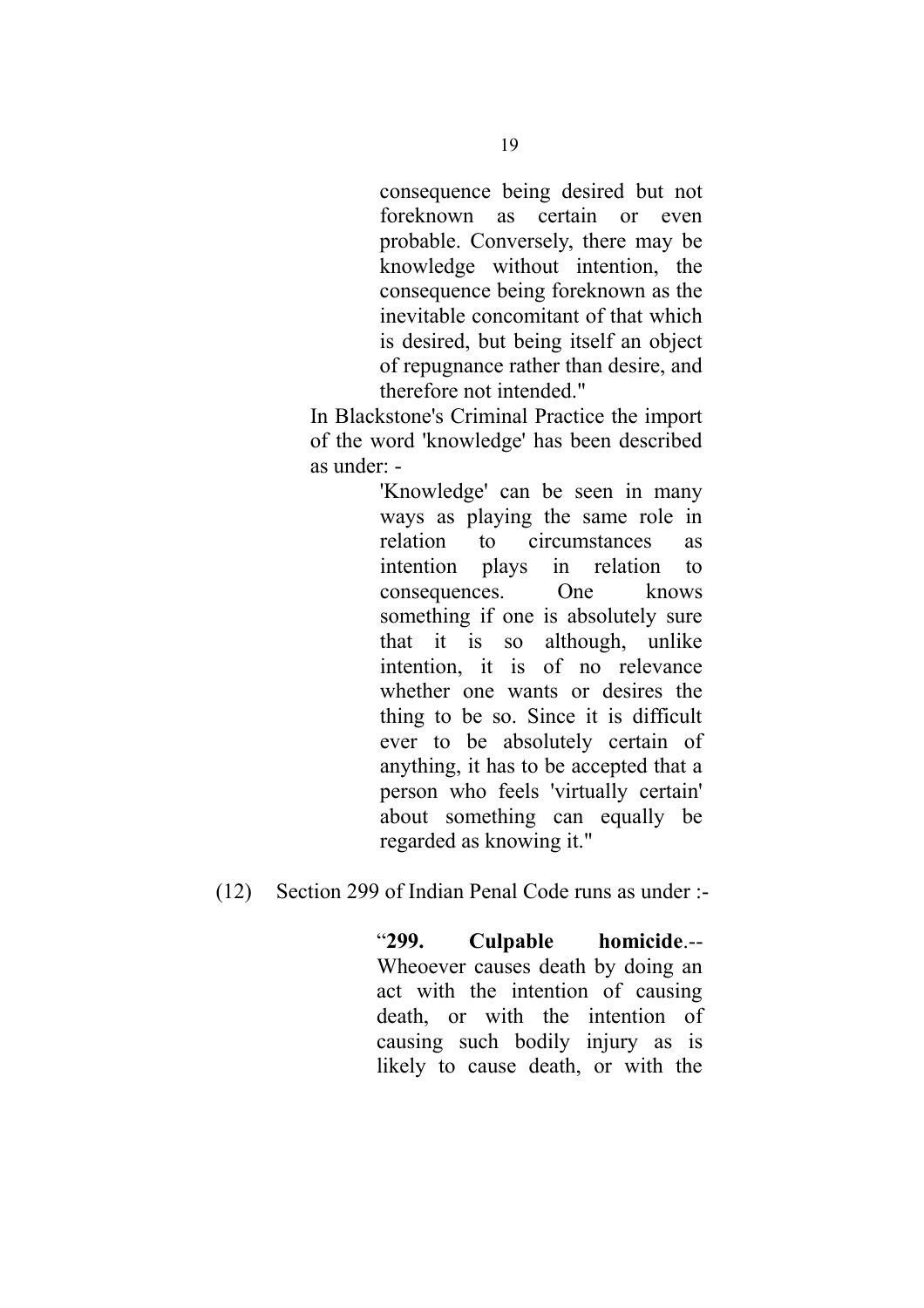knowledge that he is likely by such act to cause death, commits the offence of culpable homicide."

(13) Section 299 of IPC says, whoever causes death by doing an act with the bodily injury as is likely to cause death, or with the knowledge that he is likely by such act to cause death, commits the offence of culpable homicide. Culpable homicide is the first kind of unlawful homicide. It is the causing of death by doing :

> (i) an act with the intention of causing death; (ii) an act with the intention of causing such bodily injury as is likely to cause death; or (iii) an act with the knowledge that it is was likely to cause death.

 Without one of these elements, an act, though it may be by its nature criminal and may occasion death, will not amount to the offence of culpable homicide. 'Intent and knowledge' as the ingredients of Section 299 postulate, the existence of a positive mental attitude and the mental condition is the special *mens rea* necessary for the offence.The knowledge of third condition contemplates knowledge of the likelihood of the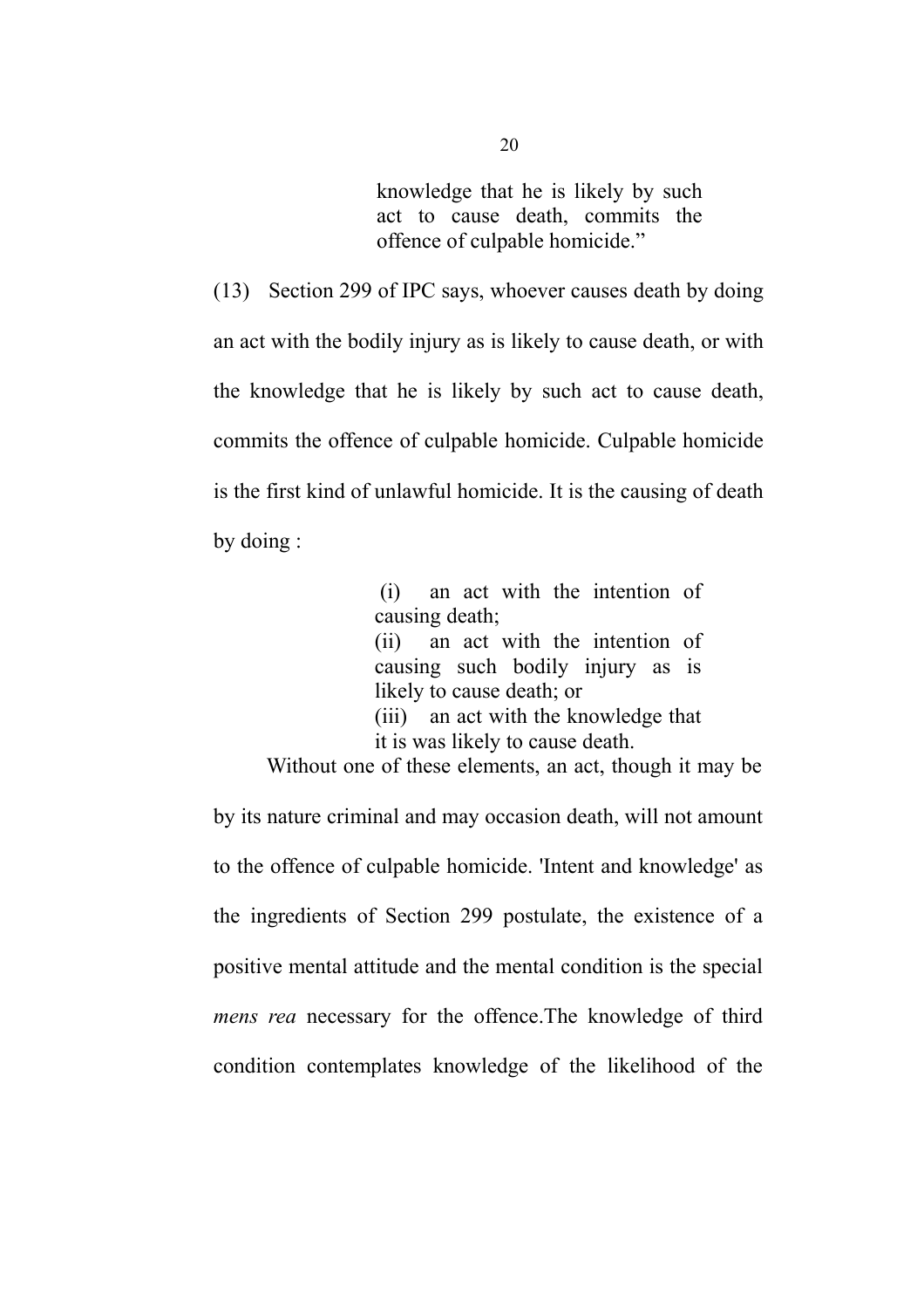death of the person. Culpable homicide is of two kinds : one, culpable homicide amounting to murder, and another, culpable homicide not amounting to murder. In the scheme of the Indian Penal Code, culpable homicide is genus and murder is species. All murders are culpable homicide, but not *vice versa*. Generally speaking, culpable homicide *sans* the special characteristics of murder is culpable homicide not amounting to murder. In this section, both the expressions 'intent' and 'knowledge' postulate the existence of a positive mental attitude which is of different degrees.

(14) Section 300 of Indian Penal Code runs as under :-

 "**300. Murder.-**- Except in the cases hereinafter excepted, culpable homicide is murder, if the act by which the death is caused is done with the intention of causing death, or--

*Secondly*.-- If it is done with the intention of causing such bodily injury as the offender knows to be likely to cause the death of the person to whom the harm is caused, or--

*Thirdly*.-- If it is done with the intention of causing bodily injury to any person and the bodily injury intended to be inflicted is sufficient in the ordinary course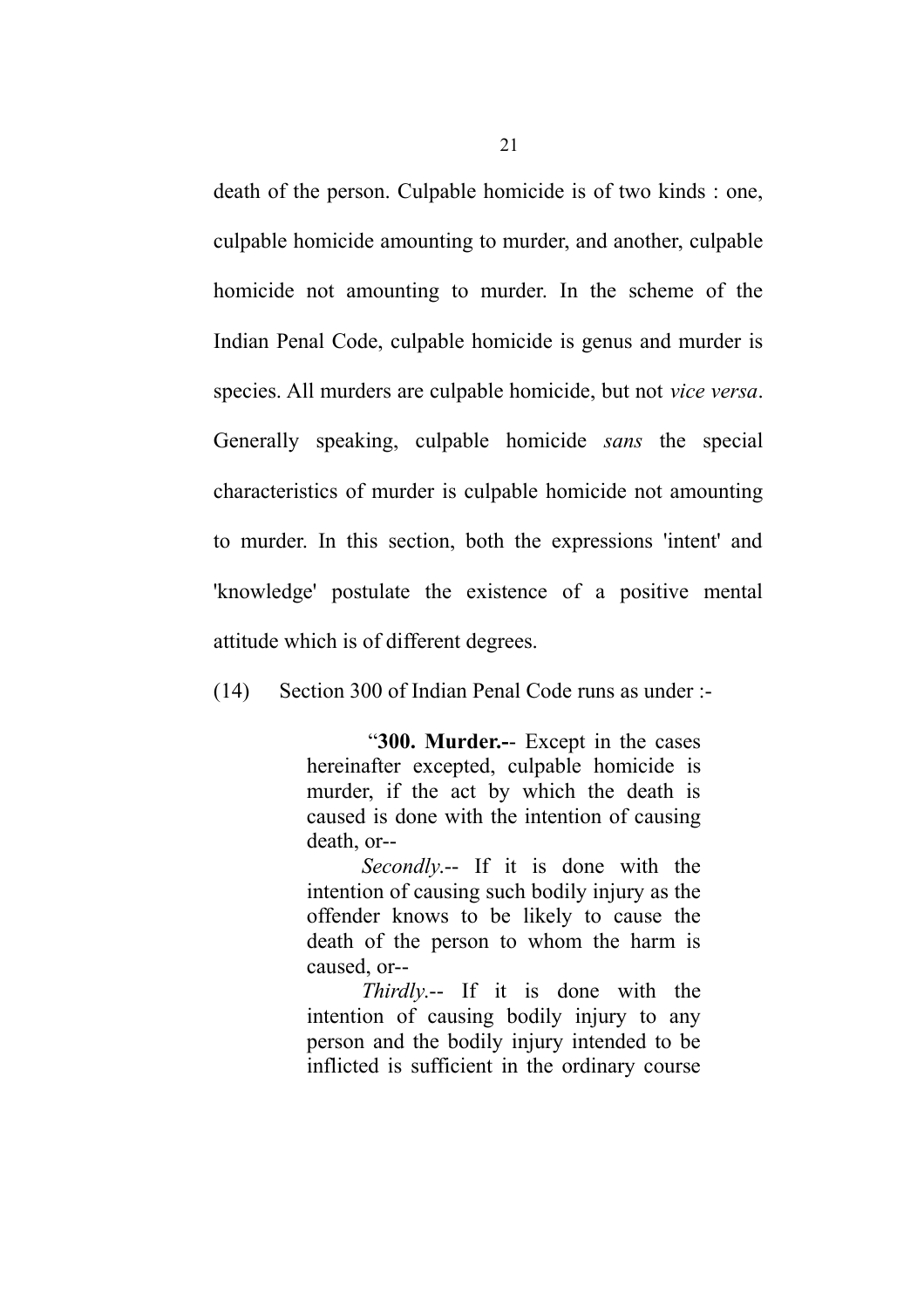of nature to cause death, or--

*Fourthly.*-- If the person committing the act knows that it is so imminently dangerous that it must, in all probability, cause death or such bodily injury as is likely to cause death, and commits such act without any excuse for incurring the risk of causing death or such injury as aforesaid."

(15) ''Culpable Homicide'' is the first kind of unlawful homicide. It is the causing of death by doing  $(1)$  an act with the intention to cause death; (ii) an act with the intention of causing such bodily injury as is likely to cause death; or, (iii) an act with the knowledge that it was likely to cause death.

(16) Indian Penal Code recognizes two kinds of homicide : (1) Culpable homicide, dealt with between Sections 299 and 304 of IPC (2) Not-culpable homicide, dealt with by Section 304-A of IPC. There are two kinds of culpable homicide; (i) Culpable homicide amounting to murder (Section 300 read with Section 302 of IPC), and (ii) Culpable homicide not amounting to murder (Section 304 of IPC).

(17) A bare perusal of the Section makes it crystal clear that the first and the second clauses of the section refer to intention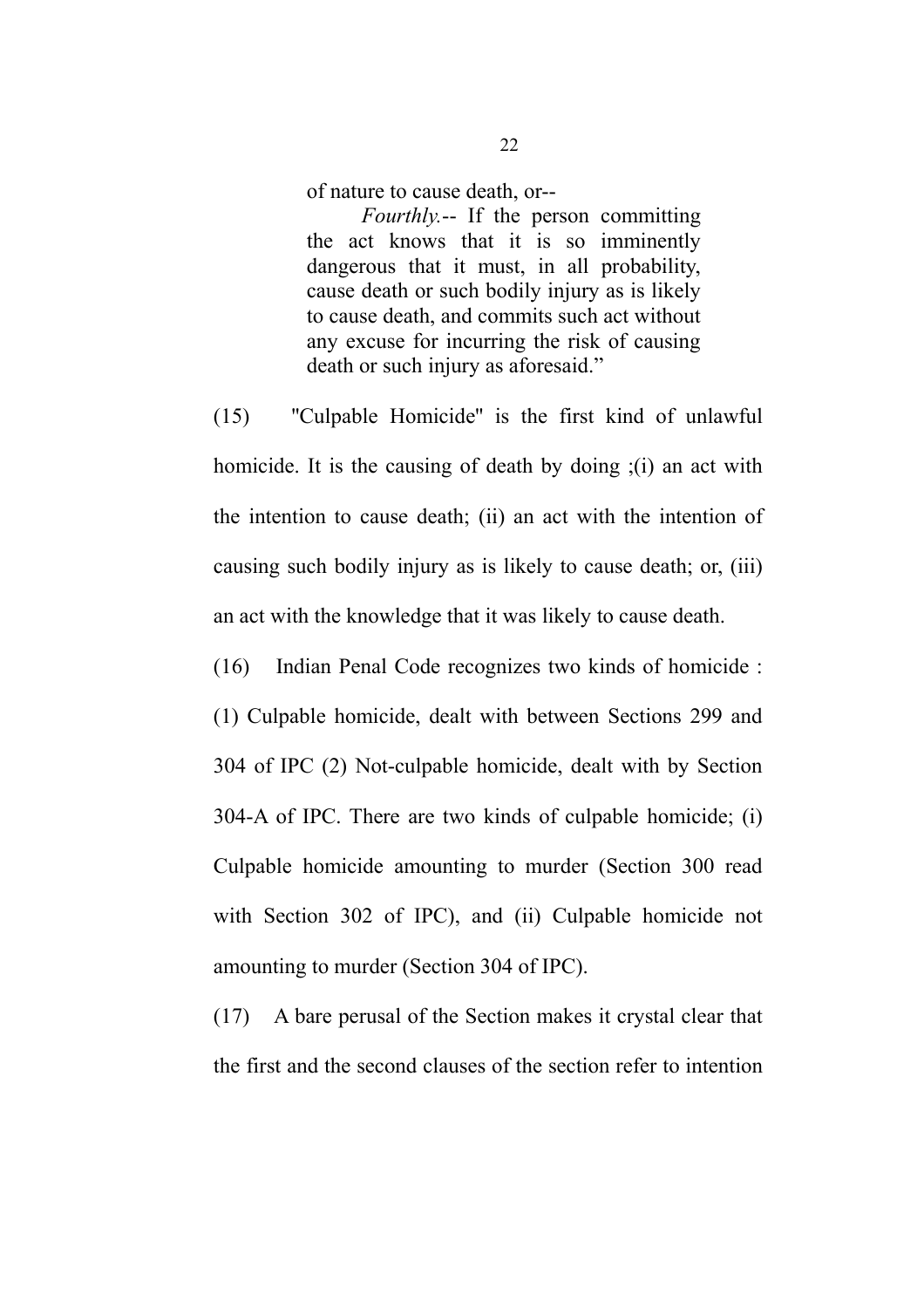apart from the knowledge and the third clause refers to knowledge alone and not the intention. Both the expression "intent" and "knowledge" postulate the existence of a positive mental attitude which is of different degrees. The mental element in culpable homicide i.e., mental attitude towards the consequences of conduct is one of intention and knowledge. If that is caused in any of the aforesaid three circumstances, the offence of culpable homicide is said to have been committed.

(18) There are three species of *mens rea* in culpable homicide(1) An intention to cause death; (2) An intention to cause a dangerous injury; (3) Knowledge that death is likely to happen.

(19) The fact that the death of a human being is caused is not enough unless one of the mental state mentioned in ingredient of the Section is present. An act is said to cause death results either from the act directly or results from some consequences necessarily or naturally flowing from such act and reasonably contemplated as its result. Nature of offence does not only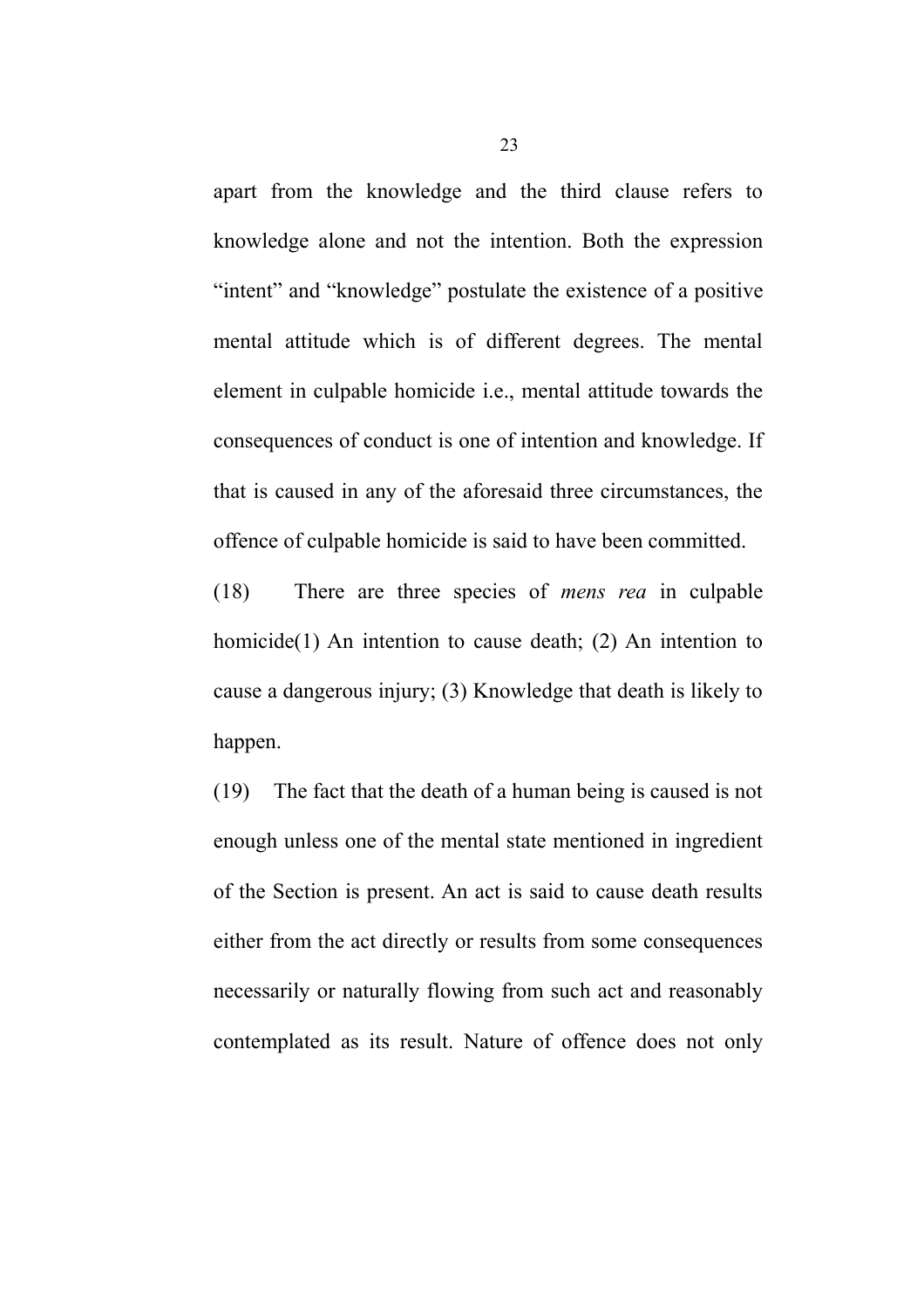depend upon the location of injury by the accused, this intention is to be gathered from all facts and circumstances of the case. If injury is on the vital part, i.e., chest or head, according to medical evidence this injury proved fatal. It is relevant to mention here that intention is question of fact which is to be gathered from the act of the party. Along with the aforesaid, ingredient of Section 300 of IPC are also required to be fulfilled for commission of offence of murder.

(20) In the scheme of Indian Penal Code, "Culpable homicide" is genus and "murder" is its specie. All "Murder" is "culpable homicide" but not vice versa. Speaking generally 'culpable homicide sans special characteristics of murder' if culpable homicide is not amounting to murder.

(21) In the case of **Anda vs. State of Rajasthan** reported in **1966 CrLJ 171,** while considering "third" clause of Section 300 of IPC, it has been observed as under:-

> "It speaks of an intention to cause bodily injury which is sufficient in the ordinary course of nature to cause death. The emphasis here is on sufficiency of injury in the ordinary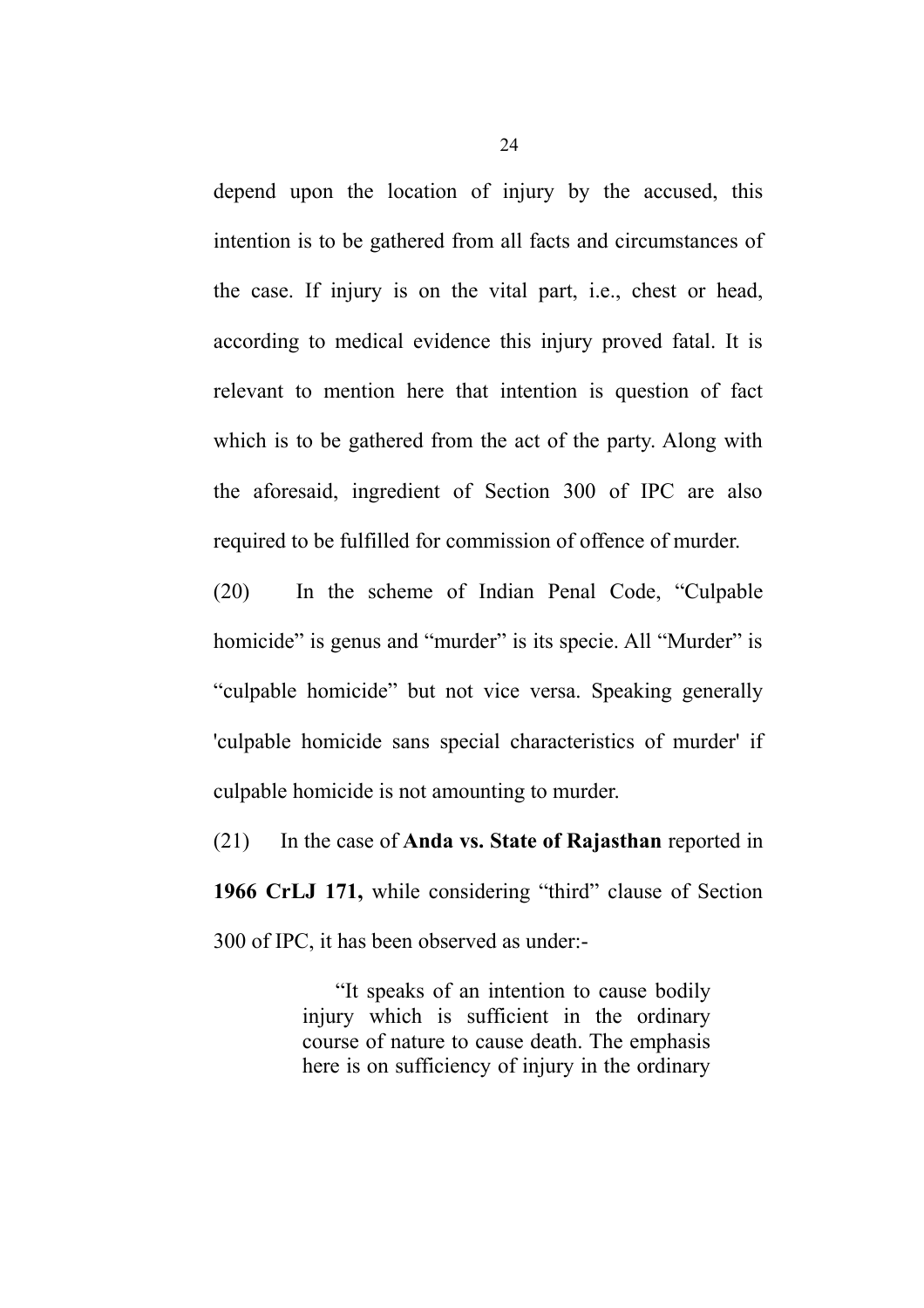course of nature to cause death. The sufficiency is the high probability of death in the ordinary way of nature and when this exists and death ensues and causing of such injury was intended, the offence is murder. Sometimes the nature of the weapon used, sometimes the part of the body on which the injury is caused, and sometimes both are relevant. The determinant factor is the intentional injury which must be sufficient to cause death in the ordinary course of nature."

(22) In the case of **Mahesh Balmiki vs. State of M.P.**

reported in **(2000) 1 SCC 319,** while deciding whether a single

blow with a knife on the chest of the deceased would attract

Section 302 of IPC, it has been held thus :-

 "There is no principle that in all cases of single blow Section 302 I.P.C. is not attracted. Single blow may, in some cases, entail conviction under Section 302 I.P.C., in some cases under Section 304 I.P.C and in some other cases under Section 326 I.P.C. The question with regard to the nature of offence has to be determined on the facts and in the circumstances of each case. The nature of the injury, whether it is on the vital or non-vital part of the body, the weapon used, the circumstances in which the injury is caused and the manner in which the injury is inflicted are all relevant factors which may go to determine the required intention or knowledge of the offender and the offence committed by him. In the instant case, the deceased was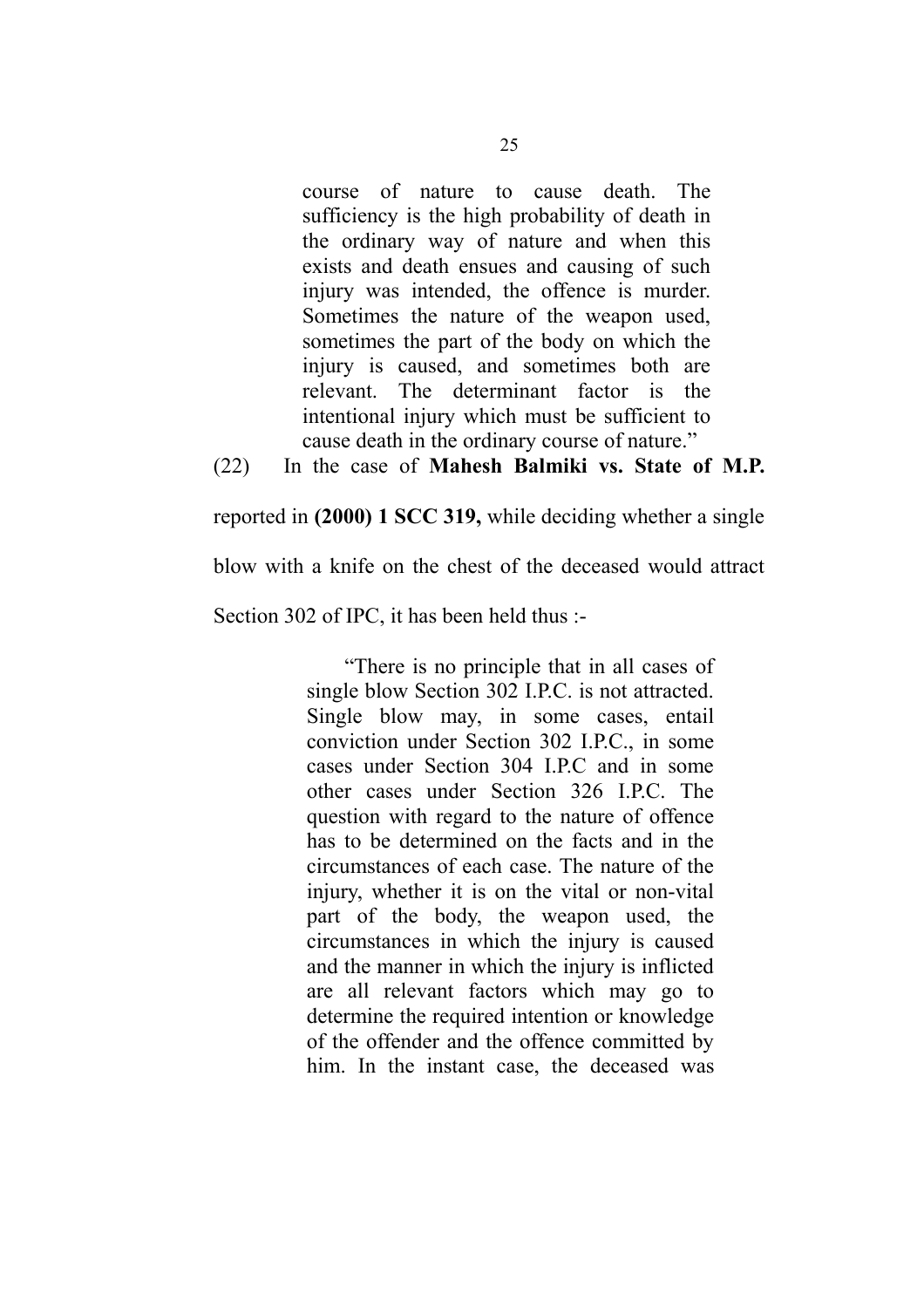disabled from saving himself because he was held by the associates of the appellant who inflicted though a single yet a fatal blow of the description noted above. These facts clearly establish that the appellant had intention to kill the deceased. In any event, he can safely be attributed knowledge that the knife blow given by him is so imminently dangerous that it must in all probability cause death or such bodily injury as is likely to cause death."

#### (23) In the case of **Dhirajbhai Gorakhbhai Nayak vs.**

**State of Gujarat (2003) 9 SCC 322**, it has been observed as

under :-

 "The Fourth Exception of Section 300, IPC covers acts done in a sudden fight. The said exception deals with a case of prosecution not covered by the first exception, after which its place would have been more appropriate. The exception is founded upon the same principle, for in both there is absence of premeditation. But, while in the case of Exception 1 there is total deprivation of self-control, in case of Exception 4, there is only that heat of passion which clouds men's sober reason and urges them to deeds which they would not otherwise do. There is provocation in Exception 4 as in Exception 1; but the injury done is not the direct consequence of that provocation. In fact Exception 4 deals with cases in which notwithstanding that a blow may have been struck, or some provocation given in the origin of the dispute or in whatever way the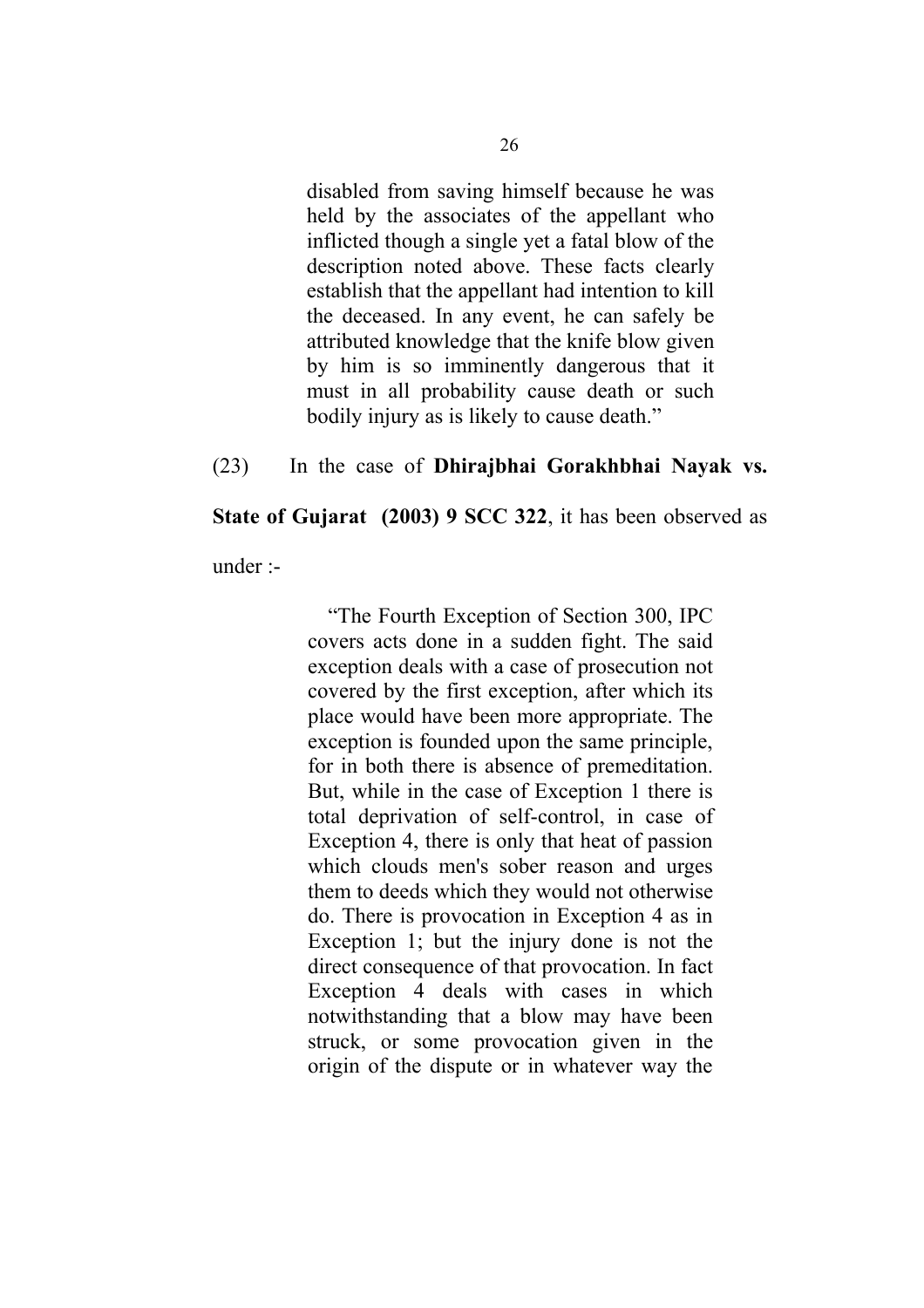quarrel may have originated, yet the subsequent conduct of both parties puts them in respect of guilt upon equal footing. A 'sudden fight' implies mutual provocation and blows on each side. The homicide committed is then clearly not traceable to unilateral provocation, nor in such cases could the whole blame be placed on one side. For if it were so, the Exception more appropriately applicable would be Exception 1. There is no previous deliberation or determination to fight. A fight suddenly takes place, for which both parties are more or less to be blamed. It may be that one of them starts it, but if the other had not aggravated it by his own conduct it would not have taken the serious turn it did. There is then mutual provocation and aggravation, and it is difficult to apportion the share of blame which attaches to each fighter. The help of Exception 4 can be invoked if death is caused (a) without premeditation, (b) in a sudden fight; (c) without the offender's having taken undue advantage or acted in a cruel or unusual manner; and (d) the fight must have been with the person killed. To bring a case within Exception 4 all the ingredients mentioned in it must be found. It is to be noted that the 'fight' occurring in Exception 4 to Section 300, IPC is not defined in the IPC. It takes two to make a fight. Heat of passion requires that there must be no time for the passions to cool down and in this case, the parties have worked themselves into a fury on account of the verbal altercation in the beginning. A fight is a combat between two and more persons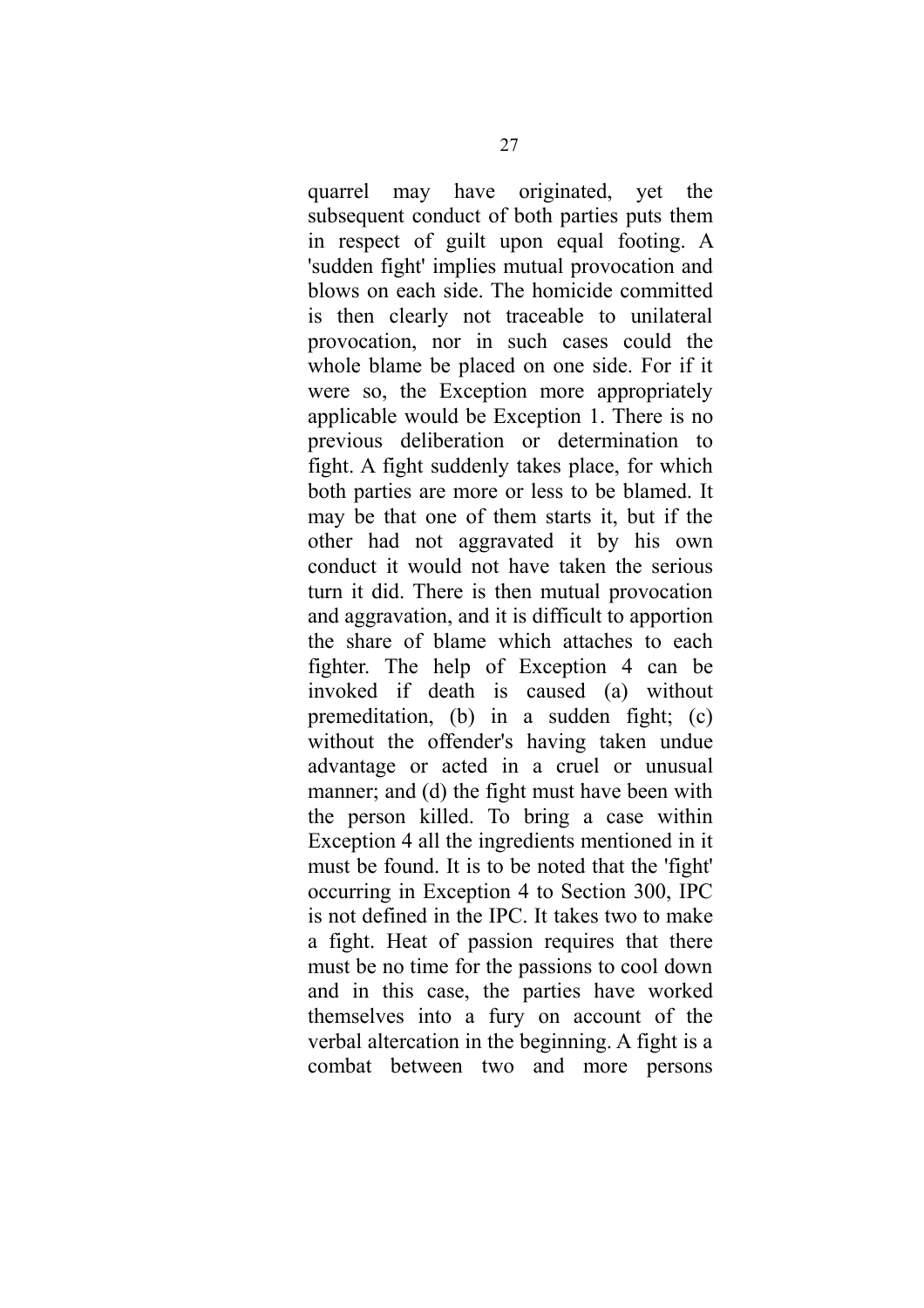whether with or without weapons. It is not possible to enunciate any general rule as to what shall be deemed to be a sudden quarrel. It is a question of fact and whether a quarrel is sudden or not must necessarily depend upon the proved facts of each case. For the application of Exception 4, it is not sufficient to show that there was a sudden quarrel and there was no premeditation. It must further be shown that the offender has not taken undue advantage or acted in cruel or unusual manner. The expression 'undue advantage' as used in the provision means 'unfair advantage'.''

# (24) In the case of **Pulicherla Nagaraju @ Nagaraja vs.**

**State of AP** (2006) 11 SCC 444, while deciding whether a

case falls under Section 302 or 304 Part-I or 304 Part-II, IPC, it

was held thus :-

 "Therefore, the court should proceed to decide the pivotal question of intention, with care and caution, as that will decide whether the case falls under Section 302 or 304 Part I or 304 Part II. Many petty or insignificant matters plucking of a fruit, straying of a cattle, quarrel of children, utterance of a rude word or even an objectionable glance, may lead to altercations and group clashes culminating in deaths. Usual motives like revenge, greed, jealousy or suspicion may be totally absent in such cases. There may be no intention. There may be no pre-meditation. In fact, there may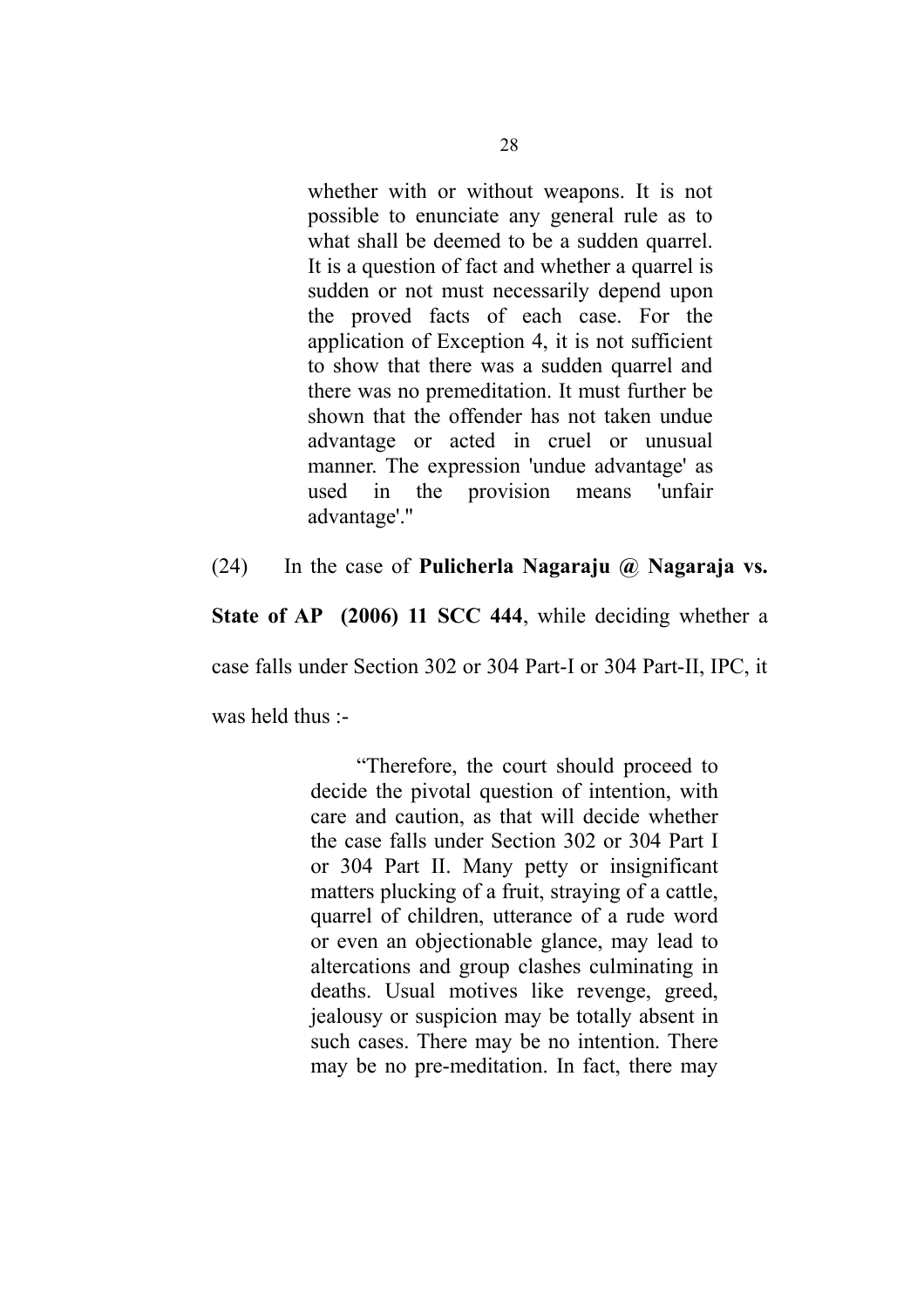not even be criminality. At the other end of the spectrum, there may be cases of murder where the accused attempts to avoid the penalty for murder by attempting to put forth a case that there was no intention to cause death. It is for the courts to ensure that the cases of murder punishable under section 302, are not converted into offences punishable under section 304 Part I/II, or cases of culpable homicide not amounting to murder, are treated as murder punishable under section 302. The intention to cause death can be gathered generally from a combination of a few or several of the following, among other, circumstances : (i) nature of the weapon used; (ii) whether the weapon was carried by the accused or was picked up from the spot; (iii) whether the blow is aimed at a vital part of the body; (iv) the amount of force employed in causing injury; (v) whether the act was in the course of sudden quarrel or sudden fight or free for all fight; (vi) whether the incident occurs by chance or whether there was any pre- meditation; (vii) whether there was any prior enmity or whether the deceased was a stranger; (viii) whether there was any grave and sudden provocation, and if so, the cause for such provocation; (ix) whether it was in the heat of passion; (x) whether the person inflicting the injury has taken undue advantage or has acted in a cruel and unusual manner; (xi) whether the accused dealt a single blow or several blows. The above list of circumstances is, of course, not exhaustive and there may be several other special circumstances with reference to individual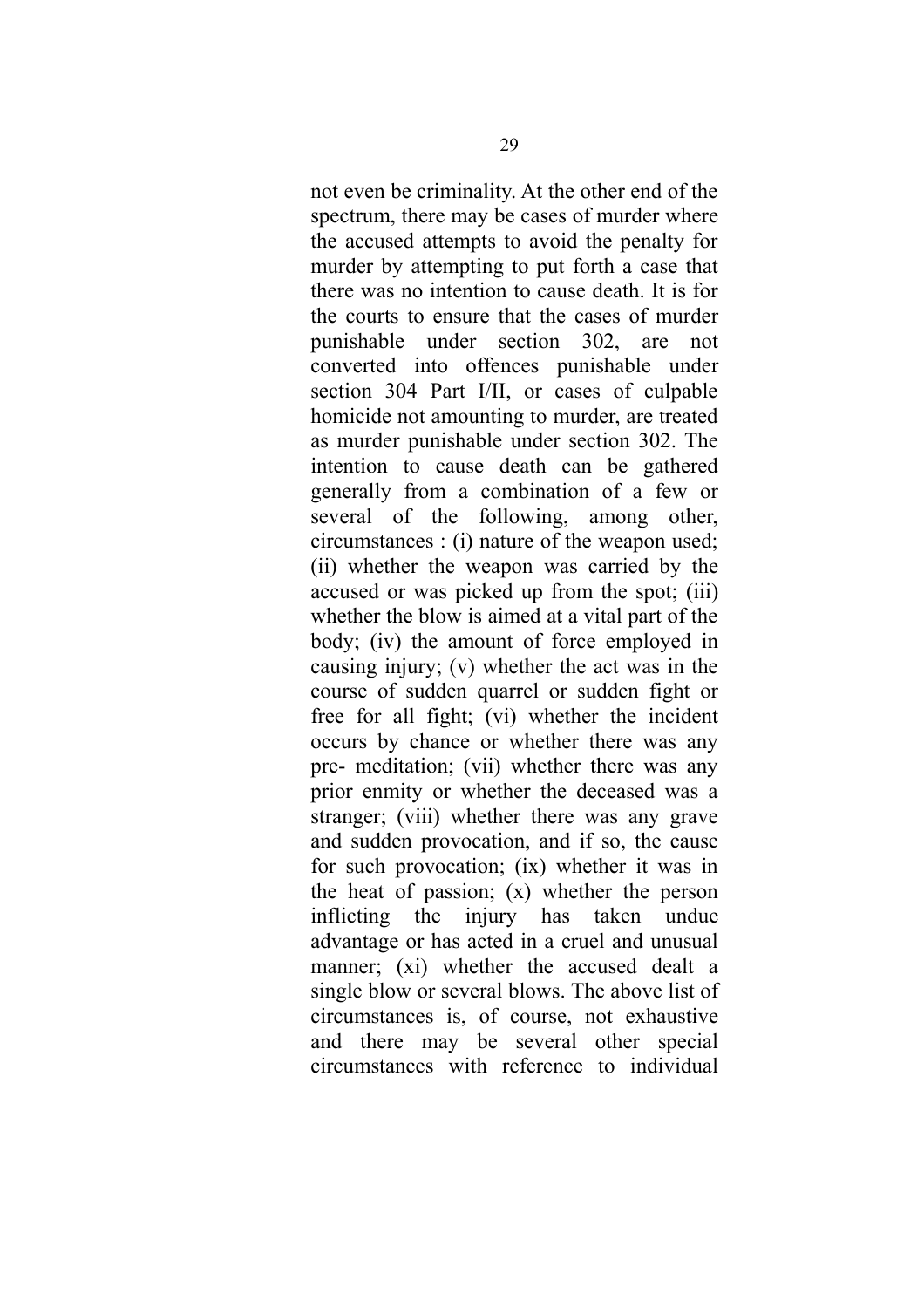cases which may throw light on the question of intention. Be that as it may."

(25) In the case of **Sangapagu Anjaiah v. State of A.P.**

**(2010) 9 SCC 799,** Hon'ble Apex Court while deciding the

question whether a blow on the skull of the deceased with a

crowbar would attract Section 302 IPC, held thus**:-**

 "**16.** In our opinion, as nobody can enter into the mind of the accused, his intention has to be gathered from the weapon used, the part of the body chosen for the assault and the nature of the injuries caused. Here, the appellant had chosen a crowbar as the weapon of offence. He has further chosen a vital part of the body i.e. the head for causing the injury which had caused multiple fractures of skull. This clearly shows the force with which the appellant had used the weapon. The cumulative effect of all these factors irresistibly leads to one and the only conclusion that the appellant intended to cause death of the deceased."

(26) In the case of **State of Rajasthan v. Kanhaiyalal**

reported in **(2019) 5 SCC 639,** this it has been held as follows:-

 "**7.3** In **Arun Raj [Arun Raj v. Union of India, (2010) 6 SCC 457 : (2010) 3 SCC (Cri) 155]** this Court observed and held that there is no fixed rule that whenever a single blow is inflicted, Section 302 would not be attracted. It is observed and held by this Court in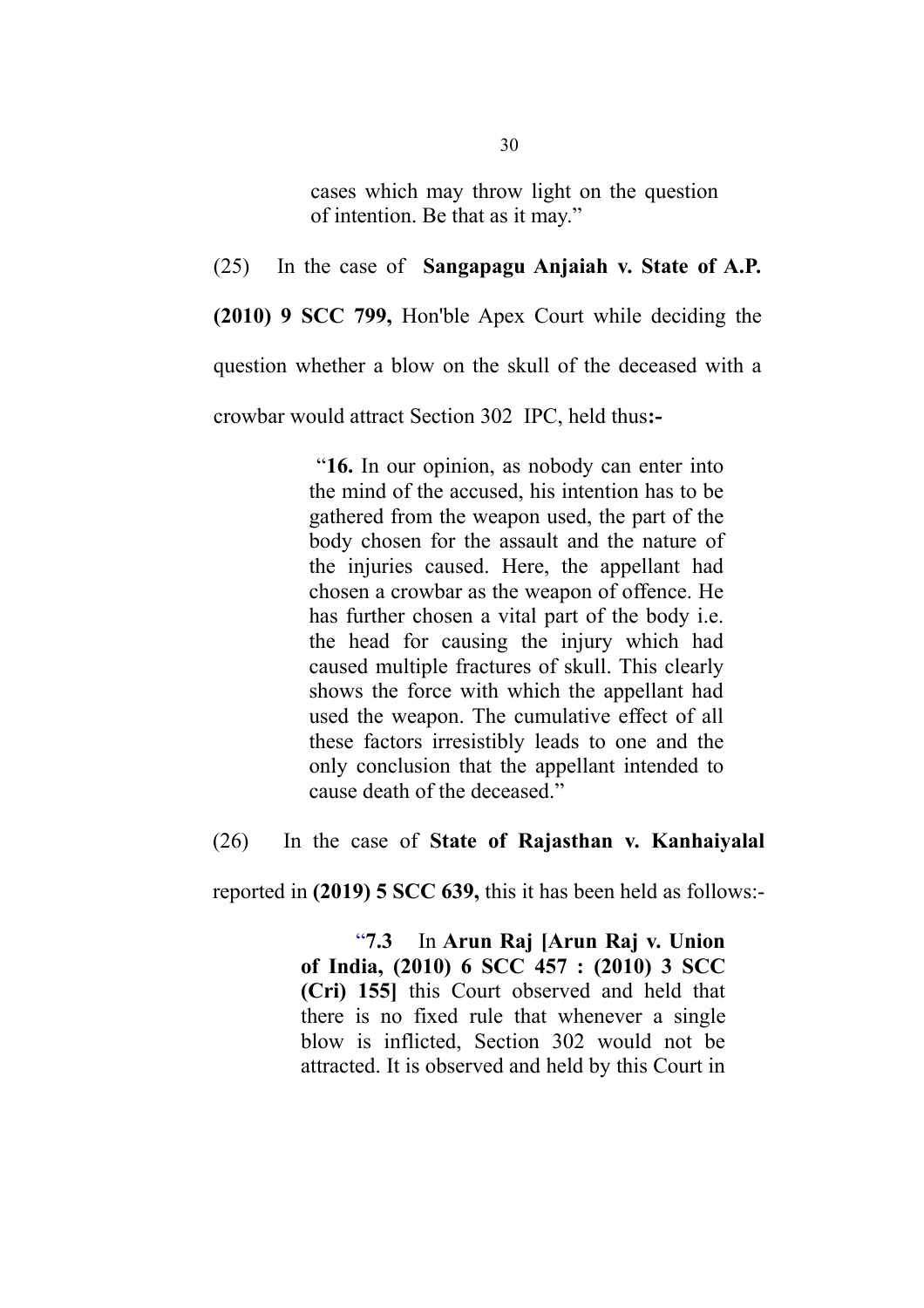the aforesaid decision that nature of weapon used and vital part of the body where blow was struck, prove beyond reasonable doubt the intention of the accused to cause death of the deceased. It is further observed and held by this Court that once these ingredients are proved, it is irrelevant whether there was a single blow struck or multiple blows.

 **7.4** *In Ashokkumar Magabhai Vankar [Ashokkumar Magabhai Vankar v. State of Gujarat,* **(2011) 10 SCC 604 : (2012) 1 SCC (Cri) 397]** , the death was caused by single blow on head of the deceased with a wooden pestle. It was found that the accused used pestle with such force that head of the deceased was broken into pieces. This Court considered whether the case would fall under Section 302 or Exception 4 to Section 300 IPC. It is held by this Court that the injury sustained by the deceased, not only exhibits intention of the accused in causing death of victim, but also knowledge of the accused in that regard. It is further observed by this Court that such attack could be none other than for causing death of victim. It is observed that any reasonable person, with any stretch of imagination can come to conclusion that such injury on such a vital part of the body, with such a weapon, would cause death.

 **7.5** A similar view is taken by this Court in the recent decision in Leela Ram (supra) and after considering catena of decisions of this Court on the issue on hand i.e. in case of a single blow, whether case falls under Section 302 or Section 304 Part I or Section 304 Part II, this Court reversed the judgment and convicted the accused for the offence under Section 302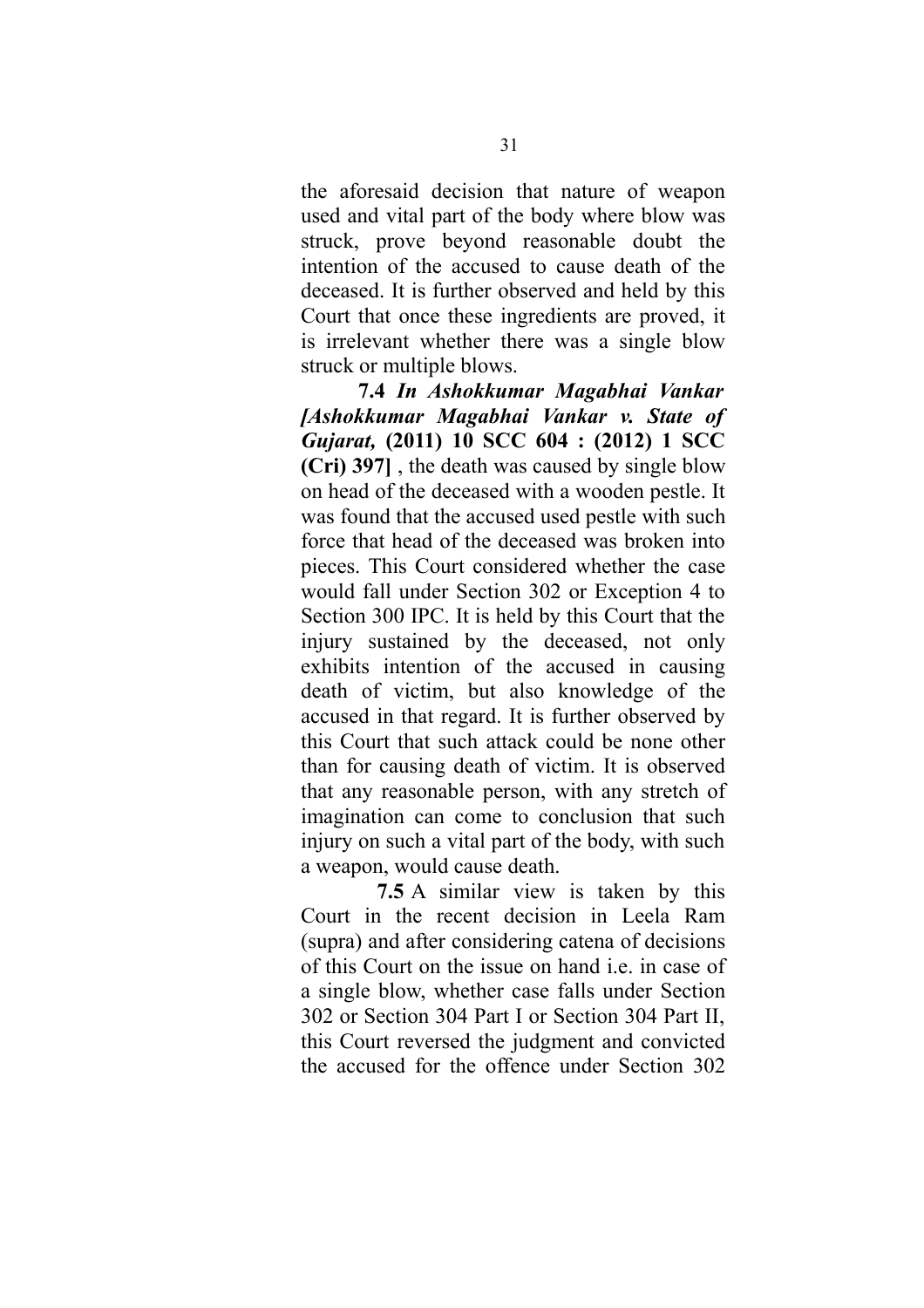IPC. In the same decision, this Court also considered Exception 4 of Section 300 IPC and observed in para 21 as under: (SCC para 21)

> "**21**. Under Exception 4, culpable homicide is not murder if the stipulations contained in that provision are fulfilled. They are: (i) that the act was committed without premeditation; (ii) that there was a sudden fight; (iii) the act must be in the heat of passion upon a sudden quarrel; and (iv) the offender should not have taken undue advantage or acted in a cruel or unusual manner."

#### (27) In the case of **Bavisetti Kameswara Rao v. State of**

**A.P.** reported in **(2008) 15 SCC 725,** it is observed in

paragraphs 13 and 14 as under:-

"**13.** It is seen that where in the murder case there is only a single injury, there is always a tendency to advance an argument that the offence would invariably be covered under Section 304 Part II IPC. The nature of offence where there is a single injury could not be decided merely on the basis of the single injury and thus in a mechanical fashion. The nature of the offence would certainly depend upon the other attendant circumstances which would help the court to find out definitely about the intention on the part of the accused. Such attendant circumstances could be very many, they being (i) whether the act was premeditated; (ii) the nature of weapon used; (iii)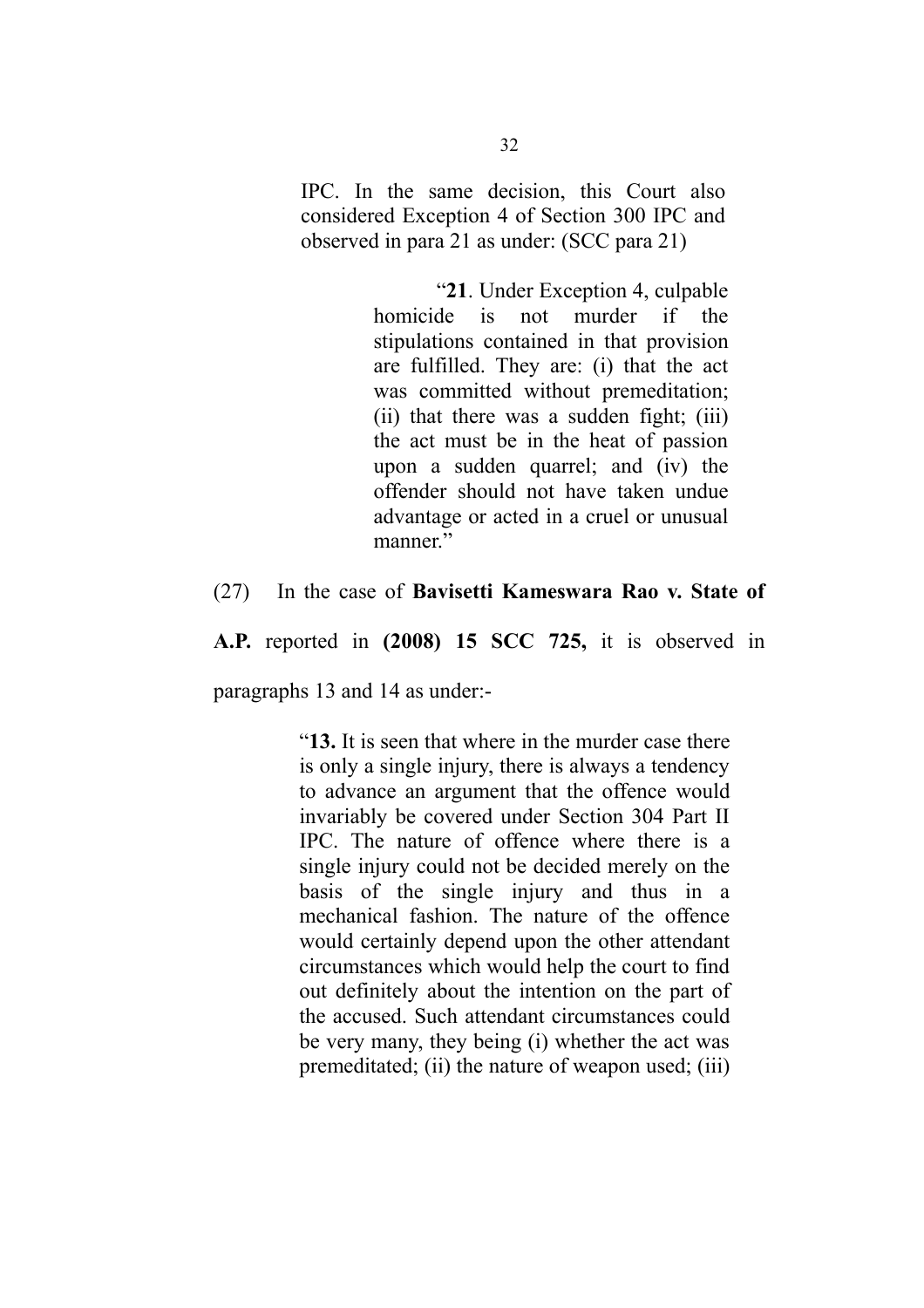the nature of assault on the accused. This is certainly not an exhaustive list and every case has to necessarily depend upon the evidence available. As regards the user of screwdriver, the learned counsel urged that it was only an accidental use on the spur of the moment and, therefore, there could be no intention to either cause death or cause such bodily injury as would be sufficient to cause death. Merely because the screwdriver was a usual tool used by the accused in his business, it could not be as if its user would be innocuous.

14. In **State of Karnataka Vedanayagam [(1995) 1 SCC 326 : 1995 SCC (Cri) 231]** this Court considered the usual argument of a single injury not being sufficient to invite a conviction under Section 302 IPC. In that case the injury was caused by a knife. The medical evidence supported the version of the prosecution that the injury was sufficient, in the ordinary course of nature to cause death. The High Court had convicted the accused for the offence under Section 304 Part II IPC relying on the fact that there is only a single injury. However, after a detailed discussion regarding the nature of injury, the part of the body chosen by the accused to inflict the same and other attendant circumstances and after discussing clause Thirdly of Section 300 IPC and further relying on the decision in Virsa Singh vs. State of Punjab [AIR 1958 SC 465], the Court set aside the acquittal under Section 302 IPC and convicted the accused for that offence. The Court (in **Vedanayagam case [(1995) 1 SCC 326 : 1995 SCC (Cri) 231] , SCC p. 330, para 4)** relied on the observation by Bose, J. in Virsa Singh case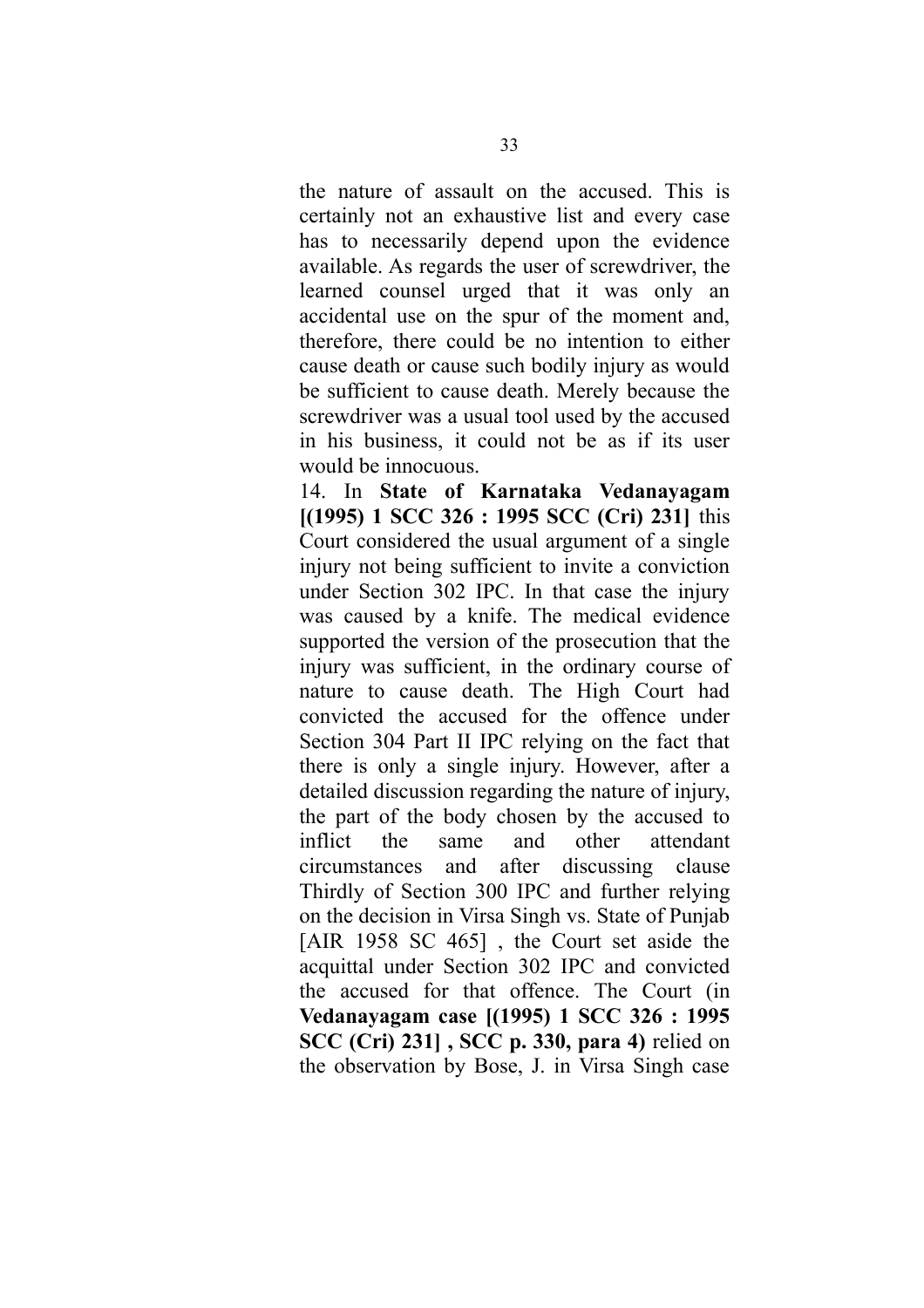**[AIR 1958 SC 465]** to suggest that: (Virsa Singh case **[AIR 1958 SC 465],** AIR p. 468, para 16)

> "16. With due respect to the learned Judge he has linked up the intent required with the seriousness of the injury, and that, as we have shown, is not what the section requires. The two matters are quite separate and distinct, though the evidence about them may sometimes overlap."

 The further observation in the above case were: **(Virsa Singh case [AIR 1958 SC 465]** , AIR p. 468, paras 16 & 17)

> "**16.** The question is not whether the prisoner intended to inflict a serious injury or a trivial one but whether he intended to inflict the injury that is proved to be present. If he can show that he did not, or if the totality of the circumstances justify such an inference, then, of course, the intent that the section requires is not proved. But if there is nothing beyond the injury and the fact that the appellant inflicted it, the only possible inference is that he intended to inflict it. Whether he knew of its seriousness, or intended serious consequences, is neither here nor there. The question, so far as the intention is concerned, is not whether he intended to kill, or to inflict an injury of a particular degree of seriousness, but whether he intended to inflict the injury in question; and once the existence of the injury is proved the intention to cause it will be presumed unless the evidence or the circumstances warrant an opposite conclusion. But whether the intention is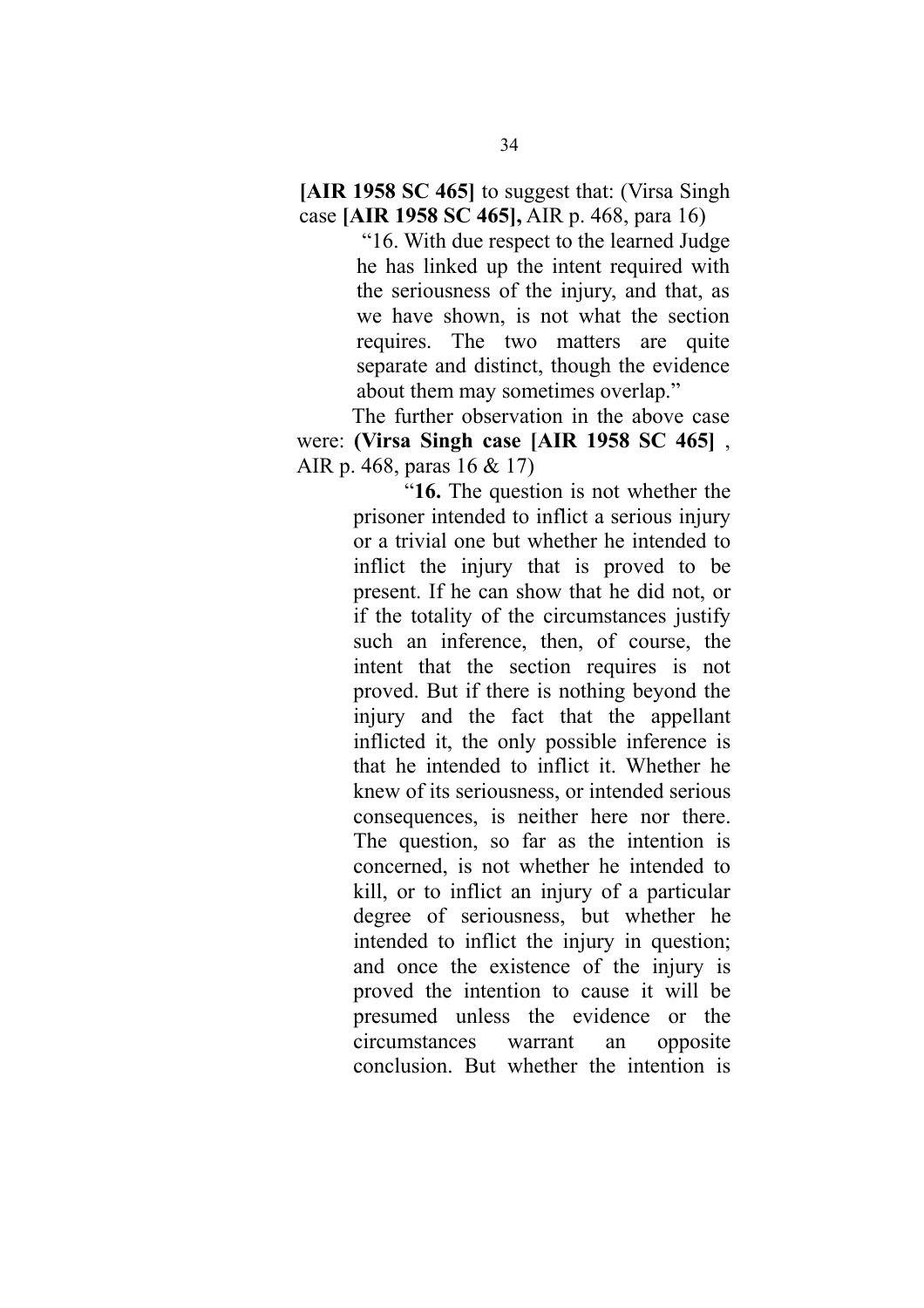there or not is one of fact and not one of law. Whether the wound is serious or otherwise, and if serious, how serious, is a totally separate and distinct question and has nothing to do with the question whether the prisoner intended to inflict the injury in question.…

17. It is true that in a given case the enquiry may be linked up with the seriousness of the injury. For example, if it can be proved, or if the totality of the circumstances justify an inference, that the prisoner only intended a superficial scratch and that by accident his victim stumbled and fell on the sword or spear that was used, then of course the offence is not murder. But that is not because the prisoner did not intend the injury that he intended to inflict to be as serious as it turned out to be but because he did not intend to inflict the injury in question at all. His intention in such a case would be to inflict a totally different injury. The difference is not one of law but one of fact."

(28) We have heard the learned counsel for the parties at length and perused the impugned record as well as the evidence of material witnesses.

(29) Complainant Jitendra Kumar (PW1) who is the son of deceased Jamuna, in para 1 of his examination-in-chief deposed that on the date of incident, Makhan (PW2) had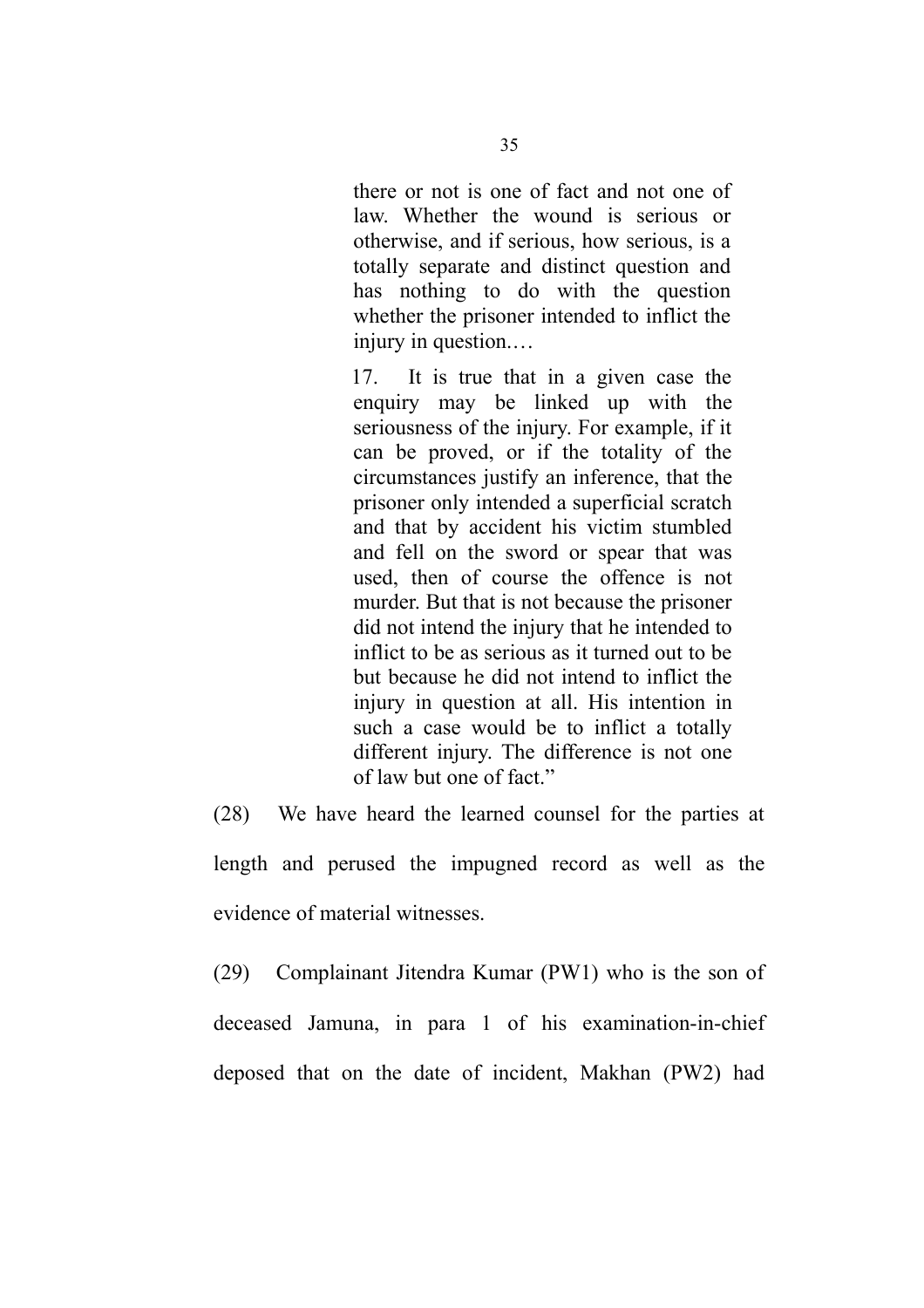brought his father deceased Jamuna to Kurwai for marketing at around 04:00 pm and at around 09:00 pm, Makhan came his house and told that four accused persons are inflicting injury to his father-deceased and thereafter, the complainant rushed towards field of one Lallu Malli and saw that accused Suresh, Parma, Asharam and Gulab are inflicting his father by means of axe and lathi. On haring his hue and cry, all accused persons fled away from spot. This witness further deposed that thereafter, they brought his father deceased Jamuna in the police vehicle to hospital where his father declared dead and afterwards, on the basis of *merg* intimation, an FIR was lodged. This witness in para 4 of his statement deposed that the Police had recorded his statement on the next day. This witness in para 5 deposed that due to previous enmity with co-accused Suresh, the murder of his father was committed. This witness in para 6 of his cross-examination deposed that a criminal case was going on against his father in regard to commission of murder of father of co-accused Suresh and co-accused Parma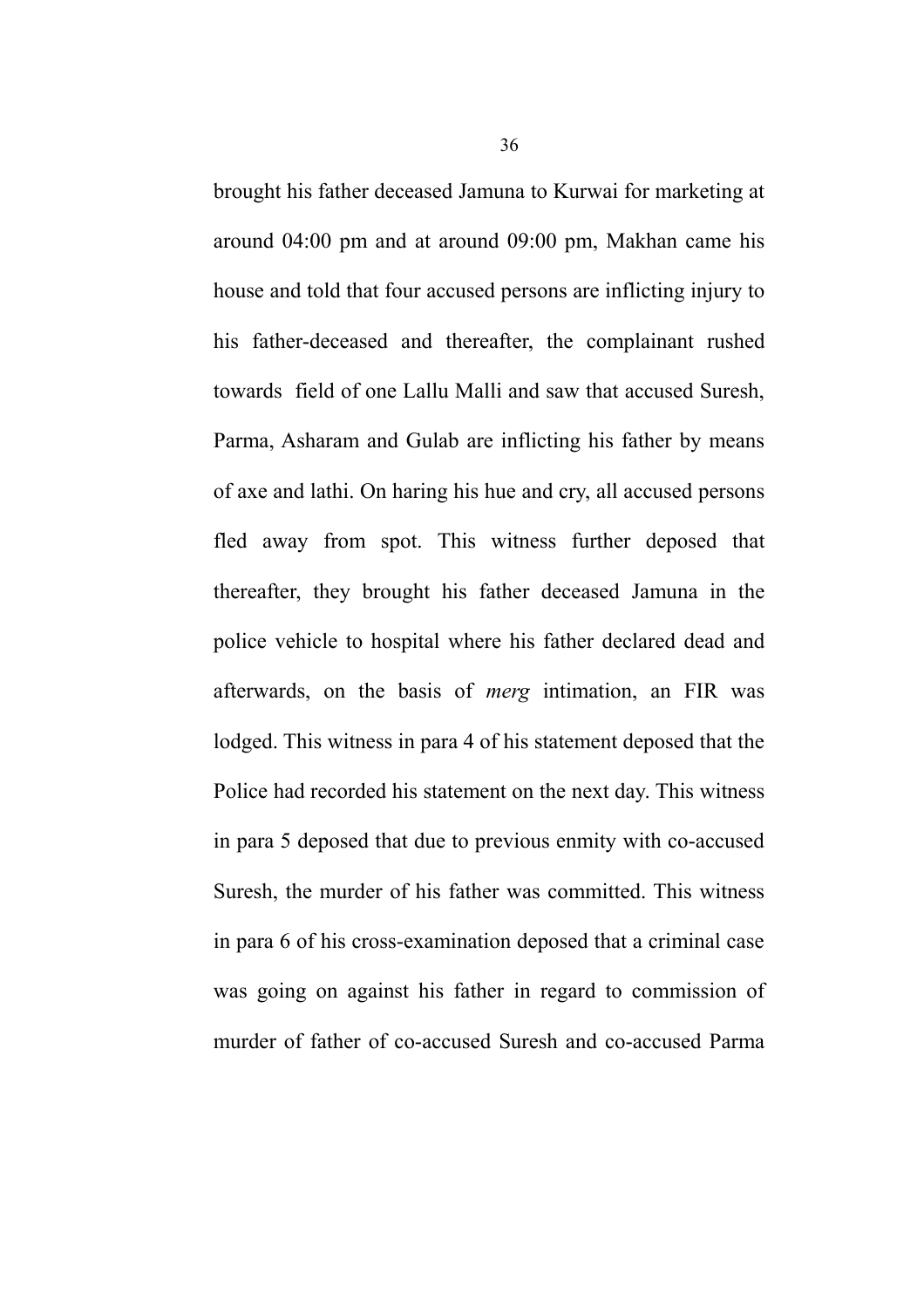was the witness in that case. Prior to incident, a quarrel had also taken place between his children and children of coaccused Gulab. This witness in para 10 of his crossexamination deposed that he had gone alone with Makhan Singh to the field of Lallu Malli and no other person was accompanied him. This witness in para 11 of his crossexamination denied that there was any previous enmity with co-accused Parma and Gulab. This witness in para 13 of his deposition deposed that on the date of incident, his father had taken drink and gone with Makhan Singh by foot. The information regarding incident had given by Home-guard. This witness in para 15 of his examination-in-chief deposed that Hari and Dinesh had brought his father deceased Jamuna from the spot to the hospital. This witness in para 26 of his crossexamination admitted that there was no report lodged by him regarding threat given by accused persons to kill him and his father.

(30) Makhan (PW2) in para 2 of his evidence deposed that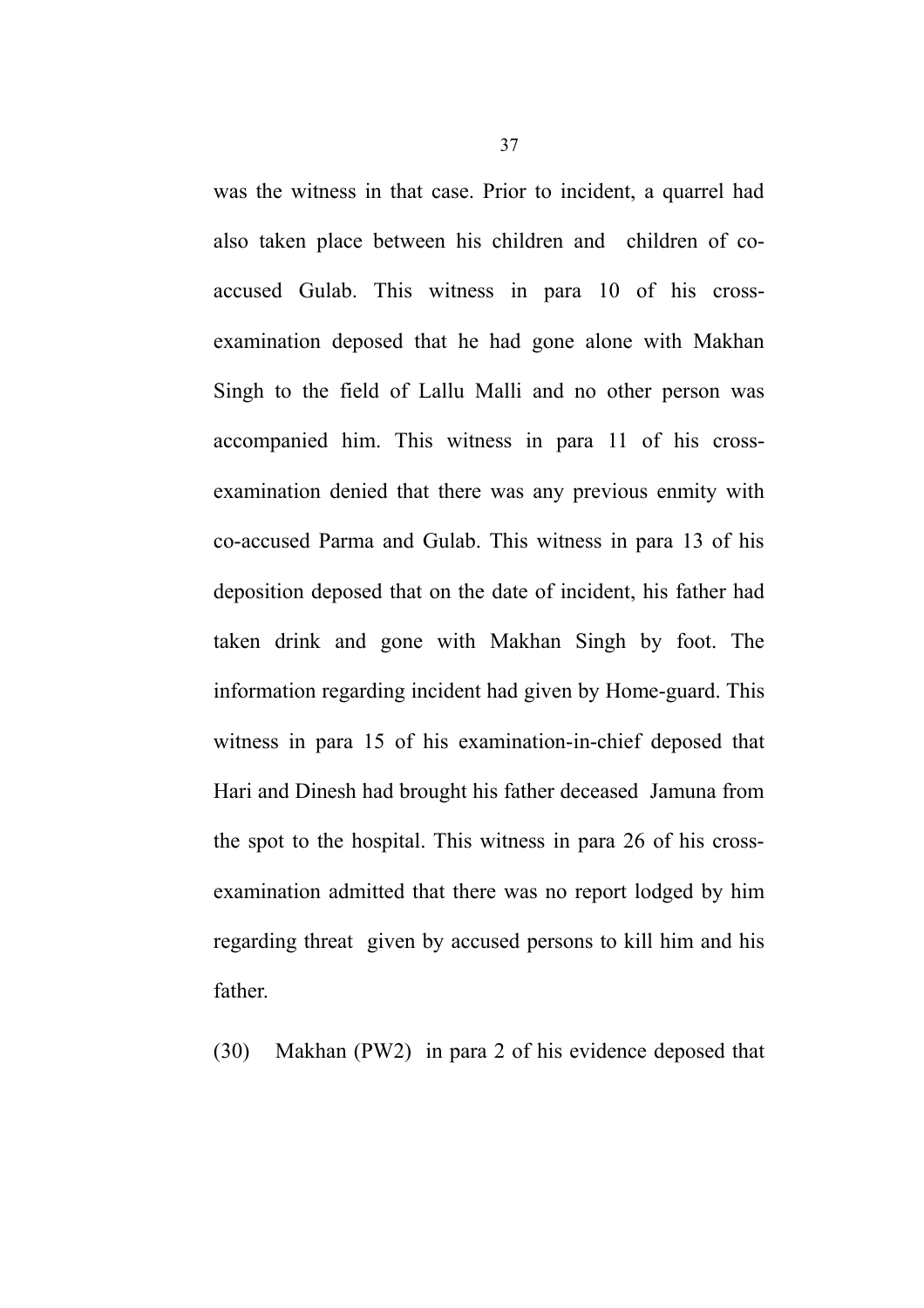he along with complainant Jitendra, Preetam and Veer Singh reached back to the same place by bicycles. This witness deposed that Jitendra and Veersingh were ahead and both of us were followed them. The corpus of Jamuna was found there and no one was present there. When they went to the bus-stand to see them and returned back from there, the police jeep arrived at spot and the police brought Jamuna in jeep and took him to Kurwai Hospital and they reached thereafter. The corpus was kept in the police station and they went to police station and complainant Jitendra lodged report in police station thereafter. This witness in para 3 stated that there was an enmity of Jamuna with accused persons because of commission of murder of father accused Suresh and he had no knowledge about commission of murder of father of accused Suresh. This witness in para 5 of his cross-examination denied the information given by him regarding assaults by four accused persons to the father of complainant Jitendra and it is also denied that on reaching back to the spot, they saw that the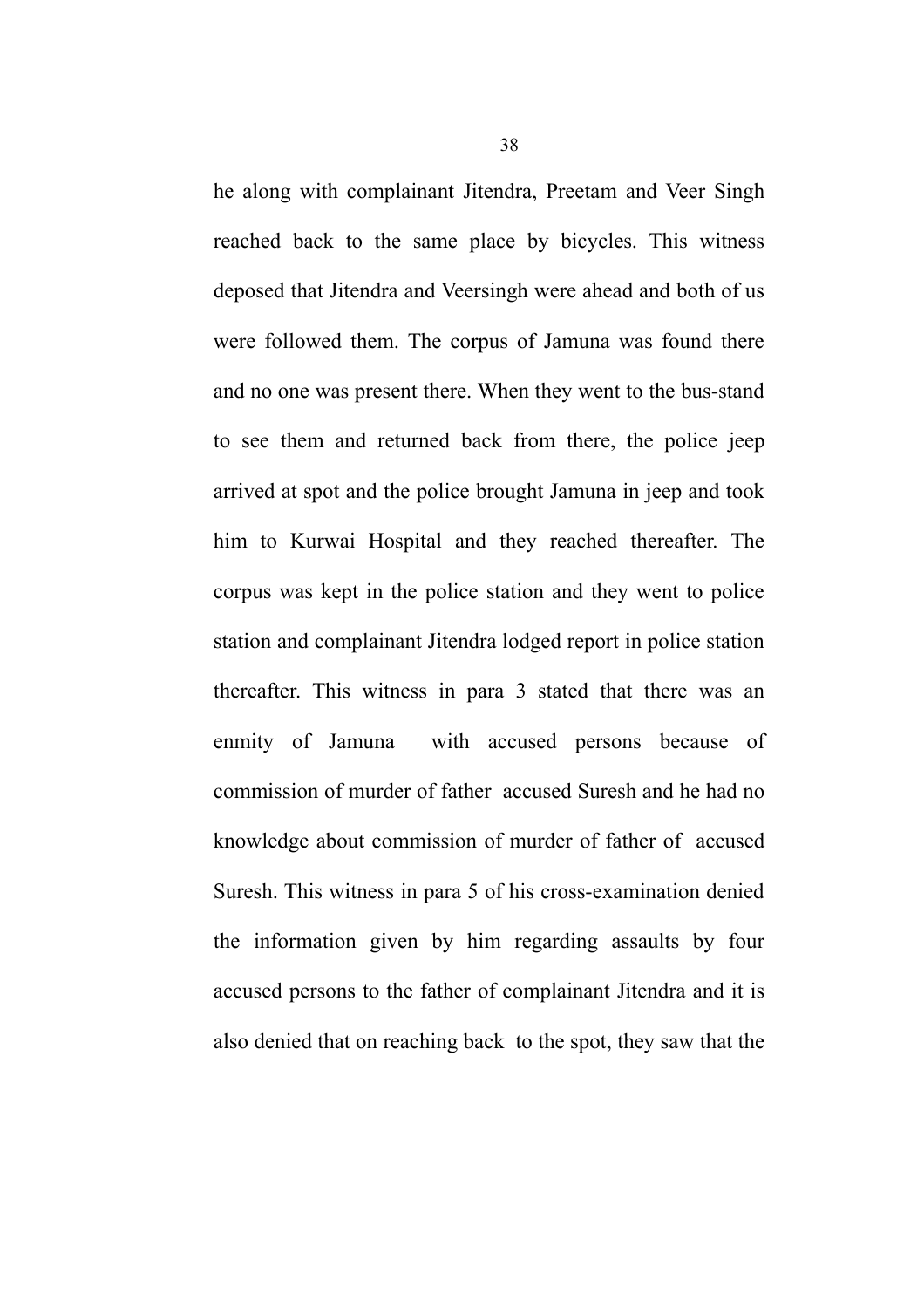accused persons were inflicting deceased and it is further denied that he is making a false statement to save the accused persons. In para 7 of his cross-examination this witness deposed since he was an illiterate, therefore, he cannot explain that the had police conducted written formalities of his memorandum or not. He also denied that co-accused Asharam had given any information about wielding lathi to the police. This witness in para 15 of his cross-examination admitted that when he again reached the spot, the police were carrying deceased Jamuna in a jeep and it is also admitted that he along with complainant Jitendra, Veer Singh and Preetam had gone to the police station on cycles behind the police jeep. In para 19 of his cross-examination, this witness admitted that there was a dispute regarding the land between Kanchhedi (father of accused Suresh) and deceased Jamuna. It is also admitted that on account of dispute of the land, murder of Kanchhedi was done. It is also admitted that a murder case of Kanchhedi is pending against one Gudda and deceased Jamuna. This witness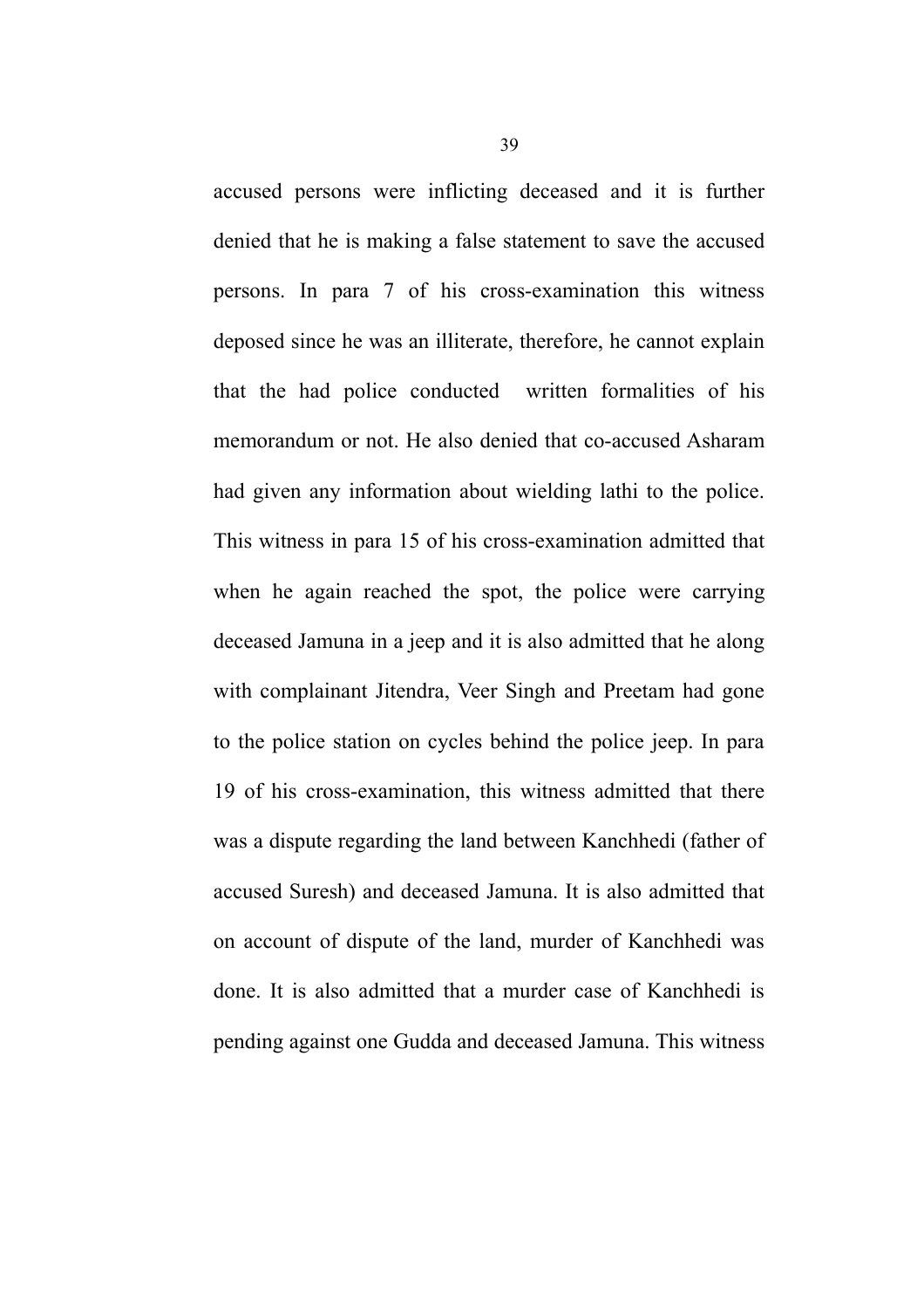denied that family members of Jamuna discussed about the compromise and also denied that on account of compromise in that case, complainant Jitendra has falsely implicated appellant- accused Suresh, who was of his friend as he wanted that the murder case of Kanchhedi be compromised. It is denied that on non-arriving at the compromise, he is making a false statement in collusion with complainant Jitendra. It is also denied that on the date of incident, he along with Jamuna were returning back from Kurwai after having taken drink.

(31) Dr. AK Shrivastava (PW3) in his evidence deposed that on 27-08-2010 at around 09:30 in the morning, he had conducted postmortem of deceased Jamuna and found the following injuries over the body of deceased:-

> ''Injury No.1:- Lacerated wound size 15x13 cm on mid-parietal region x bone deep with fracture of skull bones.

> Injury No.2:- Contusion on the right ankle size 23 cm x 13 cm.

> Injury No.3:- Incised wound size 17 cm x 9 cm x bone deep on right scapula region.

> > Injury No.4:- Punctured wound on right thigh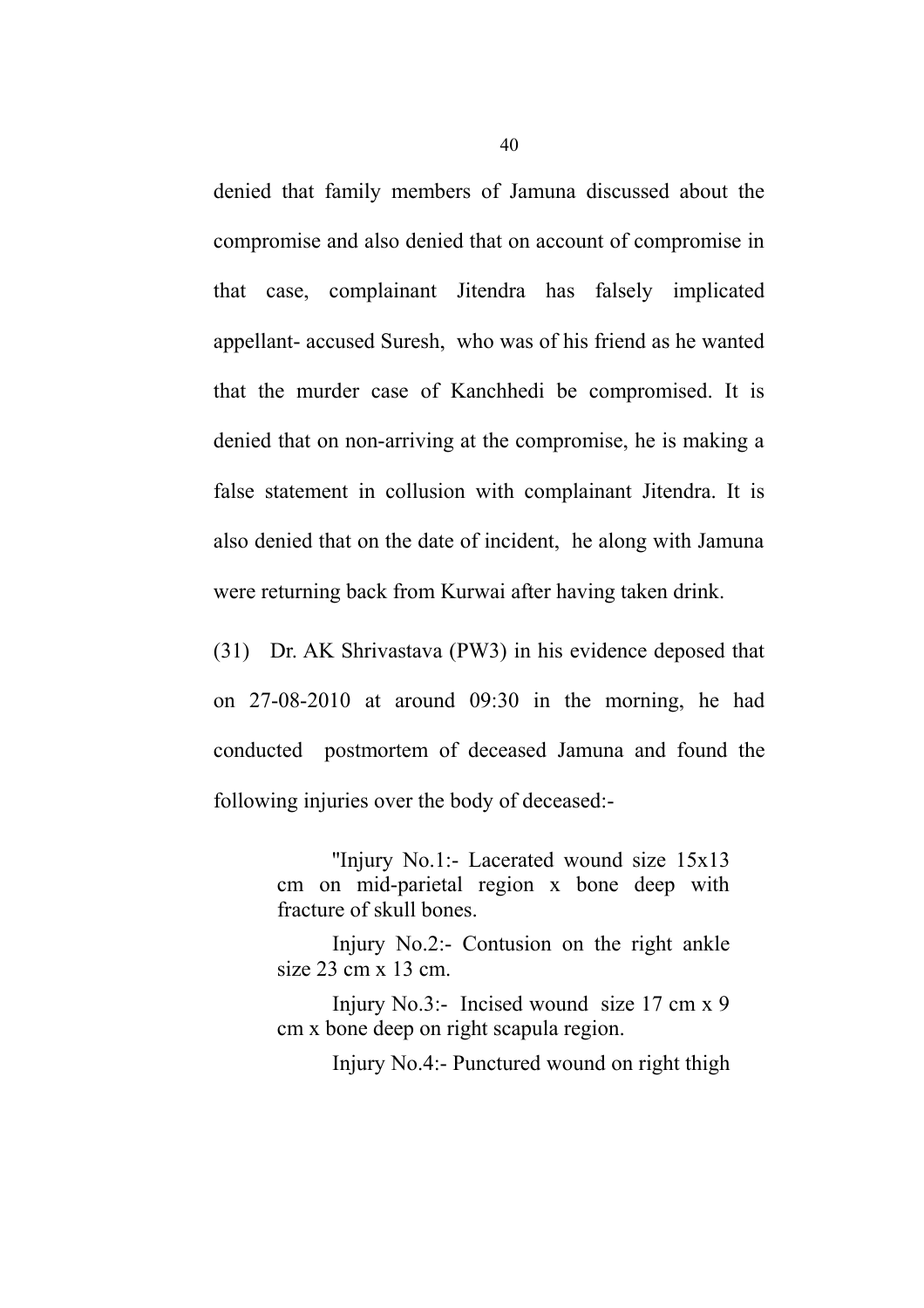5x1x2 cm.''

As per opinion of doctor, the death of deceased Jamuna was homicidal in nature and cause of death was due to injury to the vital organ i.e. brain with form of mangled. Death of deceased was within 12-24 hours of the postmortem. PM report is Ex.P7-A.

This witness in para 7 of his examination-in-chief deposed that if somebody meets an accident and falls on a sharp-edged stone lying on the culvert, then injuries may be sustained. Injury no.1 as mentioned in the report may be caused due to falling upon some sharp-edged weapon with force.

(32) Veer Singh (PW4) in para 2 of his cross-examination denied that on the date of incident, he along with Makhan (PW2) and complainant Jamuna (PW1) had gone for marketing to Kurwai at 03:00 PM. He also denied that at around 09:30 in the night on the date of incident, Makhan arrived home by crying that accused persons are inflicting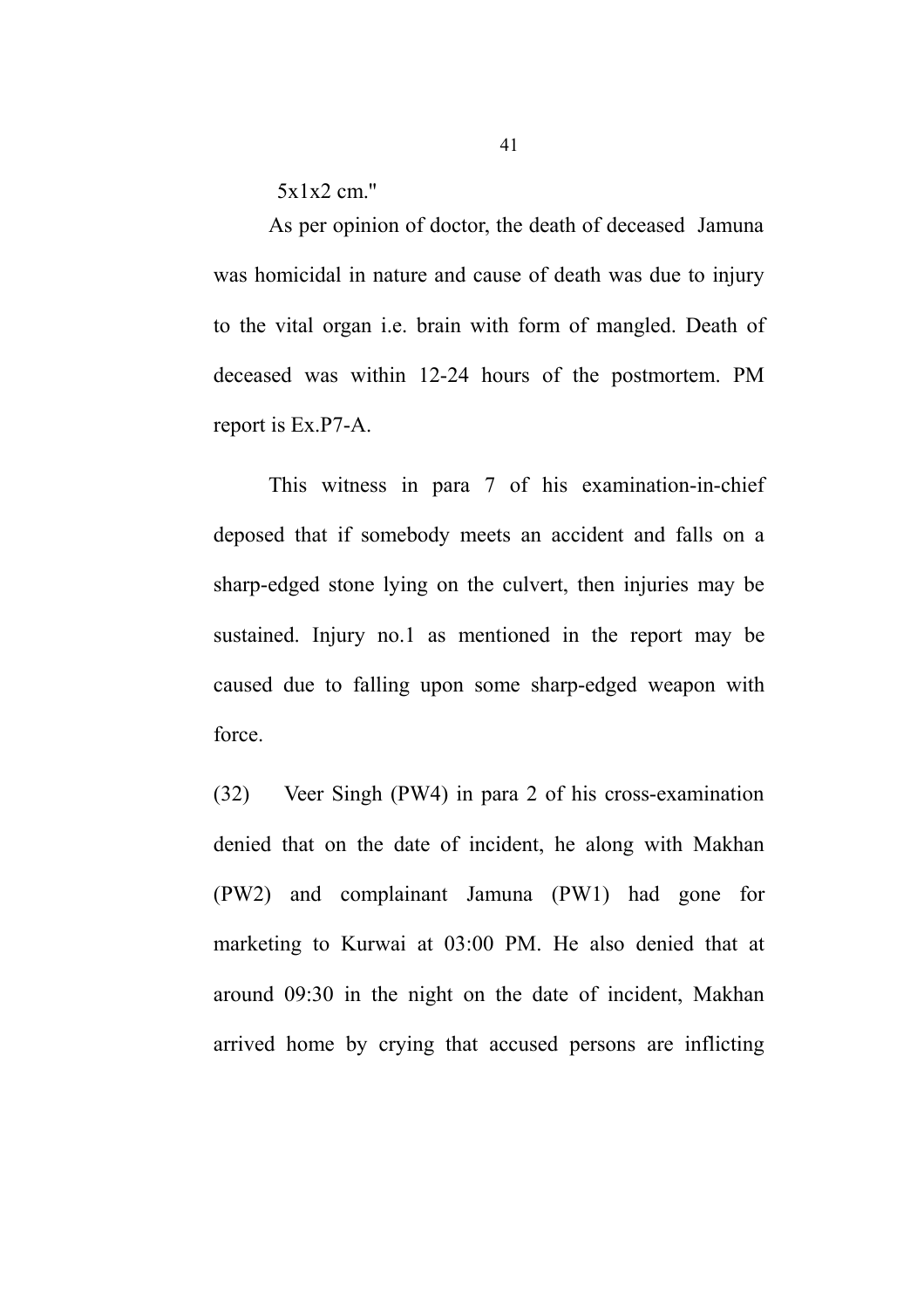deceased Jamuna and this witness also did not support the prosecution story and declared hostile by the prosecution.

(33) Kunwar Bai (PW5) who is the wife of deceased Jamuma in para 5 of her cross-examination deposed that she had come to known about death of her husband Jamuna at 07:00 in the evening. She reached spot within an half an hour on receiving information. When she reached spot, she found that her husband was lying in the culvert near a road. In para 6 of her cross-examination this witness denied that police recorded her statement next day. In para 10 of her crossexamination, this witness admitted that at 07:00 in the night, Makhan told her that her husband Jamuna was murdered and told her to reach hospital. It is also admitted that she along with Makhan reached Kurwai Hospital by foot from his Village. They took half an hour to reach the hospital. In para 11 of her cross-examination, this witness denied that on the date of incident, her husband had taken drink and she herself stated that sometime her husband used to take drink but on the date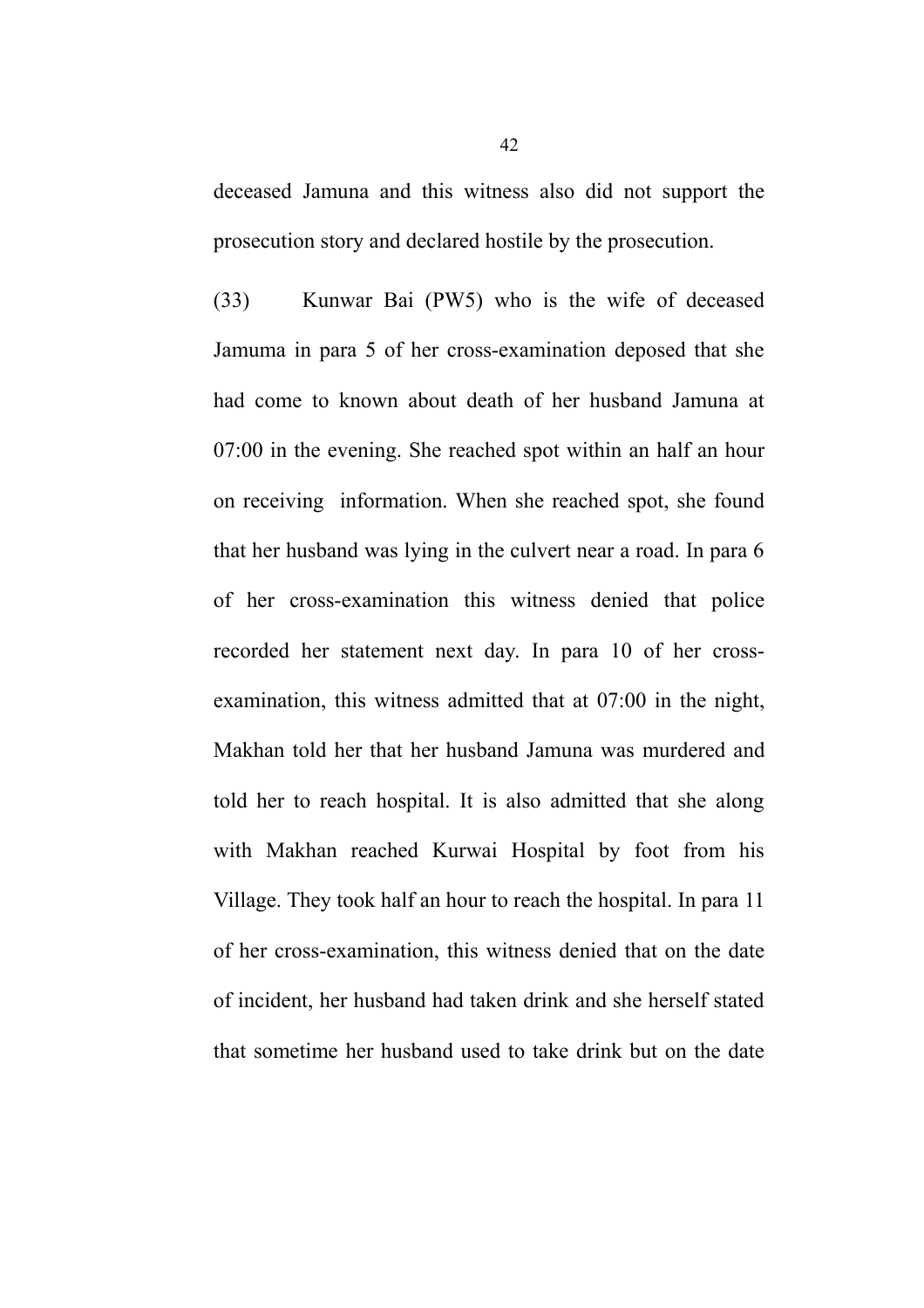of incident he has not taken drink. This witness further deposed that Makhan in conspiracy with accused persons has committed murder of her husband Jamuna.

(34) Mahendra Singh Thakur (PW9) is the Investigating Officer of the case. In his evidence, this witness deposed that on the basis of memorandum of accused an *axe* was seized from possession of appellant Suresh vide seizure memo Ex15. On the basis of memorandum of other co-accused persons, Parma, Gulab and Asharam vide Ex.P10 to Ex.12, *lathis* were also seized. Bloods-stained and plain soil was prepared by police vide Ex.P13. Appellant accused along with other coaccused were arrested vide arrest memo Ex.P18 to Ex.21 and the statements of witnesses were recorded. In para 20 of his cross-examination, this witness deposed that on 26-08-2010 at 07:00 am, he had spot map was prepared at the instance of witness Makhan. This witness admitted that he had marked ''A'' i.e. a drain where corpus of deceased Jamuna was found, vide seizure memo Ex.P24. This witness also deposed that he has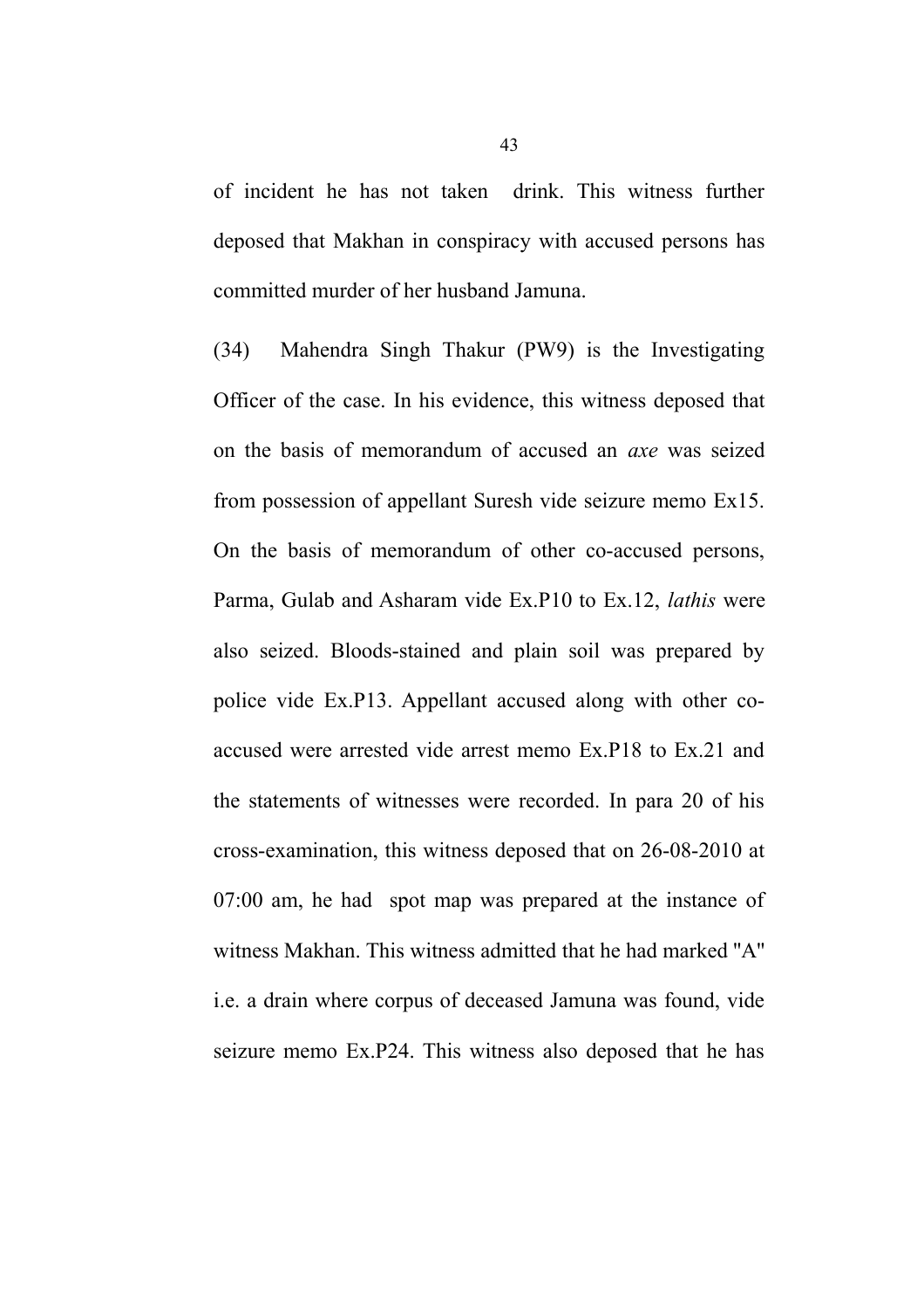not shown any culvert in Ex.P24 in regard to place of incident and if there would have been any culvert, then it would have been necessary for him to mention it. When he had gone to inspect the place of incident, then Corpus was not on the spot because the Corpus was already taken in the night.

(35) Defence has examined four witnesses including appellant accused Suresh and defence has tried to prove that the deceased Jamuna died due to fall in the culvert while he was in a drunken condition but the defence witness DW1 Ram Swaroop and DW4 Parikshit Ahirwar have have failed to prove the fact that the deceased fell down in the culvert at the time of incident and the accused were not present on the spot. They pleaded that neither they had seen incident nor they had gone to place of incident. Similarly, the statement of DW2 Bhag Chandra is also an hearsay witness, therefore, his evidence is inadmissible in evidence. DW3 Suresh (principal/main/present accused) in his defence has stated that the documents Ex.D1 to D4 relating to statement of complainant Jitendra and statement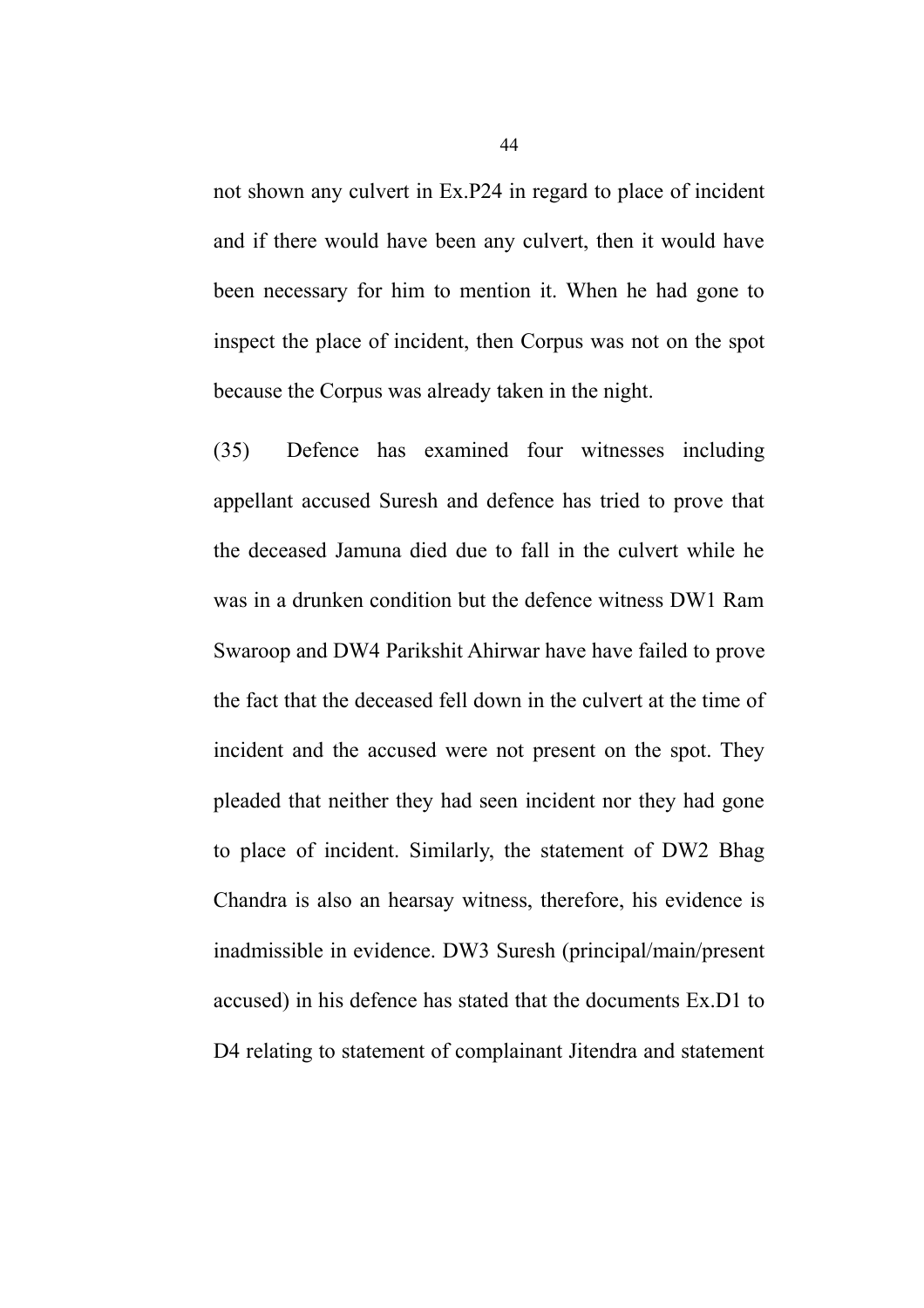of Kunwar Bai, mother of complainant, Final Report as well as regarding murder case of his father and FIR. Ex.D5 & Ex.D6 spot map and seizure memo of axe have not been found proved in support of defence of accused. Since the defence witnesses have not stated anything about the incident, therefore, on that basis, it could not said that that no crime had taken place on the alleged incident. Although considering over-all evidence of defence witnesses, blood stain has been found on Ex.-A,C, D, E, F, G, H, I-1, I-2 and blood was not found on Ex.B and blood found on Ex.A,C, D, I-A and I-2 is of human blood of group B, but looking to overall evidence of prosecution witnesses, it appears that the trial Court has not committed any error in discarding the medical evidence as well as FSL report. The axe found from the possession of appellant is found proved regarding commission of murder of deceased Jamuna.

(36) So far as defence of the appellant that there was no sunlight or there was some darkness while incident had taken place and culprits cannot be identified is concerned, this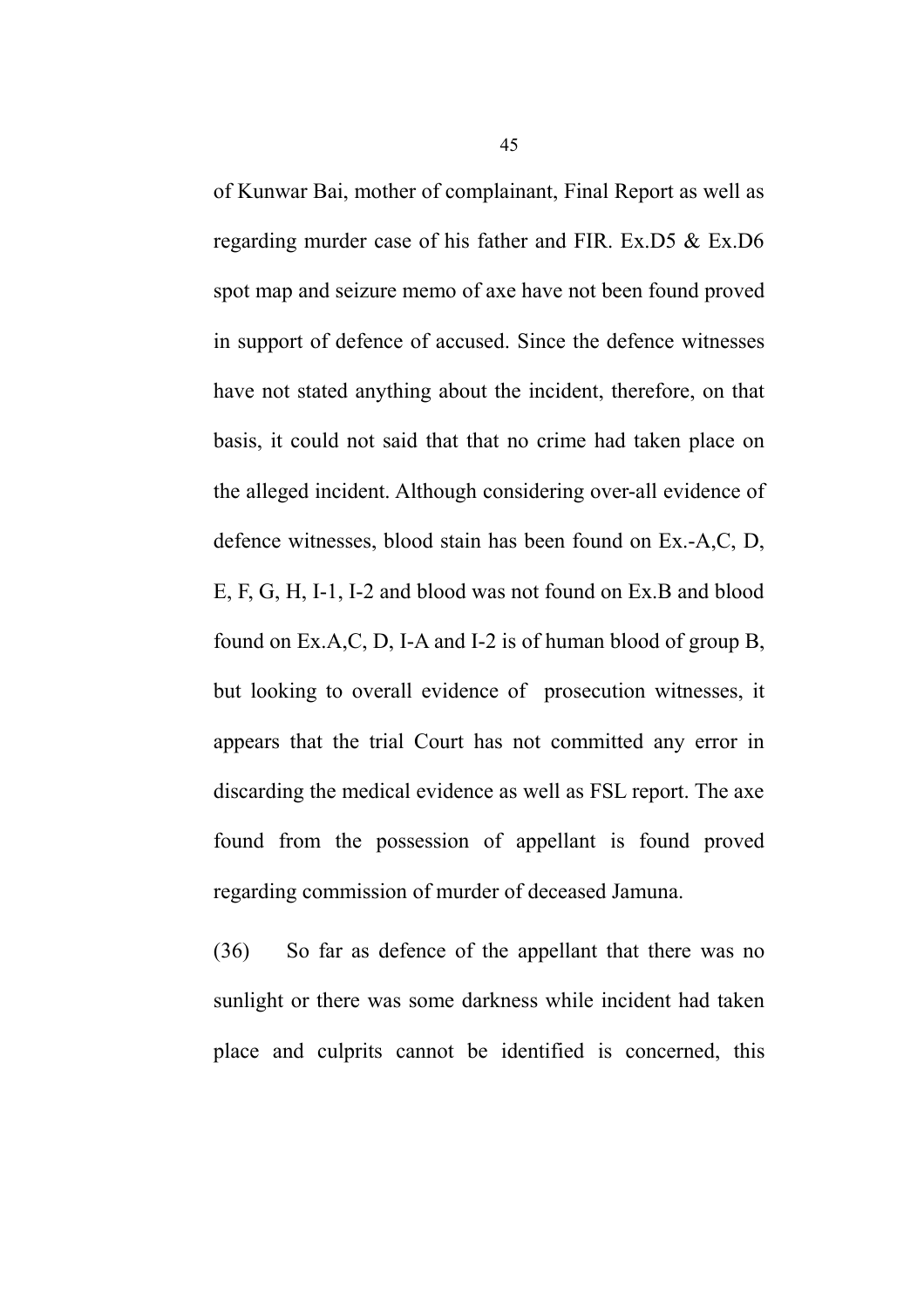arguments of learned counsel for the appellant has no force as in the month of August at around 7:00 pm there is sufficient sunlight and any person can be identified by anyone.

(37) Even otherwise, considering the provisions of Section 302 IPC, we fail to appreciate how the case would fall under category of either Secion 304 Part 1 or Part II o IPC when the deceased actually died due to serious injuries on the vital part of body of the deceased brain. Although there is some contradiction and omission in statements of prosecution witnesses looking to the overall evidence of prosecution as well as the medical evidence, it is clear that appellant went to the field of one Lallu Malli, where the complaint's father deceased Jamuna was murdered by the appellant by means of an axe and the evidence of prosecution evidence is fully corroborated by medical evidence.

(38) So far as contention of counsel for the appellant that there was previous enmity going on with co-accused persons Parma, Asharam, Gulab and appellant Suresh in regard to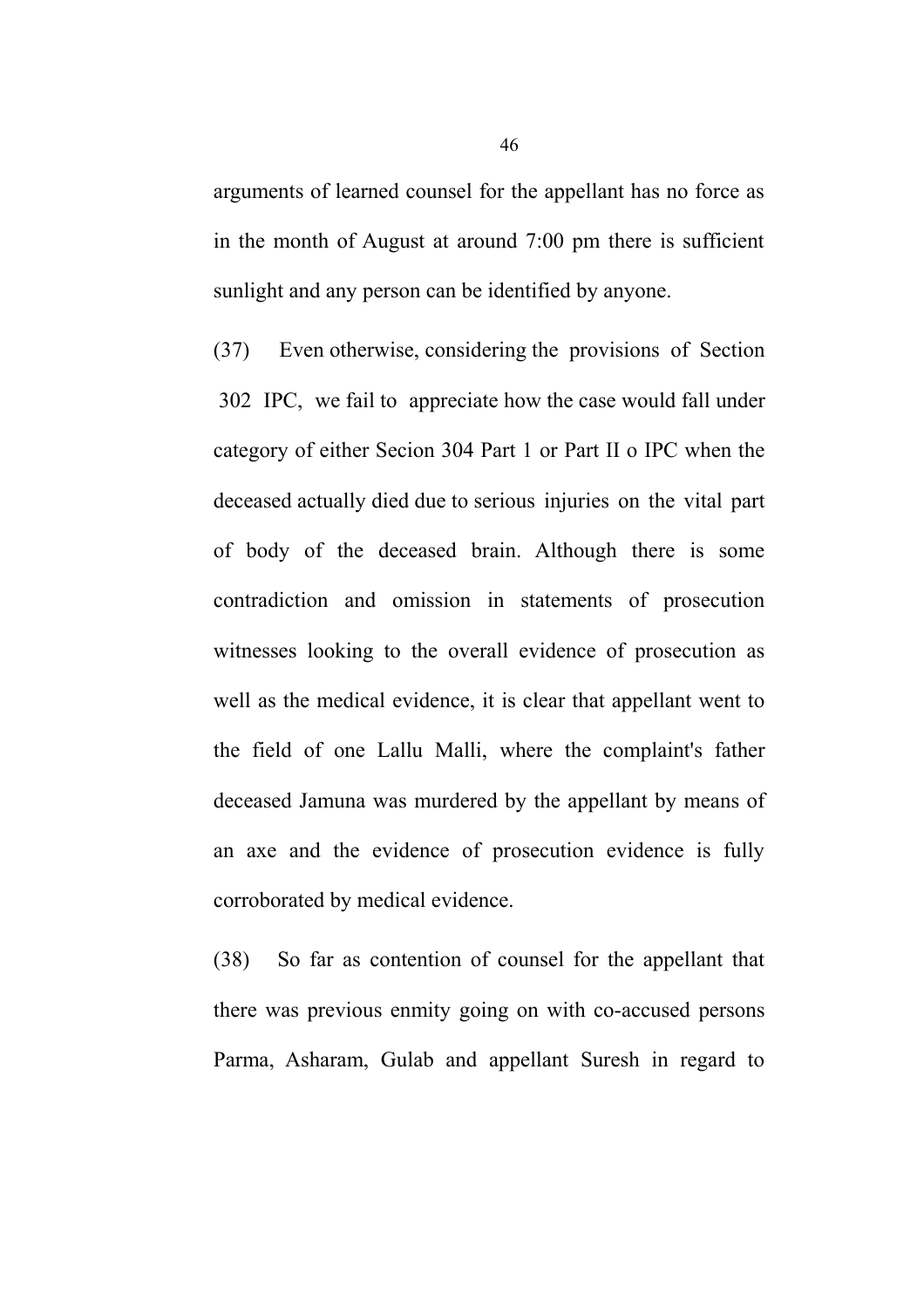murder of Kanchhedi Lal, the father of appellant Suresh that's why appellant has been falsely implicated is concerned, the Hon'ble Supreme Court in the case of **Kunwarpal alias Surajpal & Others vs. State of Uttarakhand & Another, (2014) 16 SCC 560** has held that enmity or animosity is a double-edged weapon. While it can be a basis for false implication, it can also be a basis for the crime. Therefore, the conviction and sentence imposed on the appellant is based on proper appreciation of evidence on record and does not call for any any interference.

(39) Further, it is well-established principle of law that the enmity or animosity is a double-edged weapon. It could cut both sides. It could be a ground for false implication and it could also be a ground for assault. Just because the witnesses are related to deceased would be no ground to discard their testimony, if otherwise their testimony inspires confidence. In the given facts of the present case, we have no reason to disbelieve the testimony of the eye-witnesses. Similarly, being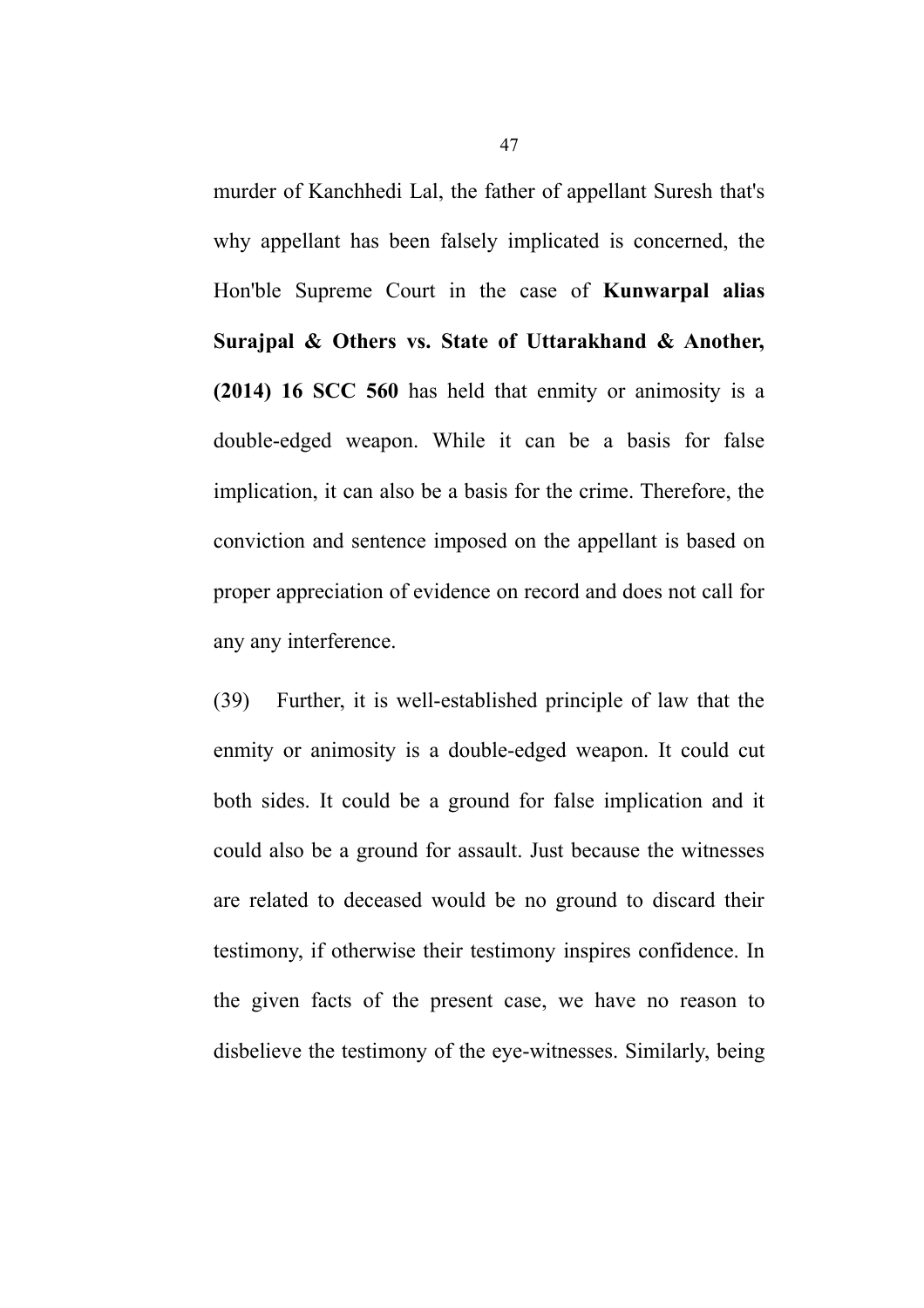relatives, it would be their endeavour to see that real culprits are punished and normally, they would not implicate wrong persons in the crime so as to allow the real culprits to escape unpunished. It is, therefore, not a safe rule to reject their testimony merely on the ground that the complainant party and the accused party were on inimical terms. Similarly, the evidence could not be rejected merely on the basis of relationship of witnesses with the deceased. In such a situation, it only puts the Court with solemn duty to make a deeper probe and scrutinize evidence with more than ordinary care which precaution has already been taken by the trial Court while analyzing and accepting the evidence.

(40) In view of above discussion, we find that there is no grave error committed by the learned trial Court in convicting the appellant accused for aforesaid alleged offence. Since persecution has rightly established the appellant guilty of aforesaid offence, therefore, impugned judgment of conviction and sentence dated 30-11-2011 passed by Second Additional